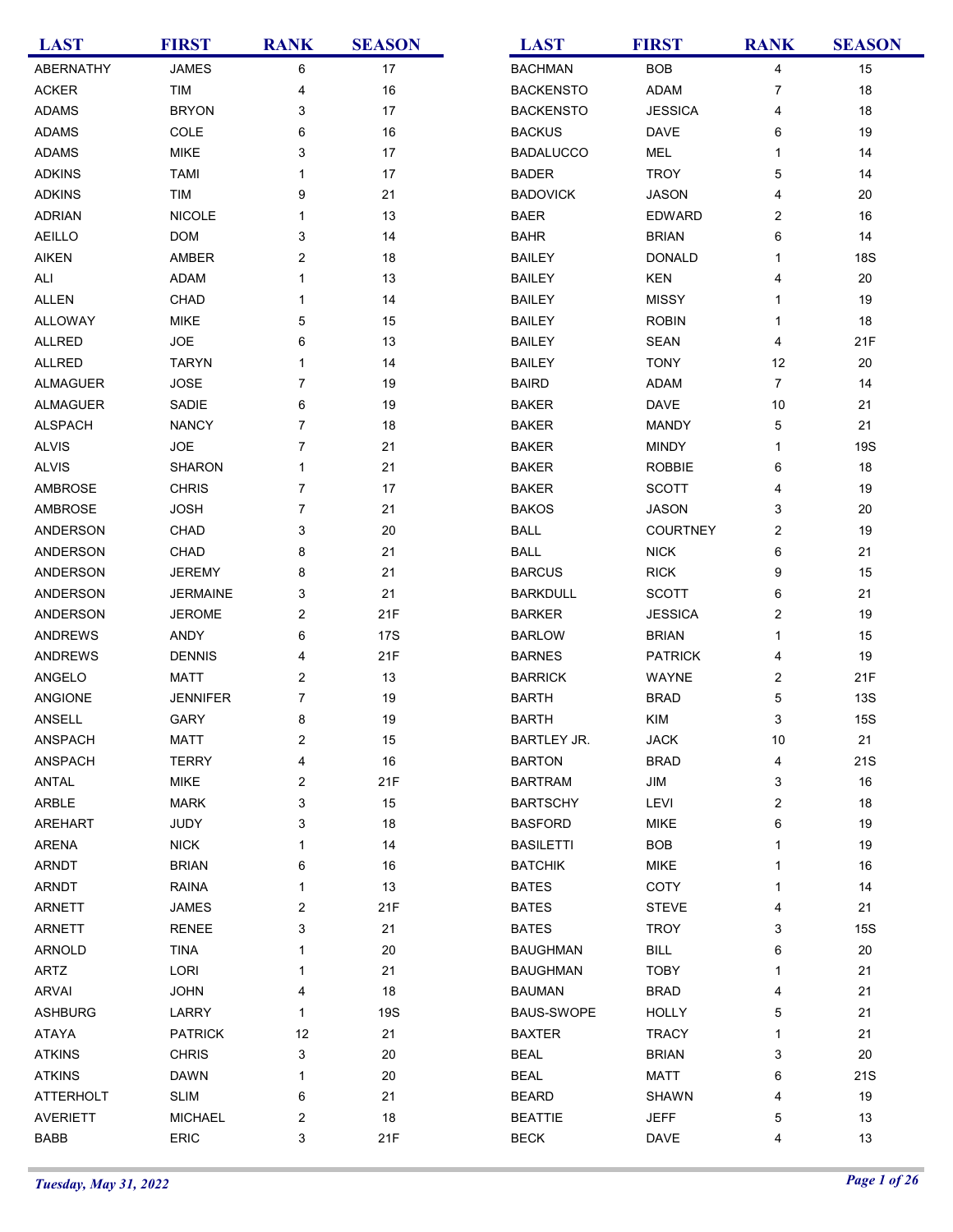| <b>LAST</b>      | <b>FIRST</b>   | <b>RANK</b>             | <b>SEASON</b> | <b>LAST</b>        | <b>FIRST</b>      | <b>RANK</b>             | <b>SEASON</b> |
|------------------|----------------|-------------------------|---------------|--------------------|-------------------|-------------------------|---------------|
| <b>BECK</b>      | ERIC           | $\overline{7}$          | 14            | <b>BLACK</b>       | <b>JEFF</b>       | 4                       | 21            |
| <b>BECK</b>      | <b>KIM</b>     | $\overline{\mathbf{c}}$ | 21            | <b>BLACK</b>       | KEN               | $\overline{c}$          | 20            |
| <b>BECK</b>      | <b>NICK</b>    | 6                       | 20            | <b>BLACK</b>       | <b>SEAN</b>       | 6                       | 21            |
| <b>BECKER</b>    | <b>BRETT</b>   | 1                       | 21            | <b>BLACKERT</b>    | JIM               | 11                      | 20            |
| <b>BECKER</b>    | CHAD           | 11                      | 21            | <b>BLAKE</b>       | <b>ASHLEY</b>     | $\mathbf{1}$            | 18            |
| <b>BEEMAN</b>    | <b>POPPY</b>   | 1                       | 21            | <b>BLAKE</b>       | <b>JASON</b>      | $\overline{c}$          | 19            |
| <b>BEERY</b>     | CORBAN         | 9                       | 16            | <b>BLAND</b>       | CHERYL            | $\mathbf{1}$            | 20            |
| <b>BEGLEY</b>    | <b>DAVE</b>    | 11                      | 18            | <b>BLAUVELT</b>    | <b>CHRIS</b>      | $\overline{c}$          | 18            |
| <b>BEGUE</b>     | <b>NICK</b>    | 1                       | 16            | <b>BLAZEFF</b>     | AMBER             | $\overline{\mathbf{c}}$ | 19            |
| <b>BEHANNA</b>   | PAUL           | 1                       | 15            | <b>BLAZEFF</b>     | <b>JEFF</b>       | 8                       | 20            |
| <b>BELINSKY</b>  | <b>DAN</b>     | 6                       | 14            | <b>BLISS</b>       | <b>STEVE</b>      | 5                       | 21            |
| <b>BELL</b>      | CHERYL         | 1                       | 21            | <b>BLOOM</b>       | <b>DONALD</b>     | $\overline{\mathbf{c}}$ | 21            |
| <b>BELL</b>      | <b>KAITLIN</b> | 1                       | 21            | <b>BLOSSER</b>     | <b>MIKE</b>       | $\mathbf 1$             | 21            |
| <b>BELL</b>      | LISA           | 1                       | 13            | <b>BLOXSON</b>     | <b>JAMIL</b>      | 1                       | 21            |
| <b>BELL</b>      | <b>MARY</b>    | 3                       | 21            | <b>BLUBAUGH</b>    | <b>KURSTINE</b>   | 1                       | 21            |
| <b>BENDER</b>    | <b>JEFF</b>    | 5                       | 21            | <b>BOALS</b>       | <b>AUSTIN</b>     | $\overline{c}$          | 21S           |
| <b>BENEDUM</b>   | <b>CORRINA</b> | 3                       | 17            | <b>BOARD</b>       | <b>DUSTIN</b>     | 6                       | 21            |
|                  |                |                         |               |                    |                   |                         |               |
| <b>BENEDUM</b>   | <b>SCOTT</b>   | 6                       | 17            | <b>BOBOVNYK</b>    | <b>MIKE</b>       | 4                       | 17            |
| <b>BENESH</b>    | <b>BONNIE</b>  | 1                       | 17            | <b>BODO</b>        | ZACH              | 1                       | 20            |
| <b>BENHAM</b>    | <b>BILL</b>    | 3                       | <b>13S</b>    | <b>BOGGS</b>       | <b>CLAIRE</b>     | $\mathbf{1}$            | 14            |
| <b>BENKO</b>     | <b>ELI</b>     | 5                       | 20            | <b>BOGGS</b>       | <b>RUSTY</b>      | 7                       | 15            |
| <b>BENNETT</b>   | <b>ANTON</b>   | 3                       | 18            | <b>BOKAR</b>       | <b>DOUG</b>       | 3                       | 21            |
| <b>BENNETT</b>   | <b>BRIAN</b>   | 6                       | 20            | <b>BOKAR</b>       | <b>TINA</b>       | 1                       | 16            |
| <b>BENNETT</b>   | <b>DREW</b>    | $\mathbf{1}$            | 18            | <b>BOLAND</b>      | <b>JEREMIAH</b>   | 8                       | 18            |
| <b>BENNETT</b>   | <b>JOHN</b>    | 11                      | 21            | <b>BOND</b>        | GREG              | 6                       | 21            |
| <b>BENNETT</b>   | <b>SHAWN</b>   | 3                       | 21            | <b>BOND</b>        | KIMI              | $\mathbf{1}$            | 19            |
| <b>BENNETT</b>   | <b>TODD</b>    | 4                       | 21            | <b>BONNELL</b>     | <b>MICHELLE</b>   | $\overline{c}$          | 20            |
| <b>BENSON</b>    | <b>BRUCE</b>   | 6                       | 18            | <b>BONTEMPT</b>    | <b>MATT</b>       | $\overline{\mathbf{c}}$ | 14            |
| <b>BENT</b>      | ANDREW         | 5                       | 16            | <b>BOOK</b>        | <b>ROB</b>        | 3                       | 18            |
| <b>BERG</b>      | <b>KENNY</b>   | 1                       | 14            | <b>BOOTHE</b>      | <b>TONY</b>       | 10                      | 13            |
| <b>BERGER</b>    | <b>SUE</b>     | 1                       | $16\,$        | <b>BORN</b>        | <b>JOSH</b>       | $\mathbf{1}$            | 14            |
| <b>BERGERON</b>  | <b>DONNA</b>   | 1                       | 18            | <b>BOSLEY</b>      | <b>MIKE</b>       | 8                       | 21            |
| <b>BERGY</b>     | KELLY          | 1                       | 15            | <b>BOSLEY</b>      | TJ                | 3                       | 13            |
| <b>BERLIN</b>    | CARMEN         | 4                       | $18\,$        | <b>BOSTIC</b>      | <b>BONNIE</b>     | $\boldsymbol{2}$        | 21            |
| <b>BERLIN</b>    | CHANTAL        | 1                       | 14            | <b>BOWERS</b>      | DANIELLE          | $\mathbf{1}$            | 21            |
| <b>BERLIN</b>    | ERIC           | 6                       | 21            | <b>BOWERS</b>      | <b>JASON</b>      | 9                       | 17            |
| <b>BERNHARDT</b> | KYLE           | 7                       | 21S           | <b>BOWMAN</b>      | <b>ALEXANDRIA</b> | 1                       | 19            |
| <b>BERTSCHY</b>  | <b>SUSAN</b>   | 1                       | <b>15S</b>    | <b>BOWMAN</b>      | <b>BRENT</b>      | 11                      | 21            |
| <b>BERTWELL</b>  | ANDREW         | 6                       | 21            | <b>BOWMAN</b>      | DAVE              | 5                       | 21            |
| <b>BEVINGTON</b> | TIM            | 3                       | 21            | <b>BOWMAN</b>      | <b>DOUG</b>       | 1                       | <b>18S</b>    |
| BEYL             | <b>BRIAN</b>   | $\mathbf{1}$            | 15            | <b>BOWMAN</b>      | <b>LESLIE</b>     | 3                       | 21S           |
| <b>BEYL</b>      | <b>BROCH</b>   | 11                      | 13            | <b>BOWMAN</b>      | <b>NICOLE</b>     | $\mathbf{1}$            | 17            |
| <b>BEYL</b>      | <b>MARIA</b>   | $\overline{2}$          | 21            | <b>BOWMAN</b>      | <b>SHAWNNA</b>    | 5                       | 21            |
| <b>BILBY</b>     | <b>FRANK</b>   | 12                      | 20            | <b>BOYD</b>        | <b>CRISSY</b>     | $\mathbf 1$             | 21            |
| BILBY            | KELLY          | $\mathbf{1}$            | 17            | <b>BOYD</b>        | <b>MIKE</b>       | 12                      | 21            |
| <b>BISARD</b>    | <b>CHRIS</b>   | 4                       | 21            | <b>BOYD</b>        | <b>TAMMY</b>      | $\boldsymbol{2}$        | 20            |
| <b>BISCHOFF</b>  | <b>JAMES</b>   | 10                      | 20            | <b>BOYER</b>       | <b>RUBY</b>       | 1                       | 21F           |
| <b>BISHOP</b>    | <b>BARRY</b>   | 5                       | 21            | <b>BOYKINS</b>     | <b>CHERISSE</b>   | 1                       | 15            |
| <b>BISHOP</b>    | <b>BETTY</b>   | 1                       | 21F           | <b>BRADLEY</b>     | <b>BILL</b>       | 6                       | 18            |
| <b>BISHOP</b>    | JASON          | 8                       | 16            | <b>BRADY</b>       | PAT               | 5                       | 16            |
| <b>BISKOPSKI</b> |                | $\overline{7}$          | 21            | <b>BRAMMER</b>     |                   | 1                       | 19            |
|                  | SHANE          |                         |               |                    | MARIE             |                         |               |
| <b>BLACK</b>     | <b>BRYAN</b>   | 2                       | 15            | <b>BRANDONBURG</b> | JR                | 3                       | 20            |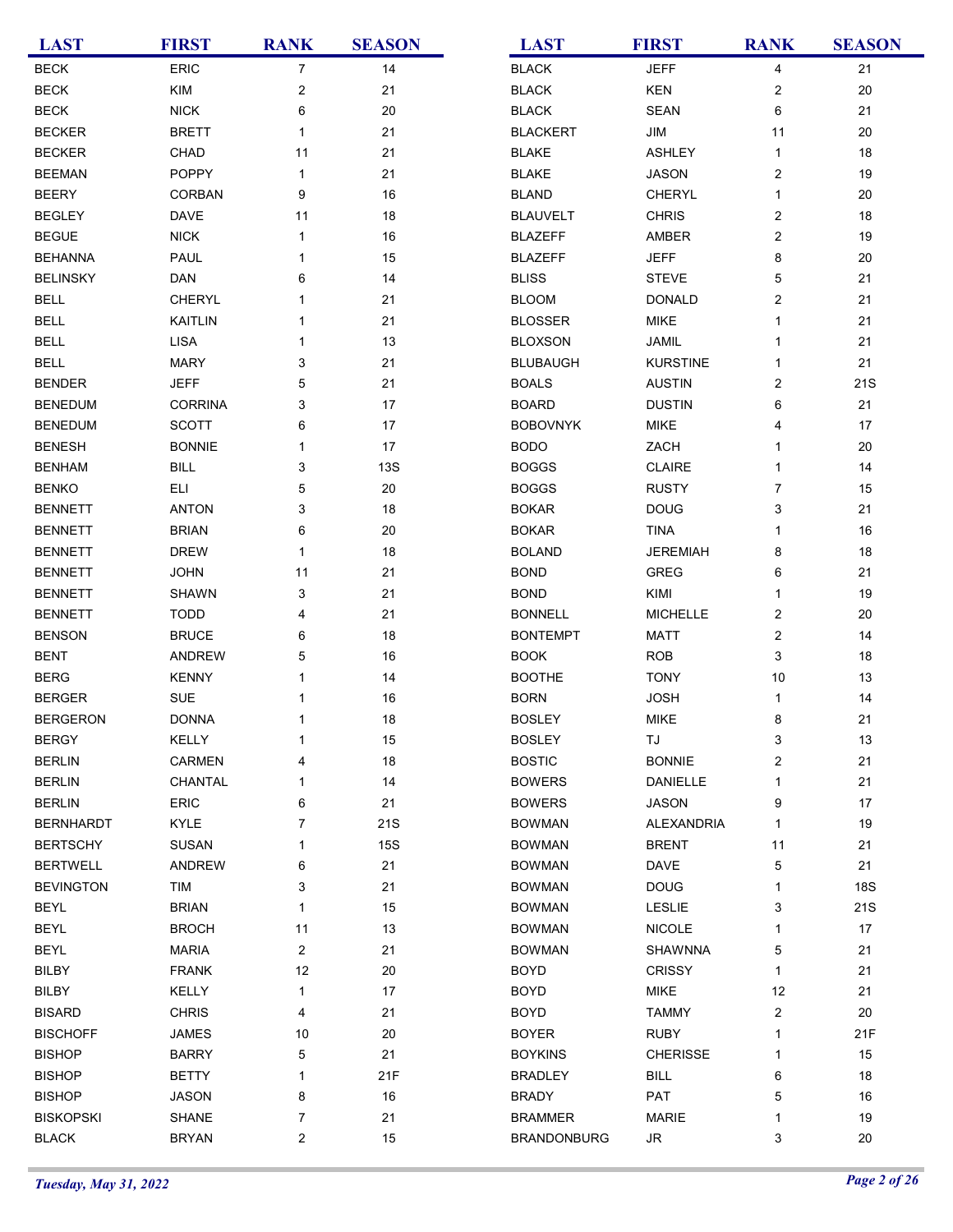| AMY<br>$\overline{2}$<br>14<br><b>BUCKNER</b><br><b>BRANDT</b><br><b>BUCKUS</b><br><b>JASON</b><br>4<br>21<br><b>BRANDT</b> | <b>JOHN</b><br>8<br><b>STEVE</b><br>4    | 21F<br>21  |
|-----------------------------------------------------------------------------------------------------------------------------|------------------------------------------|------------|
|                                                                                                                             |                                          |            |
|                                                                                                                             |                                          |            |
| <b>BRANDT II</b><br>AMY<br>20<br><b>BUKOWSKI</b><br>1                                                                       | <b>JIMMY</b><br>3                        | 15         |
| <b>JOSH</b><br>2<br>20<br><b>BULIN</b><br><b>BRANHAM</b>                                                                    | <b>ALICE</b><br>$\mathbf{1}$             | 19         |
| <b>BRANHAM</b><br>WENDY<br>$\mathbf{1}$<br>20<br><b>BULKA</b>                                                               | <b>GINA</b><br>3                         | 20         |
| <b>BRASTY</b><br>JAY<br>3<br>16<br><b>BULKA</b>                                                                             | <b>RAY</b><br>4                          | 21         |
| <b>BRASTY</b><br><b>JUSTIN</b><br>3<br>17<br><b>BULLOCK</b>                                                                 | <b>ROSE</b><br>$\mathbf{1}$              | 14         |
| <b>BRATCHER</b><br><b>HANNAH</b><br>3<br>21<br><b>BUOHL</b>                                                                 | <b>KENNY</b><br>3                        | 13         |
| <b>BRAY</b><br><b>DAVID</b><br>2<br>21<br><b>BURBRIDGE</b>                                                                  | <b>NICK</b><br>3                         | <b>13S</b> |
| CASSANDRA<br>21<br><b>BURCH</b><br><b>BREWER</b><br>$\mathbf{1}$                                                            | KEITH<br>4                               | 16         |
| <b>BREWSTER</b><br><b>TRAVIS</b><br>12<br>21<br><b>BURKEPILE</b>                                                            | <b>KERRIE</b><br>$\mathbf{1}$            | 14         |
| <b>BRIAN</b><br><b>BAHR</b><br>6<br>13F<br><b>BURKHOLDER</b>                                                                | <b>JOE</b><br>$\overline{c}$             | 20         |
| <b>BRICKER</b><br>ADAM<br>6<br>15<br><b>BURKLE</b>                                                                          | <b>JOHN</b><br>6                         | 21         |
| KATIE<br>17S<br><b>BURMEISTER</b><br><b>BRICKER</b><br>1                                                                    | <b>ERICA</b><br>$\mathbf{1}$             | 19         |
| <b>BRIDGES</b><br><b>CURTIS</b><br>5<br>21<br><b>BURNER</b>                                                                 | GARY<br>$\overline{c}$                   | <b>18S</b> |
| <b>BRIGGS</b><br><b>JARED</b><br>5<br>13<br><b>BURNS</b>                                                                    | 3<br>ANDREW                              | 21F        |
| <b>BRIGGS</b><br><b>JASON</b><br>6<br>17<br><b>BURNS</b>                                                                    | GARY<br>1                                | 18S        |
| <b>BRIGGS</b><br><b>JUSTIN</b><br>19<br><b>BURNS</b><br>4                                                                   | $\overline{\mathbf{c}}$<br><b>TODD</b>   | 19         |
| <b>BRILLHART</b><br><b>MIKE</b><br>21<br><b>BURT</b><br>1                                                                   | $\overline{\mathbf{c}}$<br><b>MELVIN</b> | 15         |
| <b>BRINK</b><br><b>JEFF</b><br>21<br><b>BURTRAND</b><br>4                                                                   | 3<br><b>BRAD</b>                         | 15         |
| <b>BRINK</b><br><b>JOSH</b><br>6<br>21<br><b>BUSSEY</b>                                                                     | <b>TINA</b><br>$\overline{c}$            | 21         |
| <b>DENNIS</b><br>2<br>17<br><b>BUSSON</b><br><b>BRINKER</b>                                                                 | <b>CHERYL</b><br>$\mathbf{1}$            | 17         |
| <b>NIC</b><br>15<br><b>BUSSON</b><br><b>BRINLEY</b><br>1                                                                    | <b>RON</b><br>4                          | 19         |
| 17<br><b>BRISLEN</b><br><b>MARK</b><br>2<br><b>BUTCHER</b>                                                                  | <b>CHRIS</b><br>4                        | 13         |
| <b>BROADWATER</b><br><b>BRANDI</b><br>14<br><b>BUTCHER</b><br>$\mathbf{1}$                                                  | <b>DANICA</b><br>$\mathbf{1}$            | 19         |
| <b>BROOKS</b><br><b>JOHNNY</b><br>2<br>13<br><b>BUTCHER</b>                                                                 | ZACH<br>$\mathbf{1}$                     | 19         |
| <b>BROOKS</b><br><b>TIRRELL</b><br>2<br>21<br><b>BUTERA</b>                                                                 | <b>FRANK</b><br>1                        | 21         |
| <b>BROSCH</b><br><b>SCOTT</b><br>6<br>21<br><b>BUTLER</b>                                                                   | <b>JAMES</b><br>3                        | 14         |
| <b>BROWN</b><br><b>BILL</b><br>21<br><b>BUTLER</b><br>11                                                                    | JAY<br>5                                 | 13         |
| <b>DARREN</b><br>$\overline{7}$<br>21S<br><b>BROWN</b><br><b>BUTLER</b>                                                     | LOIS<br>$\mathbf{1}$                     | 14         |
| <b>BROWN</b><br><b>GREG</b><br>$\overline{7}$<br>19<br><b>BUTLER</b>                                                        | <b>TED</b><br>5                          | 21F        |
| <b>IVAN</b><br>11<br>21<br><b>BUTTERBAUGH</b><br><b>BROWN</b>                                                               | JIM<br>4                                 | 13         |
| <b>BROWN</b><br><b>BUZA</b><br><b>JEFF</b><br>7<br>20                                                                       | <b>BRITTANY</b><br>1                     | 16S        |
| $\overline{7}$<br><b>BROWN</b><br>JEN<br>$18\,$<br><b>BUZA</b>                                                              | JOE<br>4                                 | 16         |
| $\overline{\mathbf{c}}$<br>15<br><b>BUZA</b>                                                                                | <b>KENNY</b><br>1                        | 20         |
| <b>BROWN</b><br><b>JERRY</b><br><b>BROWN</b>                                                                                |                                          | 21         |
| <b>JESSE</b><br>19S<br><b>BUZARD</b><br>1                                                                                   | <b>JASON</b><br>$\overline{7}$           |            |
| $\overline{\mathbf{c}}$<br><b>BROWN</b><br>KHLOE<br>18<br><b>BUZARD</b>                                                     | $\overline{\mathbf{c}}$<br><b>TYLER</b>  | 21S        |
| <b>KIM</b><br>2<br>19<br><b>BROWN</b><br><b>BUZZARD</b>                                                                     | $\mathbf{1}$<br>KYEL                     | 16         |
| <b>BROWN</b><br><b>MATT</b><br>$\mathbf{1}$<br>13<br><b>BYARD</b>                                                           | <b>CHRIS</b><br>12                       | 18         |
| <b>MIKE</b><br>$\overline{2}$<br><b>BYERS</b><br><b>BROWN</b><br>18                                                         | $\overline{c}$<br>ADAM                   | 21         |
| <b>ROB</b><br>2<br><b>BROWN</b><br>16<br>CAETTA                                                                             | $\overline{7}$<br>TIM                    | 21         |
| 6<br>21<br>CAIN<br><b>BROWN</b><br><b>RODNEY</b>                                                                            | $\mathbf{1}$<br><b>JAMES</b>             | <b>16S</b> |
| $\overline{\mathbf{c}}$<br>15<br>CAIN<br><b>BROWNING</b><br><b>JEFF</b>                                                     | $\overline{7}$<br><b>MIKE</b>            | 21         |
| <b>RITA</b><br>$\overline{2}$<br>18<br>CAKANIC<br><b>BRUBACH</b>                                                            | <b>ANTHONY</b><br>8                      | 20         |
| <b>JASON</b><br>9<br>21<br><b>BRUNER</b><br>CALLAHAN                                                                        | <b>JEFF</b><br>6                         | <b>18F</b> |
| CAMPBELL<br><b>BUCEY</b><br><b>DIONNA</b><br>1<br><b>13S</b>                                                                | 5<br><b>AARON</b>                        | 14         |
| $\overline{\mathbf{c}}$<br>14<br><b>BUCHANAN</b><br><b>BRYAN</b><br>CAMPBELL                                                | <b>CHUCK</b><br>4                        | 19         |
| <b>RUBY</b><br>CAMPBELL<br><b>BUCHANAN</b><br>1<br>13                                                                       | <b>NICOLE</b><br>4                       | 14         |
| CAMPBELL<br><b>BUCHANAN</b><br><b>SHANNON</b><br>19<br>1                                                                    | PAUL<br>$\overline{c}$                   | 16         |
| CAMPBELL<br><b>BUCHANAN</b><br><b>STEPHANIE</b><br>1<br>18                                                                  | $\mathbf{1}$<br><b>SAMANTHA</b>          | 20         |
| 21F<br><b>BUCHER</b><br>AMY<br>CAMPBELL<br>1                                                                                | 2<br><b>STEVE</b>                        | 21         |
| <b>BUCKNER</b><br>ANGIE<br>21F<br>CAMPBELL<br>1                                                                             | <b>TONY</b><br>2                         | 13         |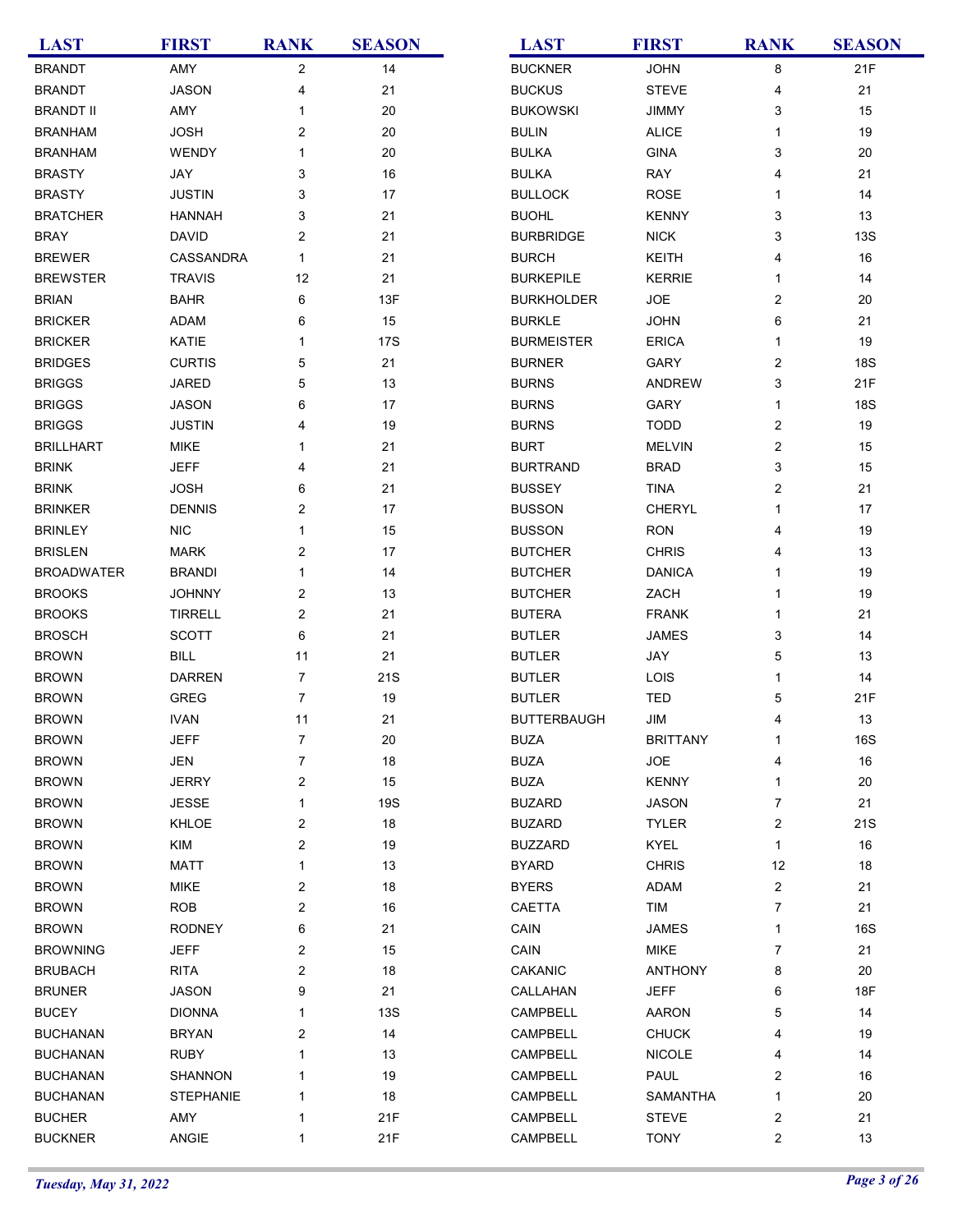| <b>LAST</b>      | <b>FIRST</b>   | <b>RANK</b>             | <b>SEASON</b> | <b>LAST</b>        | <b>FIRST</b>     | <b>RANK</b>             | <b>SEASON</b> |
|------------------|----------------|-------------------------|---------------|--------------------|------------------|-------------------------|---------------|
| <b>CAMPISI</b>   | <b>JOHN</b>    | $\overline{a}$          | 17            | <b>CHRISTINE</b>   | <b>BECKY</b>     | 1                       | 20            |
| CANNAN           | <b>CHRIS</b>   | $\overline{7}$          | 21            | <b>CHRISTINE</b>   | GARY             | 5                       | 20            |
| CANSLER          | <b>DORI</b>    | 1                       | 18            | <b>CHRISTNER</b>   | <b>KENNY</b>     | $\mathbf 5$             | 18            |
| CANSLER          | <b>SPENCER</b> | 7                       | 18            | <b>CHRISTOPHER</b> | <b>PAM</b>       | $\mathbf 1$             | 20            |
| CANTOR           | JAMIE          | 1                       | $20\,$        | <b>CHRISTY</b>     | <b>JAMES</b>     | 3                       | 20            |
| CANTOR           | <b>TONY</b>    | 5                       | 21            | <b>CHRISTY</b>     | JIM              | 4                       | 19            |
| CANTRELL         | ANGIE          | 1                       | 15            | CHURCH             | <b>DOREEN</b>    | $\mathbf{1}$            | 13            |
| CARDERELLI       | <b>DOMINIC</b> | 3                       | 06            | <b>CHURCH</b>      | <b>JOHN</b>      | 10                      | 21S           |
| CARMANY          | <b>JAKE</b>    | 9                       | 21            | <b>CIKITY</b>      | <b>JUSTIN</b>    | 3                       | 21            |
| CARMANY          | <b>JOHN</b>    | 3                       | 17            | <b>CIRACO</b>      | <b>MICHAEL</b>   | 4                       | 13            |
| CARNEY           | <b>JON</b>     | 8                       | 21            | <b>CLARK</b>       | ANGIE            | $\mathbf{1}$            | 17            |
| CARNEY           | <b>RAY</b>     | 1                       | 21            | <b>CLARK</b>       | <b>BILL</b>      | 11                      | 20            |
| CARPENTER        | <b>BRANDON</b> | 3                       | 18            | <b>CLARK</b>       | <b>CLAUDETTE</b> | $\overline{c}$          | 21            |
| CARPENTER        | <b>DAN</b>     | 3                       | $19$          | <b>CLARK</b>       | <b>DARREN</b>    | 4                       | 21F           |
| <b>CARPENTER</b> | <b>DANA</b>    | 1                       | 15            | <b>CLARK</b>       | <b>NATE</b>      | 3                       | 21            |
|                  |                |                         |               |                    |                  |                         |               |
| CARPENTER        | <b>DIXIE</b>   | $\overline{2}$          | 21S           | <b>CLARK</b>       | <b>RENE</b>      | 5                       | 19            |
| <b>CARPENTER</b> | JJ             | 12                      | 21            | <b>CLARK</b>       | SARAH            | 1                       | 13            |
| CARPENTER        | LAURIE         | 5                       | 21            | <b>CLARKE</b>      | JIM              | 1                       | 17            |
| CARPENTER        | <b>RICK</b>    | 7                       | 16            | CLAY               | <b>ADAM</b>      | 5                       | 21            |
| <b>CARPENTER</b> | <b>ROB</b>     | 6                       | 21F           | <b>CLAY</b>        | <b>AUSTIN</b>    | 5                       | 21            |
| CARPER           | <b>DIANE</b>   | 1                       | 14            | <b>CLAYTON</b>     | <b>HOLLI</b>     | 1                       | 21            |
| CARR             | CAROL          | 1                       | 13            | CLEAVENGER         | <b>TODD</b>      | $\overline{\mathbf{c}}$ | 18            |
| CARR             | DJ             | 5                       | 21            | <b>CLEMENTS</b>    | <b>JENNIFER</b>  | 2                       | 20            |
| CARROLL          | <b>JAMES</b>   | 2                       | <b>16S</b>    | <b>CLIFT</b>       | <b>DELORENE</b>  | $\overline{7}$          | 21            |
| CARSEY           | AMBER          | 1                       | 13            | <b>CLIFT</b>       | <b>SHAWN</b>     | 6                       | 21            |
| CARSON           | <b>RANDY</b>   | 4                       | 21S           | <b>CLIMES</b>      | <b>TRACY</b>     | $\overline{\mathbf{c}}$ | 19            |
| CARSON           | WENDY          | 1                       | $20\,$        | <b>CLINE</b>       | PAUL             | 6                       | <b>15S</b>    |
| CARTER           | <b>DONNIE</b>  | 4                       | 15            | <b>CLITES</b>      | <b>TYLER</b>     | 1                       | 19            |
| CARTER           | <b>JAVONTE</b> | 5                       | <b>19S</b>    | COLDIRON           | <b>JASON</b>     | 4                       | 15            |
| CARTER           | <b>MARK</b>    | 5                       | $18\,$        | COLE               | <b>DEVON</b>     | 1                       | LM            |
| CARTER           | SARA           | 1                       | $16\,$        | COLE               | <b>TAMI</b>      | 1                       | <b>13S</b>    |
| CASAMENTO        | <b>CLAY</b>    | 4                       | 19            | COLEMAN            | LILY             | 3                       | 15            |
| CASSIDAY         | <b>JOHN</b>    | 4                       | 19            | COLEMAN            | <b>ROD</b>       | 4                       | 21            |
| <b>CASTALDI</b>  | <b>JUSTIN</b>  | 4                       | 15            | COLEMAN            | SAM              | 2                       | 17            |
| CAWLEY           | LIZ            | 1                       | 17            | COLEMAN            | TC               | 6                       | 21            |
| CAYSE            | GREG           | 7                       | 19            | COLEY              | <b>MATT</b>      | 4                       | 21            |
| <b>CHAMBERS</b>  | <b>ASHLEY</b>  | 1                       | 18            | COLEY              | <b>REID</b>      | 5                       | 21            |
| <b>CHAMBERS</b>  | MEL            | 7                       | 21            | COLLAZO            | <b>ANTHONY</b>   | 3                       | 21            |
| <b>CHANDLER</b>  | <b>TIM</b>     | 2                       | 14            | <b>COLLETT</b>     | <b>CHUCK</b>     | 6                       | 14            |
| CHANNEL          | <b>TODD</b>    | 3                       | 18            | <b>COLLETT</b>     | <b>HEATHER</b>   | 4                       | 14            |
| CHAPMAN          | DARRYL         | 4                       | 15            | COLTER             | <b>HOLLY</b>     | 1                       | 17            |
| CHAPMAN          | <b>GINNIE</b>  | 2                       | 16            | COMBS              | <b>BIGE</b>      | 3                       | 14            |
| <b>CHAPMAN</b>   | JIM            | 1                       | 18            | CONFERE            | <b>JASON</b>     | $\overline{7}$          | 20            |
| <b>CHAPMAN</b>   | <b>JOHN</b>    | 2                       | 21S           | CONGER             | <b>RACHELLE</b>  | 2                       | 20            |
| <b>CHAPMAN</b>   | <b>RUSTY</b>   | 4                       | 16            | CONLEY             | AMY              | 1                       | <b>15S</b>    |
| CHAPPELL         | <b>JOHN</b>    | 3                       | 21            | CONLEY             | <b>JASON</b>     | 1                       | 13            |
| <b>CHARTON</b>   | <b>BOB</b>     | 6                       | $19$          | CONLEY             | JIM              | 6                       | 13            |
| CHASTMAN         | <b>TANYA</b>   | 4                       | 21            | CONLEY             | <b>JIMMY</b>     | 4                       | 15            |
| <b>CHEN</b>      | <b>XUN</b>     | 4                       | 13            | CONLEY             | <b>JOHN</b>      | 4                       | 16            |
| <b>CHERRY</b>    | JILLIAN        | 6                       | 21            | <b>CONLEY</b>      | <b>MIKE</b>      | 1                       | 15            |
| <b>CHESLA</b>    | <b>SCOTT</b>   | $\overline{\mathbf{c}}$ | 13            | CONN               | BILL             | 11                      | 16S           |
| CHILLIK          | <b>EDDIE</b>   | 2                       | 21F           | CONN               | JODIE            | 3                       | 21            |
|                  |                |                         |               |                    |                  |                         |               |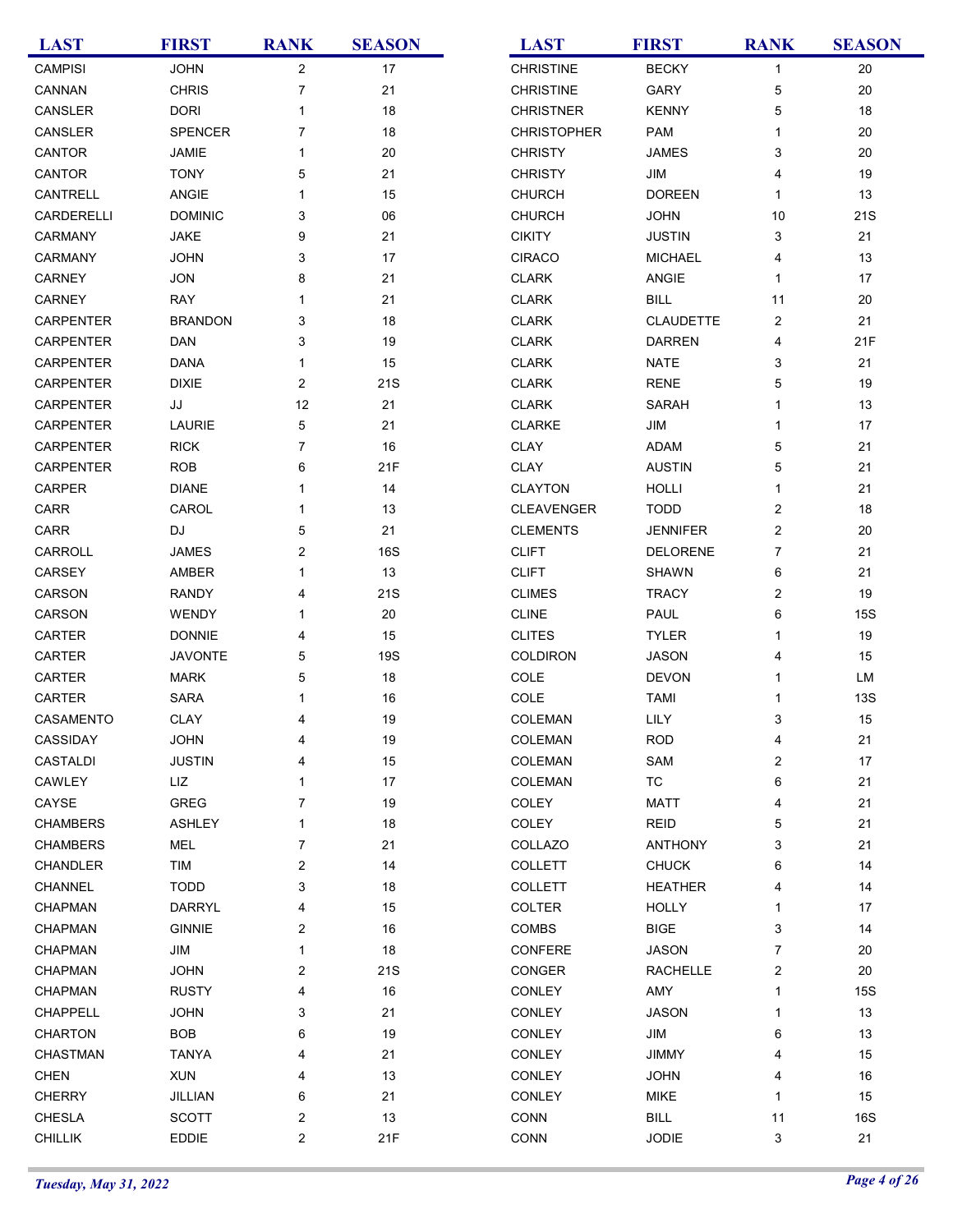| <b>LAST</b>      | <b>FIRST</b>      | <b>RANK</b>             | <b>SEASON</b> |              | <b>LAST</b>        | <b>FIRST</b>    | <b>RANK</b>             | <b>SEASON</b> |
|------------------|-------------------|-------------------------|---------------|--------------|--------------------|-----------------|-------------------------|---------------|
| CONN             | <b>TINA</b>       | $\overline{a}$          | 18            |              | <b>CRITES</b>      | ED              | $\overline{a}$          | 21            |
| CONNER           | JIM               | 3                       | 13            |              | <b>CROFT</b>       | <b>BILL</b>     | $\overline{7}$          | 14            |
| COOK             | EDDY              | 8                       | 21S           |              | <b>CROFT</b>       | <b>RON</b>      | $\mathbf 5$             | 21            |
| COOK             | <b>FAWN</b>       | 1                       | $18$          |              | CROMER             | <b>RANDY</b>    | $\mathbf 5$             | 13            |
| COOK             | <b>JEFF</b>       | 6                       | 14            |              | CROMER             | <b>VICKI</b>    | $\mathbf{1}$            | 13            |
| <b>COOK</b>      | <b>ROBIN</b>      | 1                       | 13            |              | <b>CROSS</b>       | <b>BARRY</b>    | 3                       | 18            |
| COOK             | <b>TOM</b>        | 4                       | $19$          |              | <b>CROSS</b>       | <b>BRENDA</b>   | 6                       | 14            |
| COOK             | <b>TONYA</b>      | 1                       | 13            |              | <b>CROSSEN</b>     | <b>BREE</b>     | $\mathbf 1$             | 20            |
| COOK             | <b>TRACY</b>      | 1                       | 21            |              | CROWE              | <b>STEPHEN</b>  | 8                       | 21F           |
| COOK             | WES               | 5                       | 19            | CRUZ         |                    | <b>DAWNA</b>    | 1                       | 19            |
| COOK, JR         | <b>JEFF</b>       | $\overline{7}$          | 21            |              | <b>CSONKA</b>      | <b>MIKE</b>     | 3                       | 19S           |
| COONS            | <b>RYAN</b>       | 4                       | 17            | <b>CULP</b>  |                    | <b>RANDY</b>    | $\overline{c}$          | 16            |
| COONTZ           | <b>WANDA</b>      | 8                       | 21            |              | <b>CULVER</b>      | <b>ALAN</b>     | $\overline{\mathbf{c}}$ | 21S           |
| COOPER           | <b>BRYAN</b>      | 11                      | <b>20S</b>    |              | <b>CUNDIFF</b>     | <b>NATALIE</b>  | 1                       | 21F           |
| COOPER           | JOE               | 11                      | LM            |              | <b>CUNNINGHAM</b>  | <b>BRIAN</b>    | 3                       | 16            |
| COOPER           | <b>MARK</b>       | $\overline{7}$          | 13            |              | <b>CUNNINGHAM</b>  | <b>BUD</b>      | 1                       | 21S           |
| COPELAND         | <b>BRENT</b>      | 11                      | 21            |              | <b>CUNNINGHAM</b>  | <b>CHRIS</b>    | 6                       | 21            |
| COPLEY           | <b>RANDY</b>      | 8                       | $18$          |              | <b>CUNNINGHAM</b>  | LARRY           | 6                       | 21            |
| CORE             | <b>TIMOTHY</b>    | 7                       | $18$          | <b>CUPP</b>  |                    | <b>DAWN</b>     | 4                       | 21            |
| CORL             | <b>CHRIS</b>      | 4                       | 13            |              | <b>CURTIS</b>      | <b>JOHN</b>     | 6                       | 17            |
| CORLEY           | <b>THERESA</b>    | 3                       | <b>20S</b>    |              | <b>CURTIS</b>      | <b>JON</b>      | 8                       | 21            |
| <b>CORNELIUS</b> | JIM               | 5                       | 21            |              | <b>CUSHARD</b>     | <b>ROBERT</b>   | 8                       | 18S           |
| <b>CORNELIUS</b> | SYLVAN            | 1                       | $18$          |              | <b>CVITKOVICH</b>  | <b>JIMMY</b>    | 4                       | 18            |
| COSS             | <b>MARK</b>       | 4                       | $20\,$        | <b>CZAP</b>  |                    | <b>JASON</b>    | 3                       | 19            |
| COTTRELL         | CODY              | 12                      | 21            |              | <b>DADISMAN</b>    | <b>JENNIFER</b> | 3                       | 21            |
| COX              | <b>ALEXANDRIA</b> | 1                       | 21            | DAHLE        |                    | JOE             | 1                       | 16S           |
| COX              | LEAH              | 1                       | $19$          | DAHLE        |                    | <b>STEVE</b>    | $\boldsymbol{2}$        | 16S           |
| COX              | LYNDA             | 1                       | 13            |              | <b>DAIGER</b>      | JOE             | 3                       | 13            |
| COX              | OTTO              | $\overline{\mathbf{c}}$ | 21            |              | <b>DAIGER</b>      | <b>RICK</b>     | 6                       | 16            |
| COX              | SHELLY            | 3                       | $20\,$        | <b>DAIN</b>  |                    | <b>TIFFANY</b>  | $\overline{\mathbf{c}}$ | 20S           |
| COX              | <b>TROY</b>       | 12                      | $20\,$        | DALLY        |                    | <b>ETHAN</b>    | 3                       | 15            |
| COYNE            | <b>MIKE</b>       | 3                       | 18            |              | DALRYMPLE          | <b>JEREMY</b>   | 1                       | 21            |
| CRABTREE         | <b>JARED</b>      | 5                       | 18S           |              | <b>DALTON</b>      | <b>BRIAN</b>    | 6                       | 16            |
| <b>CRAFT</b>     | <b>KRISTIE</b>    | 4                       | <b>21S</b>    |              | <b>DALTON</b>      | KYLE            | $\boldsymbol{2}$        | LM            |
| <b>CRAFT</b>     | <b>MIKE</b>       | 5                       | $19$          |              | <b>DALTON</b>      | <b>SCOTT</b>    | 9                       | 21            |
| <b>CRAFT</b>     | <b>TERESA</b>     | 1                       | 19            |              | <b>DALTON</b>      | <b>TOM</b>      | 9                       | 16            |
| CRAFT            | <b>TOBY</b>       | 2                       | 13            |              | D'ANDREA           | DANTE           | 5                       | 17            |
| <b>CRAFTON</b>   | SAM               | 2                       | 13            |              | <b>DANFORTH</b>    | <b>SHIRLEY</b>  | $\overline{c}$          | 20            |
| <b>CRAGO</b>     | <b>MATT</b>       | 6                       | 20            |              | <b>DARLAS</b>      | <b>ROBERT</b>   | $\overline{\mathbf{c}}$ | 21            |
| CRAIG            | <b>BRIAN</b>      | 3                       | 13            |              | <b>DARLAS</b>      | <b>ROBERTO</b>  | $\overline{\mathbf{c}}$ | 20            |
| CRAIG            | JAY               | 3                       | 13            |              | <b>DAUGHERTY</b>   | <b>FAITH</b>    | 4                       | 21            |
| <b>CRAMER</b>    | <b>KELLY</b>      | 2                       | 21            |              | <b>DAUGHERTY</b>   | GREG            | $\overline{c}$          | 20            |
| <b>CRAMER</b>    | <b>TED</b>        | 3                       | 13            |              | <b>DAUGHERTY</b>   | <b>HAILEA</b>   | 1                       | 16            |
| <b>CRAMER</b>    | <b>TYSON</b>      | 6                       | 15            |              | <b>DAUGHERTY</b>   | JEN             | $\overline{c}$          | 20            |
| <b>CRANK</b>     | <b>FRANK</b>      | 1                       | <b>20S</b>    |              | <b>D'AUGUSTINE</b> | JOE             | 12                      | 18            |
| CRAW             | ERIN              | 1                       | <b>12S</b>    |              | <b>DAUNHAUER</b>   | <b>CINDY</b>    | $\mathbf{1}$            | 15            |
| <b>CRAW</b>      | <b>MATT</b>       | 7                       | 14            |              | <b>DAUNHAUER</b>   | WALT            | $\overline{\mathbf{c}}$ | 21            |
| <b>CRAWFORD</b>  | DAVE              | 4                       | 18            |              | <b>DAVEY</b>       | <b>FRANK</b>    | 3                       | 20            |
| CREEKMORE        | <b>BRANDON</b>    | 2                       | 21            |              | <b>DAVEY</b>       | <b>MEGAN</b>    | 2                       | 17            |
| CRESCENZE        | <b>RICH</b>       | 3                       | 20            |              | <b>DAVEY</b>       | <b>TRACY</b>    | 1                       | 19            |
| <b>CRIDDELL</b>  | <b>BRANDON</b>    | $\overline{7}$          | 21            | <b>DAVID</b> |                    | <b>BRIAN</b>    | 8                       | 20            |
| CRIDER           | <b>ALEXIS</b>     | 2                       | 21            | <b>DAVID</b> |                    | KEITH           | 2                       | 15            |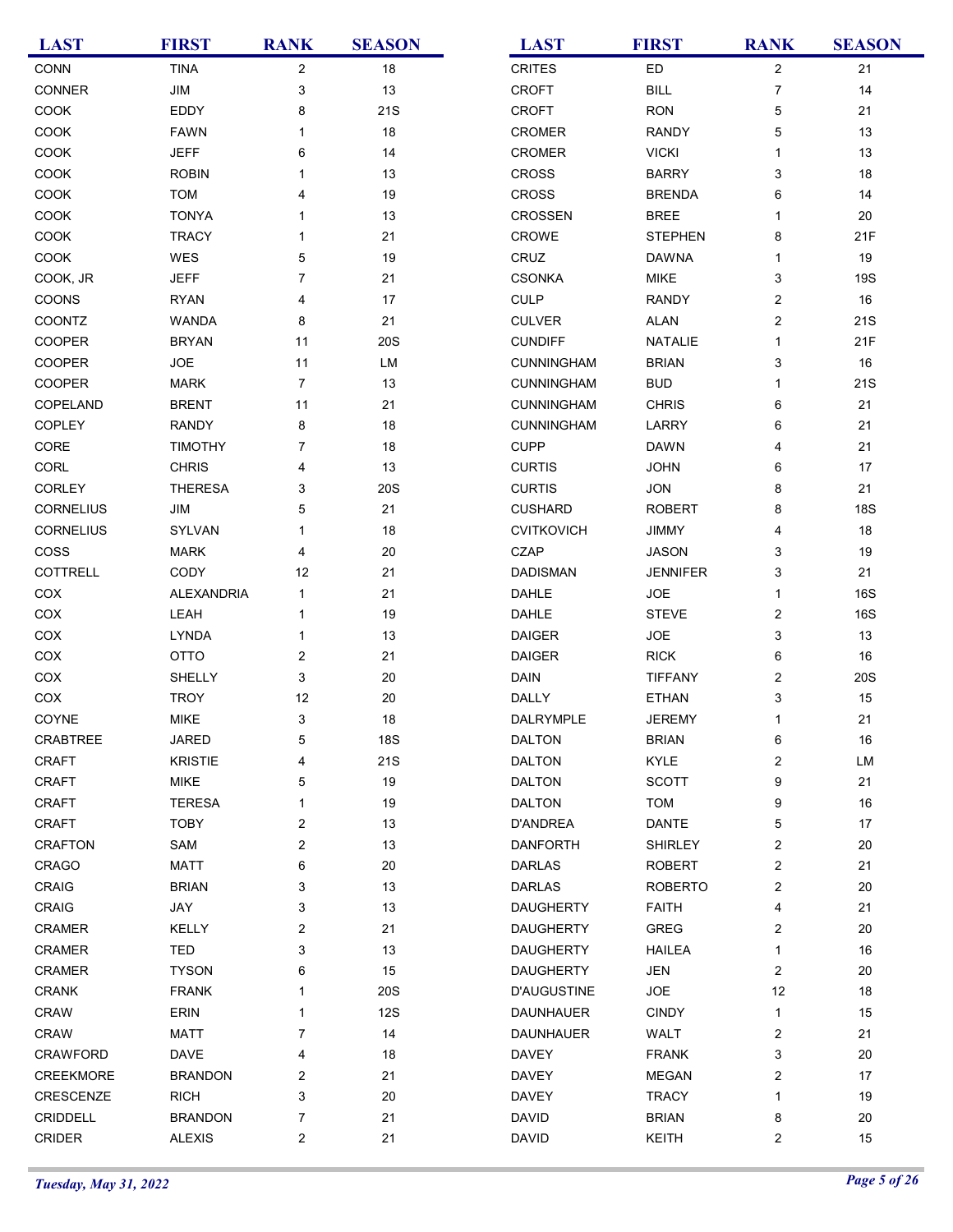| <b>LAST</b>          | <b>FIRST</b>    | <b>RANK</b>    | <b>SEASON</b> | <b>LAST</b>      | <b>FIRST</b>                  | <b>RANK</b>               | <b>SEASON</b> |
|----------------------|-----------------|----------------|---------------|------------------|-------------------------------|---------------------------|---------------|
| <b>DAVID</b>         | <b>KEVIN</b>    | $\mathbf{1}$   | 15            | <b>DILLICK</b>   | <b>CHRIS</b>                  | $\overline{c}$            | 20            |
| <b>DAVIDSON</b>      | CODY            | 10             | 19            | <b>DIMOS</b>     | TIM                           | $\mathbf 5$               | 18            |
| <b>DAVIES</b>        | SHELBY          | 1              | 21            | <b>DINGEY</b>    | <b>TRACY</b>                  | $\mathbf{1}$              | 21F           |
| <b>DAVIS</b>         | ADAM            | 4              | 21            | <b>DINGEY</b>    | <b>TRAVIS</b>                 | 6                         | 19            |
| <b>DAVIS</b>         | ANGIE           | 3              | 21            | <b>DIPPEL</b>    | <b>LISA</b>                   | 1                         | 13            |
| <b>DAVIS</b>         | <b>BRITTANY</b> | 1              | 17            | <b>DISANTO</b>   | TJ                            | 5                         | 19            |
| <b>DAVIS</b>         | <b>CHRIS</b>    | 5              | 21            | <b>DIVELBISS</b> | <b>JEFF</b>                   | 3                         | 14            |
| <b>DAVIS</b>         | <b>DAN</b>      | 3              | $16$          | <b>DIVEN</b>     | <b>THOMAS</b>                 | 8                         | 21            |
| <b>DAVIS</b>         | <b>DAVID</b>    | 1              | 20            | <b>DIXON</b>     | <b>ROB</b>                    | $\overline{c}$            | 20            |
| <b>DAVIS</b>         | <b>JEFF</b>     | 7              | 19            | <b>DOAK</b>      | <b>RICK</b>                   | 1                         | 20            |
| <b>DAVIS</b>         | JEFF A.         | 1              | 17            | <b>DOBBINS</b>   | <b>CHRIS</b>                  | 3                         | 21            |
| <b>DAVIS</b>         | <b>JOE</b>      | 4              | 20            | <b>DOBBINS</b>   | <b>MATT</b>                   | $\mathbf{1}$              | 20            |
| <b>DAVIS</b>         | <b>JOSH</b>     | 7              | 20            | <b>DOBSON</b>    | <b>ROD</b>                    | 6                         | 17            |
| <b>DAVIS</b>         | KATHARINE       | 1              | 20            | <b>DOHENY</b>    | JIM                           | 8                         | 21            |
| <b>DAVIS</b>         | <b>MINDY</b>    | 1              | 14            | <b>DOLATA</b>    | <b>DUSTIN</b>                 | 6                         | 20            |
| <b>DAVIS</b>         | <b>RENEE</b>    | 1              | 21            | <b>DOLATA</b>    | <b>FELICIA</b>                | $\overline{c}$            | 18            |
| <b>DAVIS</b>         | <b>RONTAY</b>   | 4              | 16            | <b>DOLATA</b>    | <b>JACKIE</b>                 | 4                         | 20            |
| <b>DAVIS</b>         | <b>TAMMIE</b>   | 1              | 21            | <b>DOLLY</b>     | <b>TERRY</b>                  | $\mathbf 5$               | 21            |
| <b>DAVIS</b>         | <b>TYLER</b>    | 3              | 21            | <b>DOLSON</b>    | <b>DAN</b>                    | 3                         | 13            |
| DAVIS, SR.           | <b>TRAVIS</b>   | 3              | 21            | <b>DOMANICK</b>  | <b>JEFF</b>                   | 4                         | 21            |
| DAY                  | ADAM            | $\mathbf{1}$   | 21            | <b>DOMANY</b>    | <b>BOB</b>                    | 1                         | 18            |
| <b>DAZEY</b>         | <b>RICHARD</b>  | $\overline{7}$ | 21            | <b>DOMER</b>     | <b>MICHAEL</b>                | $\overline{c}$            | 21F           |
|                      |                 |                |               |                  |                               |                           |               |
| <b>DEARTH</b>        | LUCAS           | 5              | 19            | DONALDSON        | <b>AMANDA</b><br><b>MARIE</b> | 1                         | 20            |
| DEEM                 | <b>HEATHER</b>  | 1              | 21S           | <b>DONOFRIO</b>  |                               | 1                         | 13            |
| <b>DEETER</b>        | <b>ANTHONY</b>  | 7              | 21            | <b>DOOLEY</b>    | <b>STEVE</b>                  | $\overline{c}$            | 15            |
| <b>DEGRAFFINREED</b> | <b>ANTWAUN</b>  | $\overline{2}$ | 20S           | <b>DOUGLAS</b>   | <b>NICOLE</b>                 | 1                         | 19            |
| <b>DEGRAW</b>        | <b>BEN</b>      | 5              | 19            | <b>DOUGLAS</b>   | <b>TRACY</b>                  | 1                         | 21F           |
| <b>DEHART</b>        | <b>MIKE</b>     | 1              | 19            | <b>DOWDY</b>     | AMY                           | 1                         | 15            |
| <b>DELANEY</b>       | <b>ALEX</b>     | 1              | 14            | <b>DOWDY</b>     | <b>DENNIS</b>                 | 6                         | <b>21S</b>    |
| <b>DENOON</b>        | JIM             | 5              | 13            | <b>DOWDY</b>     | <b>JASON</b>                  | 9                         | 21            |
| <b>DENT</b>          | <b>MICHELLE</b> | 1              | 19            | <b>DOWNEY</b>    | <b>JOSH</b>                   | 7                         | 16            |
| <b>DEPAOLO</b>       | KATHY           | 1              | 20            | <b>DOYLE</b>     | <b>JACK</b>                   | 3                         | 17            |
| <b>DERHAMMER</b>     | <b>JENNIFER</b> | $\mathbf{1}$   | 21            | <b>DRAKE</b>     | <b>ALLEN</b>                  | 10                        | 13            |
| <b>DETWEILER</b>     | WENDAL          | $\overline{2}$ | 21F           | <b>DRAKE</b>     | <b>TIMMY</b>                  | 4                         | 18            |
| <b>DEURI</b>         | <b>NICK</b>     | 5              | 20            | <b>DUHME</b>     | <b>STEVE</b>                  | 4                         | 21            |
| <b>DEVEAUX</b>       | <b>TOM</b>      | 1              | 13            | <b>DUNCAN</b>    | <b>STEPHAN</b>                | 3                         | 19            |
| <b>DEVENNEY</b>      | KATHY           | 2              | 20            | <b>DUNCAN</b>    | <b>STEVE</b>                  | 4                         | 16            |
| <b>DEWALT</b>        | <b>HOWARD</b>   | 8              | 20            | <b>DUNNING</b>   | CARLY                         | $\mathbf{1}$              | 21F           |
| <b>DEWEES</b>        | <b>BARB</b>     | 1              | <b>20S</b>    | <b>DUPOSKI</b>   | ERIC                          | 10                        | 15            |
| <b>DEWEES</b>        | <b>JEFF</b>     | 9              | 20S           | <b>DURFEE</b>    | AIMEE                         | $\mathbf{1}$              | 14            |
| <b>DIBERT</b>        | <b>MIKE</b>     | 1              | 21            | <b>DURHAM</b>    | ERIC                          | $\overline{c}$            | 20            |
| <b>DICK</b>          | <b>DAN</b>      | 4              | 15            | <b>DURST</b>     | <b>JOE</b>                    | 3                         | 15            |
| <b>DICKERSON</b>     | <b>HEATHER</b>  | 1              | 21            | <b>DUTTON</b>    | <b>BRYAN</b>                  | 6                         | 16            |
| <b>DICKINSON</b>     | JEREMY          | 9              | 15            | <b>DYE</b>       | <b>KEN</b>                    | 3                         | 19            |
| <b>DICKINSON</b>     | <b>KIM</b>      | 2              | 17            | <b>DYER</b>      | <b>CHUCK</b>                  | 9                         | 21            |
| <b>DIDONATO</b>      | ALYSSA          | 2              | 21            | <b>EATON</b>     | TIM                           | 11                        | <b>21S</b>    |
| <b>DIDONATO</b>      | <b>JOSH</b>     | 4              | 21S           | EAVES            | <b>CINDY</b>                  | 3                         | 21            |
| <b>DIEHL</b>         | <b>DANIELLE</b> | 2              | 21            | <b>EAVES</b>     | <b>HARLEY</b>                 | $\overline{7}$            | 21            |
| <b>DIEHL</b>         | <b>EMMETT</b>   | 5              | 21            | EBERHARDT        | <b>MARCIA</b>                 | $\mathbf{1}$              | 15            |
| <b>DIETZ</b>         | <b>DAVE</b>     | 3              | 18            | EBERHARDT        | <b>MATTHEW</b>                | 3                         | 13            |
| <b>DIGULIO</b>       | <b>TRAVIS</b>   | 6              | 16            | <b>EBERLING</b>  | <b>TERRY</b>                  | $\ensuremath{\mathsf{3}}$ | 13            |
| <b>DILLEY</b>        | JON             | 6              | $18$          | EBNER            | <b>JOSH</b>                   | $\boldsymbol{2}$          | 17            |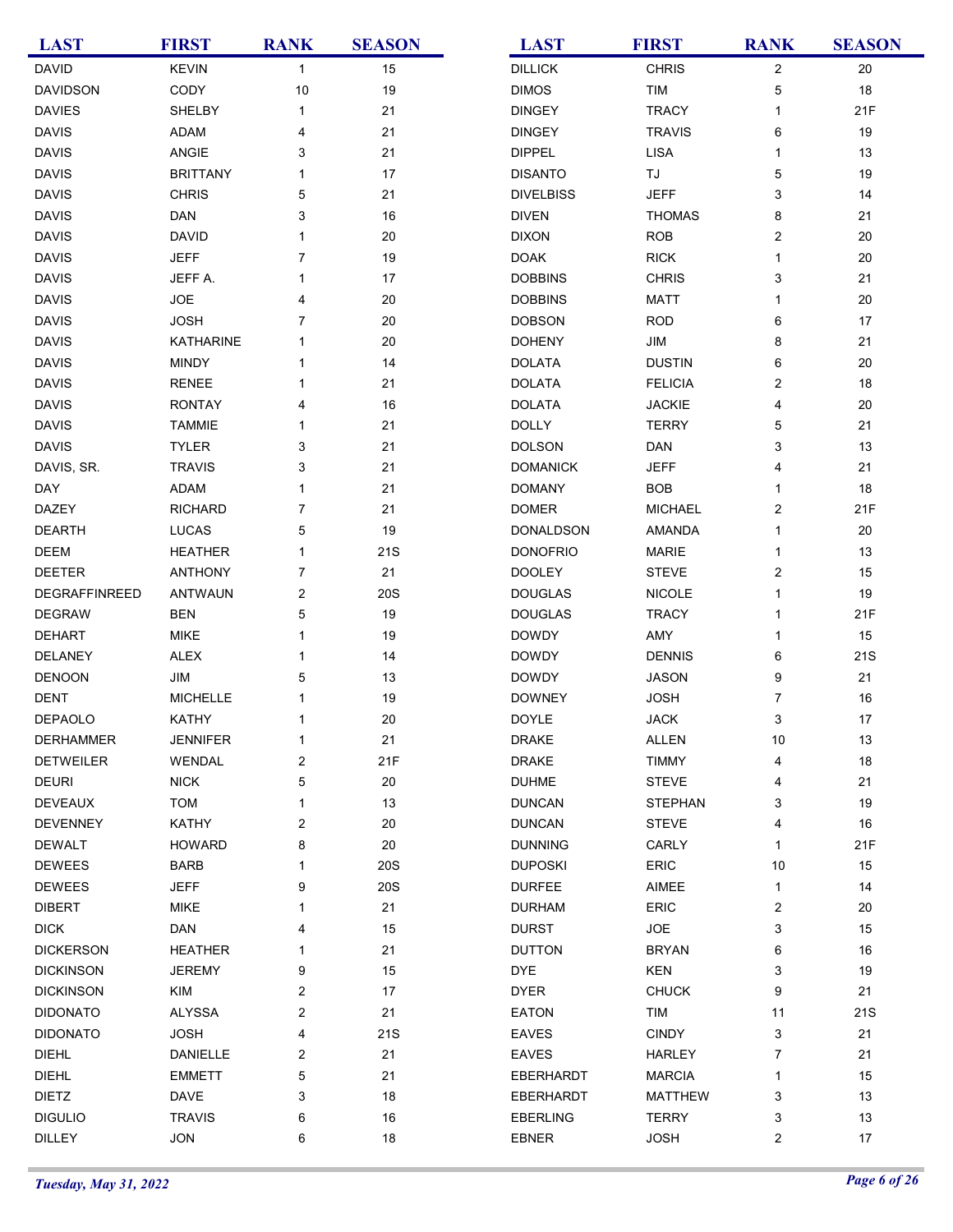| <b>LAST</b>       | <b>FIRST</b>      | <b>RANK</b>    | <b>SEASON</b> | <b>LAST</b>        | <b>FIRST</b>     | <b>RANK</b>               | <b>SEASON</b> |
|-------------------|-------------------|----------------|---------------|--------------------|------------------|---------------------------|---------------|
| <b>ECHEVORRIA</b> | CHICO             | 6              | $20\,$        | <b>EZELL</b>       | <b>STEVE</b>     | $\overline{c}$            | 21            |
| EDDY              | <b>JEFF</b>       | 6              | 19            | <b>FAIRCHILD</b>   | ERIC             | 8                         | 21            |
| <b>EDEN</b>       | LORETTA           | $\mathbf{1}$   | 19            | <b>FAIRCHILD</b>   | <b>NICOLE</b>    | $\overline{\mathbf{c}}$   | 21            |
| <b>EDGINGTON</b>  | <b>MIKE</b>       | 2              | 20            | <b>FALKENSTEIN</b> | <b>JEREMY</b>    | 3                         | 21            |
| <b>EDMONDS</b>    | <b>TRACEY</b>     | $\mathbf{1}$   | 13            | <b>FALLON</b>      | <b>MOLLY</b>     | 4                         | 21            |
| <b>EDMUNDS</b>    | <b>DAVE</b>       | 2              | 21            | <b>FANELLO</b>     | <b>MARK</b>      | 5                         | 13            |
| <b>EDSALL</b>     | <b>MICHELE</b>    | $\mathbf{1}$   | 19            | <b>FARINA</b>      | <b>JEFF</b>      | 3                         | 14            |
| <b>EDSALL</b>     | <b>TODD</b>       | 3              | 19            | <b>FARMER</b>      | <b>TONYA</b>     | $\overline{c}$            | 21            |
| <b>EDWARDS</b>    | <b>BRANDON</b>    | 5              | <b>17S</b>    | <b>FARNSWORTH</b>  | <b>DAWN</b>      | $\mathbf{1}$              | 21F           |
| <b>EDWARDS</b>    | <b>HEATHER</b>    | 2              | <b>12S</b>    | <b>FARNSWORTH</b>  | JIM              | $\overline{\mathbf{c}}$   | 21F           |
| <b>EDWARDS</b>    | <b>JEFF</b>       | 4              | 18S           | <b>FARRELL</b>     | <b>SHAWN</b>     | 7                         | 14            |
| <b>EGGEMAN</b>    | PAM               | 1              | 15            | <b>FATH</b>        | <b>AUTUMN</b>    | $\mathbf{1}$              | 21            |
| <b>ELBON</b>      | <b>LAURA</b>      | 1              | 20            | <b>FATH</b>        | <b>MICHAEL</b>   | $\overline{c}$            | 21            |
| <b>ELLIOT</b>     | <b>RYAN</b>       | 5              | 15            | <b>FAULKNER</b>    | VAL              | 1                         | 17            |
| <b>ELLIS</b>      | <b>BILLY</b>      | 3              | 15            | FEATHERROLF JR     | <b>DAN</b>       | 1                         | 19            |
| <b>ELLIS</b>      | <b>BOBBI JEAN</b> | 3              | 19            | <b>FEICH</b>       | <b>FRANK</b>     | 4                         | 17            |
| <b>ELLIS</b>      | GEORGE            | 5              | 21F           | <b>FELDHAKE</b>    | <b>RANDY</b>     | 3                         | 18            |
| <b>ELLIS</b>      | <b>JOSH</b>       | $\overline{7}$ | <b>16S</b>    | <b>FELDPUSCH</b>   | <b>CRYSTAL</b>   | $\mathbf{1}$              | <b>15S</b>    |
| <b>ELLIS</b>      | <b>LISA</b>       | 3              | 21S           | <b>FELDPUSCH</b>   | <b>DAVID</b>     | 12                        | 21            |
| <b>ELLIS</b>      | WILLIAM           | $\overline{7}$ | 21            | <b>FELTON</b>      | <b>RAY</b>       | $\mathbf{1}$              | 17            |
| <b>ELLIS</b>      | ZACHARY           | 6              | 21            | <b>FENN</b>        | JIM              | 6                         | <b>16S</b>    |
| <b>ELMORE</b>     | <b>MICKEY</b>     | 4              | 14            | <b>FENN</b>        | <b>KAREN</b>     | 1                         | 16S           |
| <b>ELROD</b>      | CHAD              | 3              | 15            | <b>FENOHR</b>      | <b>BRUCE</b>     | 1                         | 19            |
| <b>ELSON</b>      | <b>RYAN</b>       | 4              | 21S           | <b>FERGUSON</b>    | AMANDA           | 1                         | 20            |
| <b>ELSTON</b>     | CODY              | 5              | 20            | <b>FERGUSON</b>    | LEXI             | $\mathbf{1}$              | 21F           |
| <b>ELY</b>        | PHIL              | 5              | 13            | <b>FERGUSON</b>    | TIM              | 6                         | 21            |
| <b>EMBRY</b>      | <b>DON</b>        | 9              | 21F           | <b>FERRE</b>       | <b>MICHELE</b>   | 1                         | 14            |
| <b>EMERY</b>      | <b>SCOTT</b>      | 8              | 13            | <b>FERREBEE</b>    | CODY             | 3                         | 18            |
| <b>EMMONS</b>     | ED                | $\mathbf{1}$   | 18            | <b>FERRELL</b>     | <b>HEATHER</b>   | $\mathbf{1}$              | 20            |
| <b>EMMONS</b>     | <b>LINDA</b>      | 2              | 21            | <b>FERRELL</b>     | MACKENZIE        | $\overline{c}$            | 21F           |
| <b>ENGLAND</b>    | <b>KEVIN</b>      | 4              | 21            | <b>FERRIS</b>      | <b>DAMON</b>     | $\overline{7}$            | <b>15S</b>    |
| <b>ENGLISH</b>    | <b>BRIAN</b>      | 2              | 13            | <b>FETTER</b>      | <b>MARC</b>      | 3                         | 13            |
| ENGSTROM          | <b>DAVID</b>      | 4              | 21S           | <b>FETTERS</b>     | CHARLIE          | 8                         | 21            |
| <b>ENGSTROM</b>   | <b>MICHELLE</b>   | $\overline{2}$ | 21F           | <b>FETTERS</b>     | <b>TAMMY</b>     | 3                         | 21            |
| <b>ERDMAN</b>     | <b>RON</b>        | $\overline{2}$ | 17            | <b>FIFE</b>        | <b>RANDY</b>     | 10                        | 20            |
| <b>ERICKSON</b>   | <b>JODY</b>       | 11             | 21            | <b>FILLIAN</b>     | <b>BRITTANY</b>  | 1                         | 20            |
| <b>ERWIN</b>      | <b>NICK</b>       | $\overline{2}$ | 18            | <b>FILLIAN</b>     | <b>DAWN</b>      | $\mathbf 1$               | 15            |
| <b>ESCOBAR</b>    | <b>LUIS</b>       | 3              | 17            | <b>FINCHAM</b>     | <b>HOWARD</b>    | 6                         | 14            |
| <b>ESPERSEN</b>   | <b>ALLAN</b>      | $\overline{c}$ | 21S           | <b>FINLEY</b>      | JEN              | $\mathbf{1}$              | 21F           |
| <b>ESPERSEN</b>   | <b>DAVE</b>       | $\overline{7}$ | 21            | <b>FINLEY</b>      | PAT              | $\overline{c}$            | 13            |
| <b>ESTES</b>      | <b>MIKE</b>       | 10             | 21            | <b>FIRST</b>       | <b>BRYAN</b>     | 4                         | 20            |
| <b>ESTRADA</b>    | CARLOS            | $\overline{2}$ | 18            | <b>FIRST</b>       | SANDY            | $\mathbf{1}$              | 19            |
| <b>ETHERIDGE</b>  | <b>DAWN</b>       | 1              | 21            | <b>FISCHER</b>     | <b>MATT</b>      | 10                        | 21            |
| <b>EVANCHEK</b>   | <b>RUDY</b>       | 4              | 14            | <b>FISHER</b>      | <b>BEN</b>       | 7                         | <b>19S</b>    |
| <b>EVANS</b>      | AMANDA            | 3              | 13S           | <b>FISHER</b>      | <b>GLEN</b>      | $\mathbf 1$               | 20            |
| <b>EVANS</b>      | <b>CHUCK</b>      | 3              | 14            | <b>FISKE</b>       | <b>STEPHANIE</b> | 4                         | 21            |
| <b>EVANS</b>      | <b>ROBERT</b>     | 4              | 20            | <b>FITZPATRICK</b> | <b>JOHN</b>      | 6                         | 13            |
| <b>EVANS</b>      | <b>RON</b>        | $\overline{2}$ | 13S           | <b>FLETCHER</b>    | <b>BRANDEN</b>   | 3                         | 21S           |
| <b>EVANS</b>      | <b>SHELLY</b>     | 4              | 15            | <b>FLOWERS</b>     | <b>JOSH</b>      | $\mathbf{1}$              | 16            |
| <b>EWING</b>      | <b>SETH</b>       | 11             | 17            | <b>FOBES</b>       | <b>MATT</b>      | $\mathbf{1}$              | 21            |
| EYE               | <b>GENE</b>       | 1              | 19            | <b>FOLDEN</b>      | <b>JON</b>       | $\overline{c}$            | 13            |
| <b>EZELL</b>      | CRYSTAL           | 2              | 21            | <b>FOLDEN</b>      | <b>NICK</b>      | $\ensuremath{\mathsf{3}}$ | 21            |
|                   |                   |                |               |                    |                  |                           |               |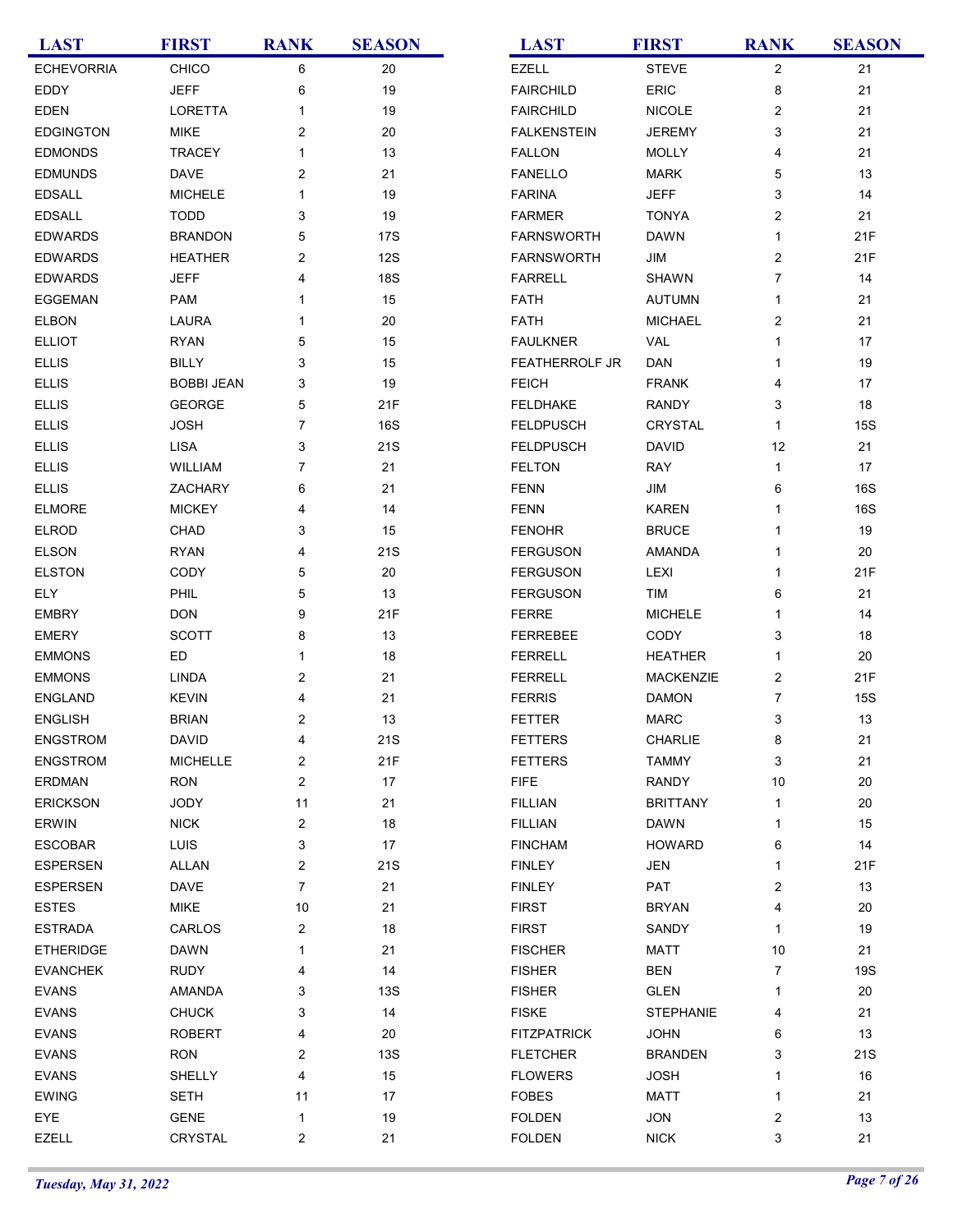| <b>LAST</b>       | <b>FIRST</b>    | <b>RANK</b>    | <b>SEASON</b> | <b>LAST</b>         | <b>FIRST</b>    | <b>RANK</b>      | <b>SEASON</b> |
|-------------------|-----------------|----------------|---------------|---------------------|-----------------|------------------|---------------|
| <b>FOLEY</b>      | <b>TOM</b>      | 4              | 16            | <b>GARRETSON</b>    | <b>RHONDA</b>   | $\overline{c}$   | <b>21S</b>    |
| <b>FORCIER</b>    | <b>ALANA</b>    | 6              | 20S           | <b>GARRETT</b>      | JAMIE           | $\overline{c}$   | 18            |
| <b>FORD</b>       | <b>MIKE</b>     | 7              | 21S           | <b>GARRETT</b>      | <b>JOJO</b>     | 3                | 21S           |
| <b>FORD</b>       | <b>REBECCA</b>  | $\mathbf{1}$   | 21            | <b>GARRETT</b>      | KELLY           | $\overline{c}$   | 18            |
| <b>FORD</b>       | <b>ROB</b>      | 3              | 17S           | <b>GARRETT</b>      | MANDEE          | $\mathbf{1}$     | 18            |
| <b>FOSDICK</b>    | <b>RON</b>      | $\overline{7}$ | 13            | <b>GARRETT</b>      | PAUL            | 5                | 21            |
| <b>FOSS</b>       | <b>JENELLE</b>  | $\overline{2}$ | 14            | <b>GARRETT</b>      | <b>RICK</b>     | 6                | 21S           |
| <b>FOSTER</b>     | JIM             | 10             | 21F           | GASSAWAY            | <b>JOE</b>      | 7                | 20            |
| <b>FOSTER</b>     | <b>NICK</b>     | $\overline{7}$ | 18            | <b>GAULT</b>        | <b>GUY</b>      | 7                | 21S           |
| <b>FOUNTAINE</b>  | <b>GREGG</b>    | 12             | 18            | <b>GAULT</b>        | <b>MICHELLE</b> | $\mathbf{1}$     | 15            |
| <b>FOUTS</b>      | <b>BRANDON</b>  | $\overline{7}$ | 21            | <b>GAULT</b>        | <b>SHANE</b>    | 8                | 15            |
| <b>FOX</b>        | <b>CURTIS</b>   | 4              | 21            | <b>GEARY</b>        | <b>ALEXIS</b>   | $\mathbf{1}$     | 21            |
| <b>FOX</b>        | <b>JESSICA</b>  | 1              | 20            | <b>GEFFERT</b>      | <b>RON</b>      | 3                | 13            |
| <b>FOY</b>        | <b>JASON</b>    | 1              | 21            | GEORGAKOPOULOS MIKE |                 | 4                | <b>19S</b>    |
| <b>FRAELICH</b>   | JAY             | 6              | 21            | <b>GEORGE</b>       | <b>FORREST</b>  | 5                | 13            |
| <b>FRAME</b>      | <b>KYLE</b>     | 2              | 21F           | <b>GEORGIOU</b>     | <b>GEORGE</b>   | 3                | 17            |
| <b>FRANCIS</b>    | <b>DOMINICK</b> | $\overline{2}$ | 20            | <b>GERBETZ</b>      | <b>KRISTA</b>   | $\mathbf{1}$     | 15            |
| <b>FRANK</b>      | <b>BRIAN</b>    | 3              | 19S           | <b>GERHART</b>      | ADAM            | $\mathbf 5$      | 16S           |
| <b>FRANKLIN</b>   | <b>JEFF</b>     | 11             | 21            | <b>GERHART</b>      | <b>JOHNNY</b>   | 11               | 21            |
| <b>FRANKLIN</b>   | KELLY           | 4              | 18            | <b>GERMAN</b>       | <b>LISA</b>     | 3                | 14            |
| <b>FRANKLIN</b>   | <b>TRAVIS</b>   | 3              | 21S           | <b>GERNHART</b>     | ABBY            | $\overline{2}$   | 17            |
| <b>FRANZMANN</b>  | ADAM            | 1              | 15            | <b>GERSPACHER</b>   | <b>MEGAN</b>    | $\mathbf{1}$     | 14            |
| <b>FRANZMANN</b>  | <b>DAVE</b>     | 1              | 15            | <b>GERWIG</b>       | <b>MATT</b>     | 12               | <b>20S</b>    |
| <b>FREDERICK</b>  | <b>JUDY</b>     | 1              | 20S           | <b>GESS</b>         | <b>MIKE</b>     | 3                | 21            |
| <b>FREED</b>      | <b>JON</b>      | 1              | 13            | <b>GEYER</b>        | <b>RENEE</b>    | 3                | 21            |
| <b>FREELAND</b>   | <b>JOHN</b>     | 1              | 21            | <b>GHENT</b>        | <b>SHAWN</b>    | 8                | 21S           |
| <b>FRERE</b>      | SHIVAUN         | 2              | 20            | <b>GIBSON</b>       | <b>BOB</b>      | 5                | 20            |
| <b>FRESHWATER</b> | SHELLY          | 1              | 14            | <b>GIBSON</b>       | <b>BRIDGET</b>  | 7                | 21            |
| <b>FRIEDRICH</b>  | <b>JOE</b>      | $\overline{2}$ | 20            | <b>GILBERT</b>      | <b>TROY</b>     | 1                | 17            |
| <b>FRONK</b>      | ED              | 6              | 19            | <b>GILLAND</b>      | KELLI           | 1                | 18            |
| FRY, SR.          | <b>JOHN</b>     | $\mathbf{1}$   | 16            | <b>GILLIAM</b>      | <b>TAYLOR</b>   | 6                | 15            |
| <b>FUGETT</b>     | CHAD            | 7              | 21            | <b>GILLMAN</b>      | <b>BENNY</b>    | 8                | 18            |
| <b>FULLEN</b>     | JEFF            | 6              | 21S           | <b>GIRTON</b>       | <b>BRAD</b>     | 5                | 16            |
| <b>FUNK</b>       | <b>DON</b>      | 2              | 21F           | <b>GISEWHITE</b>    | <b>TABITHA</b>  | 1                | 21            |
| <b>FURNER</b>     | <b>JOE</b>      | 6              | 18            | GLAZER              | JANIS           | 1                | 18            |
| <b>FYOCK</b>      | <b>KIM</b>      | 2              | 19            | <b>GLENDENING</b>   | <b>RICK</b>     | 1                | 14            |
| <b>GAITER</b>     | <b>ANDREW</b>   | 4              | 21            | <b>GLENN</b>        | KAYSEE          | 1                | 20            |
| GALAYDA           | <b>MINDY</b>    | 1              | 19            | <b>GLENN</b>        | <b>KELLY</b>    | 3                | 21            |
| GALAYDA           | <b>STEVE</b>    | 8              | 21            | <b>GLENNON</b>      | MARY            | 3                | 21            |
| <b>GALBRAITH</b>  | <b>HUNTER</b>   | 4              | 21            | <b>GLORIOSO</b>     | <b>SCOTT</b>    | $\overline{c}$   | 18            |
| <b>GALBRAITH</b>  | <b>RICH</b>     | 3              | 21            | <b>GOETTL</b>       | <b>JOHANN</b>   | 5                | 17            |
| GALE              | <b>DAVE</b>     | 4              | 16            | <b>GOETTL</b>       | <b>SHARON</b>   | $\boldsymbol{2}$ | 20            |
| GALE              | <b>DAVID</b>    | 2              | 21F           | <b>GOLDEN</b>       | <b>DANI</b>     | $\mathbf{1}$     | 15            |
| <b>GAMBLE</b>     | <b>JEFF</b>     | 3              | 19            | <b>GOLDEN</b>       | <b>JOHN</b>     | $\overline{c}$   | 21            |
| <b>GAMBLE</b>     | JIM             | 4              | 19            | <b>GOLDSMITH</b>    | SANDY           | 4                | 17            |
| <b>GAMBLE</b>     | <b>JOE</b>      | 2              | 19            | <b>GOLDSMITH</b>    | <b>SCOTT</b>    | $\overline{7}$   | 21            |
| <b>GAONE</b>      | KEN             | 2              | 21            | <b>GOLECH</b>       | DAN             | 1                | 13            |
| <b>GARBINSKY</b>  | <b>SARA</b>     | 2              | 19            | <b>GOLECH</b>       | <b>TERRY</b>    | $\mathbf{1}$     | 13            |
| <b>GARDNER</b>    | <b>BRYAN</b>    | 5              | 21            | <b>GOLIGHTLEY</b>   | ALEXANDER       | $\mathbf{1}$     | 17            |
|                   |                 |                |               |                     |                 |                  |               |
| <b>GARMAN</b>     | <b>MERIDETH</b> | 3              | <b>18S</b>    | <b>GOLUBSKI</b>     | <b>RACHEL</b>   | 2                | 19            |
| <b>GARN</b>       | <b>DENNY</b>    | 12             | 21            | GORDON              | <b>MICHAELA</b> | 3                | 13            |
| <b>GARRETSON</b>  | DAVE            | 2              | 21F           | GOSEN               | ART             | 2                | 15            |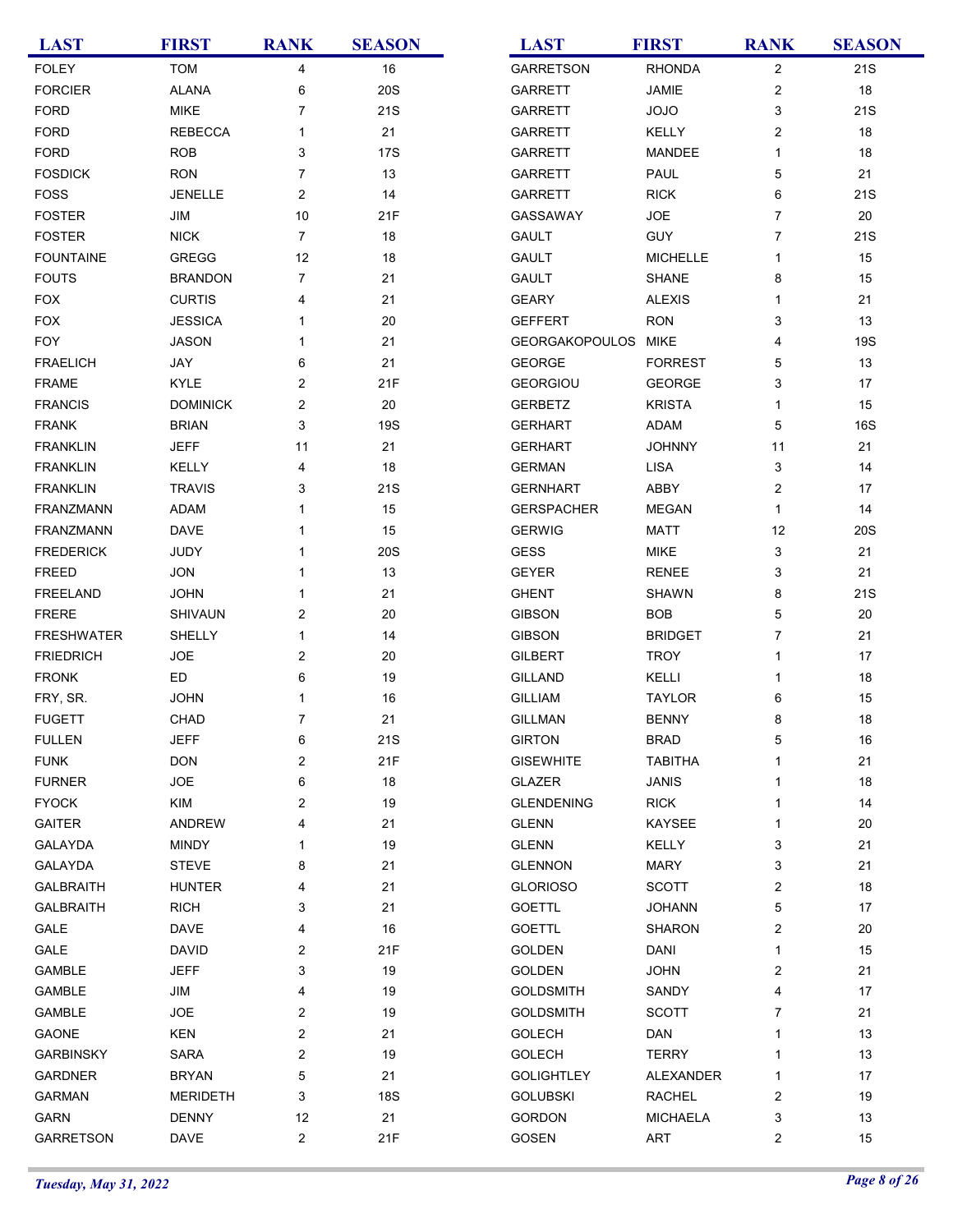| <b>LAST</b>            | <b>FIRST</b>      | <b>RANK</b>    | <b>SEASON</b> | <b>LAST</b>     | <b>FIRST</b>    | <b>RANK</b>    | <b>SEASON</b> |
|------------------------|-------------------|----------------|---------------|-----------------|-----------------|----------------|---------------|
| GOTTO                  | ANDY              | 5              | 14            | <b>GWIN</b>     | <b>BRENDAN</b>  | $\overline{2}$ | <b>13S</b>    |
| <b>GRABER</b>          | <b>DAN</b>        | 1              | 18            | <b>HAAS</b>     | <b>SCOTT</b>    | $\overline{7}$ | 21            |
| <b>GRADISHER</b>       | <b>TONY</b>       | 4              | 16            | <b>HABONY</b>   | <b>BARRY</b>    | $\overline{c}$ | 21            |
| <b>GRAFFICE</b>        | <b>BRANDY</b>     | 1              | 20            | <b>HAHN</b>     | <b>RICH</b>     | 4              | 21            |
| <b>GRAHAM</b>          | <b>ALEC</b>       | 3              | 21S           | <b>HAHN</b>     | <b>TARA</b>     | 1              | 21            |
| <b>GRAHAM</b>          | <b>JESSE</b>      | 3              | 21            | <b>HAINES</b>   | <b>HOWARD</b>   | 4              | 19            |
| <b>GRAHAM</b>          | <b>JOE</b>        | 4              | 14            | <b>HALAS</b>    | <b>DEREK</b>    | 4              | 20            |
| <b>GRAHAM</b>          | KELLY             | 1              | 21S           | <b>HALCOMB</b>  | <b>CHARLIE</b>  | $\overline{c}$ | 18            |
| <b>GRAHAM</b>          | <b>MIKE</b>       | 3              | 21            | <b>HALL</b>     | <b>BRIAN</b>    | 4              | 13            |
| <b>GRATTAN-BEEMAN</b>  | <b>KINDRA</b>     | 1              | 21            | <b>HALL</b>     | <b>GREGG</b>    | 3              | <b>20S</b>    |
| <b>GRAY</b>            | GREG              | 2              | 14            | <b>HALL</b>     | <b>JENN</b>     | 3              | 13            |
| <b>GRAY</b>            | <b>STEVE</b>      | 4              | 15            | <b>HALL</b>     | <b>JOSH</b>     | $\mathbf{1}$   | 13            |
| <b>GRAY</b>            | STEVEN N.         | 4              | 14            | <b>HALLETT</b>  | <b>NICK</b>     | $\overline{c}$ | 21            |
| <b>GREATHOUSE</b>      | <b>BRIAN</b>      | 1              | 18            | HALLIWILL       | <b>MARK</b>     | 10             | 17            |
| <b>GREATHOUSE</b>      | <b>JOKER</b>      | 2              | 18            | <b>HALSELL</b>  | <b>ARTHUR</b>   | $\mathbf{1}$   | 13            |
| <b>GREEN</b>           | <b>DANNY</b>      | 3              | 21            | <b>HALSEY</b>   | <b>MARY</b>     | $\overline{c}$ | 18            |
| <b>GREEN</b>           | <b>DAVE</b>       | $\overline{7}$ | 14            | <b>HALSEY</b>   | <b>RODNEY</b>   | 6              | 19            |
| <b>GREEN</b>           | <b>JAKE</b>       | 10             | 19S           | <b>HAMAD</b>    | <b>TRAVIS</b>   | 3              | 21            |
|                        | <b>NICK</b>       | 5              | LM            | <b>HAMBALL</b>  | <b>DAVE</b>     | 5              | 15            |
| <b>GREEN</b>           |                   |                |               |                 |                 |                |               |
| <b>GREEN</b>           | WESLEY            | 8              | 17S           | <b>HAMBLIN</b>  | <b>TRAUDI</b>   | $\mathbf{1}$   | 21            |
| <b>GREEN - RASCALS</b> | <b>DAN</b>        | 4              | 14            | <b>HAMILTON</b> | <b>CUBAN</b>    | 5              | 20            |
| <b>GREENWADE</b>       | <b>DANNY</b>      | 6              | 16            | <b>HAMILTON</b> | <b>DAN</b>      | $\overline{c}$ | 18            |
| <b>GREENWALT</b>       | <b>DUSTIN</b>     | 3              | 21            | <b>HAMILTON</b> | <b>TIFFANY</b>  | 1              | 14            |
| <b>GREER</b>           | <b>JACQUELINE</b> | 5              | 21            | <b>HAMM</b>     | <b>HEATHER</b>  | 1              | 14            |
| <b>GREGORY</b>         | <b>FREDDIE</b>    | 7              | 19            | <b>HAMM</b>     | <b>JEFF</b>     | 7              | 16            |
| <b>GREGORY</b>         | <b>JACOB</b>      | 3              | 19            | <b>HAMM</b>     | <b>ROBIN</b>    | $\mathbf{1}$   | 16            |
| <b>GREGORY</b>         | <b>NADINE</b>     | 1              | <b>16S</b>    | <b>HAMM</b>     | <b>STEVE</b>    | 11             | 16            |
| <b>GREGORY</b>         | <b>STEVE</b>      | 3              | 14            | <b>HAMM</b>     | <b>TYLER</b>    | 5              | 15            |
| <b>GREGORY</b>         | <b>TRAVIS</b>     | 4              | 19            | <b>HAMMOND</b>  | <b>LYNDA</b>    | $\overline{2}$ | 19            |
| <b>GRESHNER</b>        | <b>MIKE</b>       | 8              | 21            | <b>HAMPTON</b>  | ALEX            | 6              | 21            |
| <b>GRIER</b>           | <b>HAZEL</b>      | $\mathbf{1}$   | 16            | <b>HAMPTON</b>  | <b>STACEY</b>   | 5              | 14            |
| <b>GRIFFIN</b>         | <b>JASON</b>      | 10             | <b>18S</b>    | <b>HANLIN</b>   | <b>MIKE</b>     | 4              | 15            |
| <b>GRIFFITH</b>        | <b>BENJAMIN</b>   | 4              | 20S           | <b>HANSHAW</b>  | <b>CURT</b>     | 4              | 17            |
| <b>GRIFFITH</b>        | <b>JOEY</b>       | 1              | 21F           | <b>HANSHAW</b>  | <b>JOANNA</b>   | $\mathbf{1}$   | 17            |
| <b>GRIFFITTS</b>       | <b>JESSE</b>      | 2              | 18            | <b>HARBERT</b>  | <b>ROGER</b>    | 3              | <b>13S</b>    |
| <b>GRIM</b>            | <b>BRANDON</b>    | 3              | 14            | <b>HARDING</b>  | <b>STEVE</b>    | 9              | 13            |
| <b>GRIZZEL</b>         | LARRY             | 3              | 14            | <b>HARDING</b>  | TJ              | 7              | 19            |
| <b>GRUTZMACHER</b>     | <b>DENNIS</b>     | 4              | 20            | <b>HARE</b>     | <b>BARBARA</b>  | 3              | 13S           |
| <b>GUFFEY</b>          | <b>MIKE</b>       | 1              | 13            | <b>HARE</b>     | <b>LEROY</b>    | 3              | 14S           |
| <b>GUIST</b>           | <b>BILL</b>       | 6              | 17S           | <b>HAREN</b>    | <b>MATT</b>     | 3              | 18            |
| <b>GUIST</b>           | <b>TODD</b>       | 10             | 17S           | <b>HARLES</b>   | <b>RICH</b>     | 6              | 21            |
| <b>GUMPL</b>           | JOE               | $\overline{c}$ | 15            | <b>HARMON</b>   | <b>JOHN</b>     | 4              | 21F           |
| <b>GUNDRUM</b>         | <b>COLEENA</b>    | 4              | 17            | <b>HARMON</b>   | <b>MICHELLE</b> | $\mathbf{1}$   | 16            |
| <b>GUNN</b>            | <b>RODNEY</b>     | 1              | 21            | <b>HARMON</b>   | MIMI            | $\overline{c}$ | 20            |
| <b>GUNNELS</b>         | <b>TOM</b>        | 4              | 17            | <b>HAROLD</b>   | <b>BEN</b>      | 5              | 13            |
| <b>GUNSETT</b>         | <b>FRANK</b>      | 9              | 21            | <b>HARPER</b>   | <b>LUKE</b>     | $\mathbf 5$    | 21            |
| <b>GUNZENHAUSER</b>    | <b>CHERYL</b>     | 3              | 13            | <b>HARPER</b>   | <b>SHAUNA</b>   | 4              | 21            |
| <b>GUNZENHAUSER</b>    | <b>ROBERT</b>     | 5              | 13            | <b>HARPER</b>   | WILLIE          | 3              | 21            |
| <b>GURLEY</b>          | LAYLA             | 1              | 13            | <b>HARPLEY</b>  | <b>MICHAEL</b>  | 4              | 21            |
| <b>GUTHRIE</b>         | <b>DAVE</b>       | 5              | 13            | <b>HARPLEY</b>  | <b>TERRY</b>    | $\mathbf{1}$   | 21F           |
| <b>GUTIERREZ</b>       | <b>TRISH</b>      | 1              | <b>18S</b>    | <b>HARPSTER</b> | <b>RICK</b>     | $\mathbf 5$    | 13            |
| <b>GUYSICK</b>         | <b>JOE</b>        | 2              | 21S           | <b>HARRELL</b>  | <b>AUSTIN</b>   | 8              | 17            |
|                        |                   |                |               |                 |                 |                |               |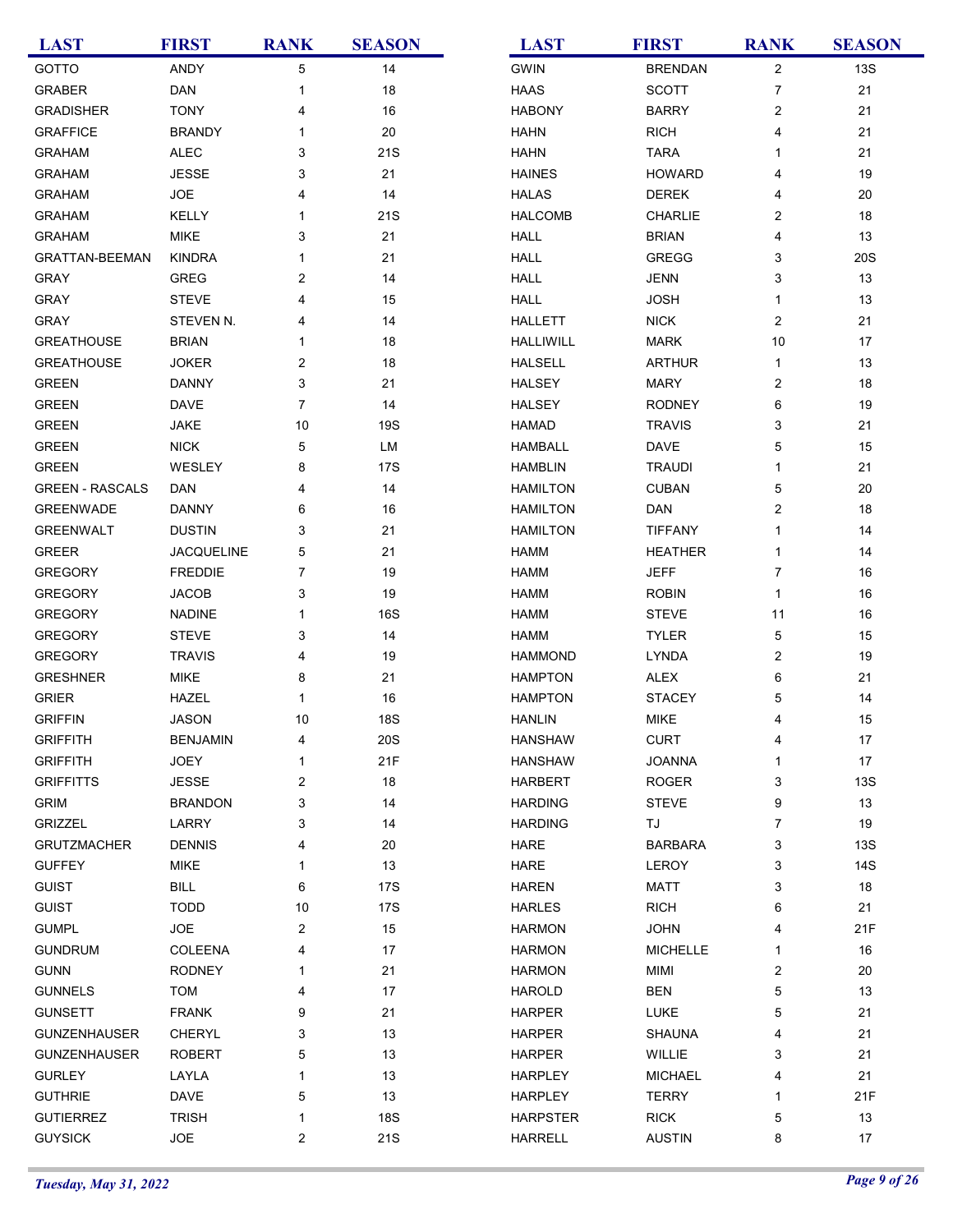| <b>LAST</b>       | <b>FIRST</b>   | <b>RANK</b>             | <b>SEASON</b> | <b>LAST</b>        | <b>FIRST</b>    | <b>RANK</b>             | <b>SEASON</b> |
|-------------------|----------------|-------------------------|---------------|--------------------|-----------------|-------------------------|---------------|
| <b>HARRIS</b>     | AMY            | 1                       | 20            | <b>HEINEY</b>      | <b>JASON</b>    | 3                       | 21            |
| <b>HARRIS</b>     | <b>DAVE</b>    | 3                       | 18            | <b>HEINZER</b>     | <b>JOE</b>      | 4                       | 21            |
| <b>HARRIS</b>     | <b>JAMES</b>   | 1                       | 21            | <b>HEISE</b>       | <b>ALEX</b>     | $\overline{2}$          | 20            |
| <b>HARRIS</b>     | <b>JASON</b>   | 1                       | 20            | <b>HELM</b>        | <b>JERRELL</b>  | 4                       | <b>19S</b>    |
| <b>HARRIS</b>     | <b>JOYCE</b>   | 5                       | 17            | <b>HELMICK</b>     | <b>JEFF</b>     | 4                       | <b>13S</b>    |
| <b>HARRIS</b>     | <b>KEN</b>     | 9                       | 21            | <b>HELMS</b>       | <b>JOSH</b>     | 8                       | 13            |
| <b>HARRIS</b>     | <b>LESLIE</b>  | 1                       | 20            | <b>HELSEL</b>      | <b>SUE</b>      | $\mathbf{1}$            | 17            |
| <b>HARRIS</b>     | <b>MIKE</b>    | 9                       | 21            | <b>HENDERSON</b>   | <b>FRED</b>     | 4                       | 21            |
| <b>HARRIS</b>     | SHANE          | $\mathbf{1}$            | 15            | <b>HENDERSON</b>   | JIM             | $\overline{2}$          | 13            |
| <b>HARRIS</b>     | <b>TODD</b>    | 11                      | 13            | <b>HENDERSON</b>   | <b>KYLE</b>     | 3                       | 13            |
| <b>HARRISON</b>   | <b>BIANCA</b>  | 2                       | 17            | <b>HENDERSON</b>   | <b>MARYBETH</b> | 1                       | 13            |
| <b>HARROD</b>     | LANCE          | 6                       | 15            | <b>HENDERSON</b>   | ZAC             | $\mathbf 1$             | 13            |
| <b>HART</b>       | WADE           | 2                       | 13            | <b>HENDRICKS</b>   | LAINE           | $\mathbf{1}$            | 14S           |
| <b>HARTER</b>     | <b>BOB</b>     | $\mathbf{1}$            | 21S           | <b>HENDRICKSON</b> | <b>BRYAN</b>    | 6                       | 21            |
| <b>HARTLEBEN</b>  | <b>JERRY</b>   | 10                      | 21            | <b>HENDRICKSON</b> | <b>MATT</b>     | $\overline{2}$          | 14            |
| <b>HARTLEBEN</b>  | <b>MARJIE</b>  |                         | <b>15S</b>    | <b>HENDRICKSON</b> | <b>RICK</b>     | $\overline{\mathbf{c}}$ | 13            |
| <b>HARTLEY</b>    | <b>JEN</b>     | 1<br>2                  | 21            | <b>HENGLE</b>      | <b>BEN</b>      | 7                       | 14            |
|                   |                |                         |               |                    |                 |                         |               |
| <b>HARTLEY</b>    | <b>MARK</b>    | 11                      | 21            | <b>HENRY</b>       | <b>KEVIN</b>    | 9                       | 21S           |
| <b>HARTONG</b>    | <b>DAN</b>     | 3                       | 14            | <b>HENSEL</b>      | <b>MELISSA</b>  | 1                       | 21            |
| <b>HARTONG</b>    | <b>JESSIE</b>  | 2                       | 14            | <b>HENSEL</b>      | <b>MIKEY</b>    | 4                       | 21            |
| <b>HARTSEL</b>    | ANGELA         | 3                       | 16            | <b>HENSLEY</b>     | <b>JASON</b>    | 5                       | 13            |
| <b>HARTUNG</b>    | <b>ASHLEY</b>  | 1                       | 17            | <b>HENZE</b>       | <b>DYLAN</b>    | 4                       | 16            |
| <b>HARVEY</b>     | <b>MATT</b>    | 3                       | 17            | <b>HERBER</b>      | ZACK            | 5                       | 21S           |
| <b>HARVEY</b>     | <b>NICK</b>    | 3                       | 21            | <b>HERBERT</b>     | <b>BRENT</b>    | 9                       | 21            |
| <b>HASTINGS</b>   | <b>BRIAN</b>   | 7                       | 16            | <b>HERCHEK</b>     | <b>JEFF</b>     | 9                       | 21            |
| <b>HASTINGS</b>   | <b>FRANK</b>   | 3                       | BM            | <b>HERCHEK</b>     | <b>JOHN</b>     | 4                       | 21            |
| <b>HATCHETT</b>   | <b>ROSIE</b>   | 1                       | 13            | HERCHENROETHER     | ADAM            | 4                       | 21S           |
| <b>HATFIELD</b>   | <b>JENNY</b>   | 1                       | 21            | <b>HERCULES</b>    | PAT             | 3                       | 14            |
| <b>HATTEN</b>     | <b>DAVE</b>    | 3                       | 21            | <b>HEREDOS</b>     | <b>JOHN</b>     | 3                       | 14            |
| HAUDENSCHILD      | <b>JEN</b>     | 3                       | 15            | <b>HERWICK</b>     | <b>MIKE</b>     | $\mathbf{1}$            | 13            |
| <b>HAUSKNECHT</b> | <b>SEAN</b>    | 5                       | 16            | <b>HETTINGER</b>   | <b>MARVIN</b>   | $\overline{c}$          | 21            |
| <b>HAWKINS</b>    | <b>BRIAN</b>   | 2                       | 16            | <b>HEWISON</b>     | <b>DENNIS</b>   | 5                       | 19            |
| <b>HAWKINS</b>    | <b>DAVID</b>   | 4                       | 16            | <b>HEWIT</b>       | <b>TYLER</b>    | 2                       | 20            |
| <b>HAWKSWORTH</b> | <b>DALTON</b>  | 12                      | 21            | <b>HICKS</b>       | <b>BRANDON</b>  | 4                       | 21            |
| <b>HAWKSWORTH</b> | <b>MARK</b>    | 12                      | 21S           | <b>HIFFNER</b>     | <b>BRENDA</b>   | 1                       | 16            |
| HAY               | <b>MIKE</b>    | 2                       | 21S           | <b>HIFFNER</b>     | <b>JASON</b>    | 4                       | 16            |
| <b>HAYES</b>      | <b>DAVID</b>   | $\mathbf{1}$            | 18S           | <b>HILL</b>        | CARTER          | 4                       | 17S           |
| <b>HAYES</b>      | <b>TONY</b>    | 3                       | 13            | <b>HILL</b>        | <b>CHRIS</b>    | 1                       | 13            |
| <b>HAYFORD</b>    | JOE            | 3                       | 19            | <b>HILL</b>        | <b>MICHELLE</b> | 1                       | 21            |
| <b>HEADRICK</b>   | <b>BRANDI</b>  | 2                       | 14            | <b>HILL</b>        | <b>MISTY</b>    | 1                       | 21            |
| <b>HEATER</b>     | <b>SHAWN</b>   | 6                       | 18            | <b>HILL</b>        | <b>NICK</b>     | 6                       | 20            |
| HEATH             | <b>CODY</b>    | 4                       | 20            | <b>HILL</b>        | <b>TROY</b>     | 8                       | 13            |
| <b>HEAVNER</b>    | DALE           | 5                       | 21            | <b>HILTON</b>      | <b>FRANK</b>    | $\overline{c}$          | 20            |
| <b>HEDRICK</b>    | JOE            | 12                      | 21            | <b>HIMELRIGH</b>   | <b>PAULA</b>    | 1                       | 21            |
| <b>HEDRICK</b>    | <b>MITCH</b>   | 12                      | 21            | <b>HINER</b>       | GARY            | 1                       | 13            |
| <b>HEDRICK</b>    | <b>NIKKI</b>   | 5                       | 18            | <b>HINER</b>       | JAMIE           | $\mathbf{1}$            | 21S           |
| <b>HEDRICK</b>    | <b>TIFFANY</b> | 5                       | 19            | <b>HINKLE</b>      | <b>DENNIS</b>   | $\overline{7}$          | 16            |
| <b>HEDRICK</b>    | <b>TINA</b>    | $\overline{\mathbf{c}}$ | 18            | <b>HINSHAW</b>     | KAITLIN         | 1                       | 21            |
| <b>HEEFNER</b>    | <b>MONIQUE</b> | 3                       | 18            | <b>HINSON</b>      | <b>LLOYD</b>    | 9                       | 18            |
|                   |                | 2                       |               |                    |                 |                         |               |
| <b>HEILMAN</b>    | <b>KARL</b>    |                         | 16            | <b>HIPPELY</b>     | <b>JENNE</b>    | $\overline{c}$          | 21F           |
| <b>HEINBERGER</b> | <b>CRYSTAL</b> | $\overline{\mathbf{c}}$ | 18S           | <b>HITCHCOCK</b>   | <b>BOBBY</b>    | 3                       | 20            |
| <b>HEINBUCH</b>   | JAKE           | 3                       | $18\,$        | <b>HOARD</b>       | ZACH            | 3                       | 14            |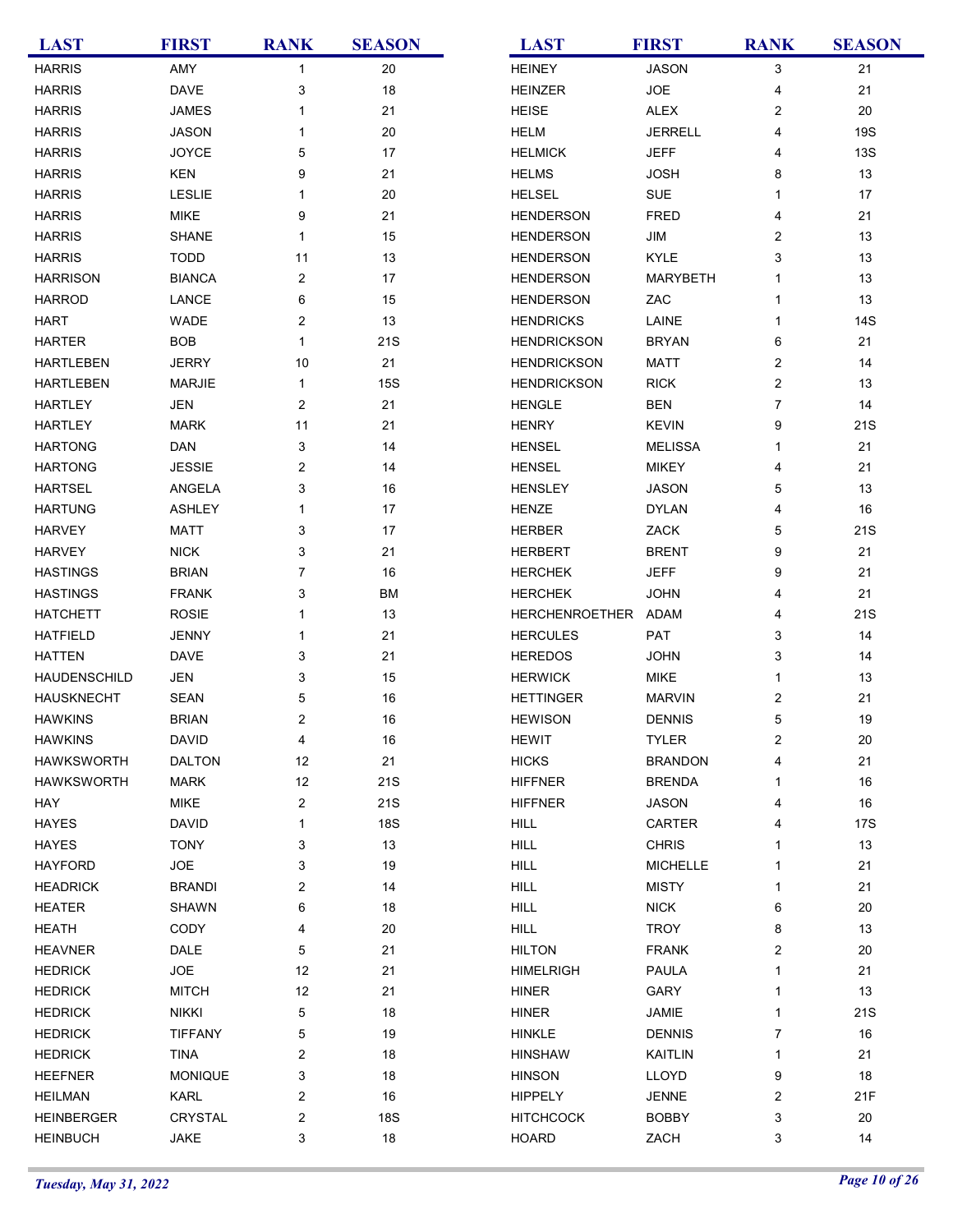| <b>LAST</b>        | <b>FIRST</b>    | <b>RANK</b>             | <b>SEASON</b> | <b>LAST</b>       | <b>FIRST</b>    | <b>RANK</b>             | <b>SEASON</b> |
|--------------------|-----------------|-------------------------|---------------|-------------------|-----------------|-------------------------|---------------|
| <b>HOCK</b>        | CHAD            | $\overline{7}$          | 14            | <b>HOWARD</b>     | <b>JOE</b>      | 3                       | 21            |
| <b>HOCK</b>        | KD              | 1                       | 13            | <b>HOWARD</b>     | KIM             | 3                       | 21            |
| <b>HOFER</b>       | <b>JUSTIN</b>   | 4                       | 18            | <b>HOWELL</b>     | <b>CORY</b>     | 4                       | 20            |
| <b>HOFFMAN</b>     | <b>MIKE</b>     | 1                       | 19            | <b>HUDSON</b>     | <b>JOHN</b>     | 2                       | 21            |
| <b>HOFFMAN</b>     | <b>MIRANDA</b>  | 1                       | 19            | <b>HUDSON</b>     | KATIE           | 1                       | 13            |
| <b>HOFFMAN</b>     | <b>STEVE</b>    | 4                       | 20            | <b>HUGHES</b>     | <b>BRENT</b>    | 10                      | 21F           |
| <b>HOGAN</b>       | ERIK            | $\overline{7}$          | 17            | <b>HUGHES</b>     | <b>BRUCE</b>    | 3                       | 21            |
| <b>HOGUE</b>       | <b>GENE</b>     | 8                       | 15            | <b>HUGHES</b>     | <b>DUSTIN</b>   | 2                       | 20            |
| <b>HOHLER</b>      | <b>HERB</b>     | 4                       | 15            | <b>HUGHES</b>     | ED              | 7                       | 13            |
| <b>HOLAWAY</b>     | LAURIE          | $\overline{\mathbf{c}}$ | 18            | <b>HUMBERT</b>    | <b>JASON</b>    | 3                       | 21S           |
| <b>HOLCOMB</b>     | <b>ROBERT</b>   | 4                       | 21            | <b>HUMPHREY</b>   | <b>JASON</b>    | $\overline{\mathbf{c}}$ | 20            |
| HOLDERBAUM         | <b>DAVE</b>     | 7                       | 21            | <b>HUNLEY</b>     | SAVANNA         | 1                       | 20S           |
| <b>HOLLAND</b>     | JIM             | 5                       | 20            | <b>HUNT</b>       | <b>BRIAN</b>    | 4                       | 13            |
| <b>HOLLAR</b>      | <b>BRUCE</b>    | 4                       | 17            | <b>HUNT</b>       | <b>CLAY</b>     | 2                       | 21F           |
| <b>HOLLER</b>      | KARA            | 3                       | 13            | <b>HUNT</b>       | <b>MATT</b>     | 3                       | 20            |
| <b>HOLLER</b>      | <b>KEVIN</b>    | 4                       | 13            | <b>HUNT</b>       | SHAWNA          | 1                       | 13            |
| <b>HOLLER</b>      | <b>KORY</b>     | 3                       | 13            | <b>HUNT</b>       | TIM             | 1                       | 21            |
|                    |                 |                         |               |                   |                 |                         |               |
| <b>HOLLEY</b>      | CHLOE           | 1                       | <b>18S</b>    | <b>HUNT</b>       | <b>TOM</b>      | 4                       | 13            |
| <b>HOLLEY</b>      | <b>RACHEAL</b>  | 1                       | <b>18S</b>    | <b>HUNTER</b>     | KEITH           | 6                       | 18            |
| <b>HOLLOWAY</b>    | COREY           | 10                      | 14            | <b>HUNTER</b>     | <b>MIKE</b>     | 8                       | 15            |
| <b>HOLLOWAY</b>    | <b>GINA</b>     | $\overline{\mathbf{c}}$ | 20            | <b>HURST</b>      | <b>JOYCE</b>    | 2                       | <b>15S</b>    |
| <b>HOLLOWAY</b>    | <b>JESSE</b>    | 4                       | 20            | <b>HUSKEY</b>     | <b>DENNIS</b>   | $\overline{\mathbf{c}}$ | 21            |
| <b>HOLMES</b>      | <b>BRANDY</b>   | 1                       | 14S           | <b>HUSKEY</b>     | <b>RIC</b>      | 3                       | 19            |
| <b>HOLMES</b>      | <b>DONNIE</b>   | 12                      | 16            | <b>HUTCHINS</b>   | <b>GENE</b>     | 4                       | 18            |
| <b>HOLT</b>        | NICK            | 1                       | 20            | <b>HUTCHINSON</b> | JAMIE           | 2                       | 19            |
| <b>HOOKER</b>      | <b>BRIAN</b>    | 5                       | 21            | <b>ICEMAN</b>     | <b>DEBBIE</b>   | 3                       | 20            |
| <b>HOOKS</b>       | <b>ANTHONY</b>  | 3                       | 21            | <b>ICEMAN</b>     | <b>MATT</b>     | 12                      | 21            |
| <b>HOOSER</b>      | <b>BRIAN</b>    | 3                       | <b>BM</b>     | <b>IKEY</b>       | <b>CHUCK</b>    | 6                       | 17            |
| <b>HOOSER</b>      | <b>MISSY</b>    | 1                       | 21            | <b>IKEY</b>       | <b>RICH</b>     | $\overline{7}$          | 21S           |
| <b>HOOTMAN</b>     | <b>CHASSIDY</b> | 3                       | 16            | <b>IMHOFF</b>     | GARY            | 9                       | 13            |
| <b>HOOVER</b>      | <b>BEN</b>      | $\overline{\mathbf{c}}$ | 16            | <b>IMLER</b>      | <b>ALISHA</b>   | 1                       | 13            |
| <b>HOOVER</b>      | KAY             | 9                       | 19            | <b>INMAN</b>      | <b>CHRIS</b>    | 1                       | 15            |
| <b>HOOVER</b>      | <b>KEVIN</b>    | 6                       | 19            | <b>INMAN</b>      | JIM             | 3                       | 18            |
| <b>HOOVER</b>      | NICK            | 8                       | 14            | <b>ISON</b>       | <b>GERRI</b>    | $\overline{\mathbf{c}}$ | 20            |
| <b>HOPKINS</b>     | <b>EVERETT</b>  | 4                       | 20            | <b>IVERY</b>      | <b>TONY</b>     | 3                       | 21            |
| <b>HOPKINS</b>     | <b>JOE</b>      | 2                       | 20            | <b>JABER</b>      | <b>NEVEEN</b>   | 2                       | 19            |
| <b>HOPKINS</b>     | <b>LINCOLN</b>  | 2                       | 21            | <b>JACKSON</b>    | ANGELA          | 1                       | 21S           |
| <b>HOPPER</b>      | <b>MICHELLE</b> | 1                       | 20            | <b>JACKSON</b>    | <b>ANTOINE</b>  | 1                       | 19            |
| <b>HOPPER</b>      | RAY             | $\overline{\mathbf{c}}$ | 19            | <b>JACKSON</b>    | <b>COREY</b>    | 9                       | 21            |
| <b>HORNER</b>      | GREG            | 3                       | 15            | <b>JACKSON</b>    | JEN             | 1                       | 18            |
| <b>HORNER</b>      | JUDY            | $\overline{c}$          | 15            | <b>JACKSON</b>    | <b>SCOTT</b>    | 12                      | 17            |
| <b>HORONZY</b>     | CARLY           | 1                       | 15            | <b>JACKSON</b>    | <b>STACIE</b>   | $\overline{\mathbf{c}}$ | 20            |
| <b>HORONZY</b>     | <b>MIKE</b>     | 3                       | 20            | <b>JACKSON</b>    | WAYNE           | 1                       | 15            |
| <b>HORTON</b>      | <b>LAURA</b>    | 1                       | 18            | <b>JACOBS</b>     | <b>JERAD</b>    | 5                       | 21            |
| <b>HORVATH</b>     | <b>FRANK</b>    | 2                       | 14            | <b>JACOBS</b>     | <b>JOE</b>      | 5                       | 14            |
| <b>HORVATIC</b>    | SUZIE           | 1                       | 14            | <b>JAGGERS</b>    | WAYNE           | 1                       | 17            |
| <b>HOSEY</b>       | <b>TYONNE</b>   | 3                       | 15            | JAMES             | <b>BOB</b>      | 5                       | 15            |
| <b>HOSKIN</b>      | <b>ROD</b>      | $\boldsymbol{2}$        | 15            | JAMES             | <b>CLARENCE</b> | 4                       | 15            |
| <b>HOSTA</b>       | CHAD            | 8                       | 20            | <b>JAMES</b>      | <b>KERMIT</b>   | 3                       | 15            |
| <b>HOUSEHOLDER</b> | <b>SARA</b>     | 1                       | 21            | <b>JAMES</b>      | <b>TRACIE</b>   | 1                       | 21            |
| <b>HOUSTON</b>     | DAVE            | 5                       | 21            | <b>JANOWIAK</b>   | <b>DEANA</b>    | 1                       | 14            |
| <b>HOWARD</b>      | CHEOLA          | 3                       | 21            | JANZ              | KATHY           | 1                       | 21            |
|                    |                 |                         |               |                   |                 |                         |               |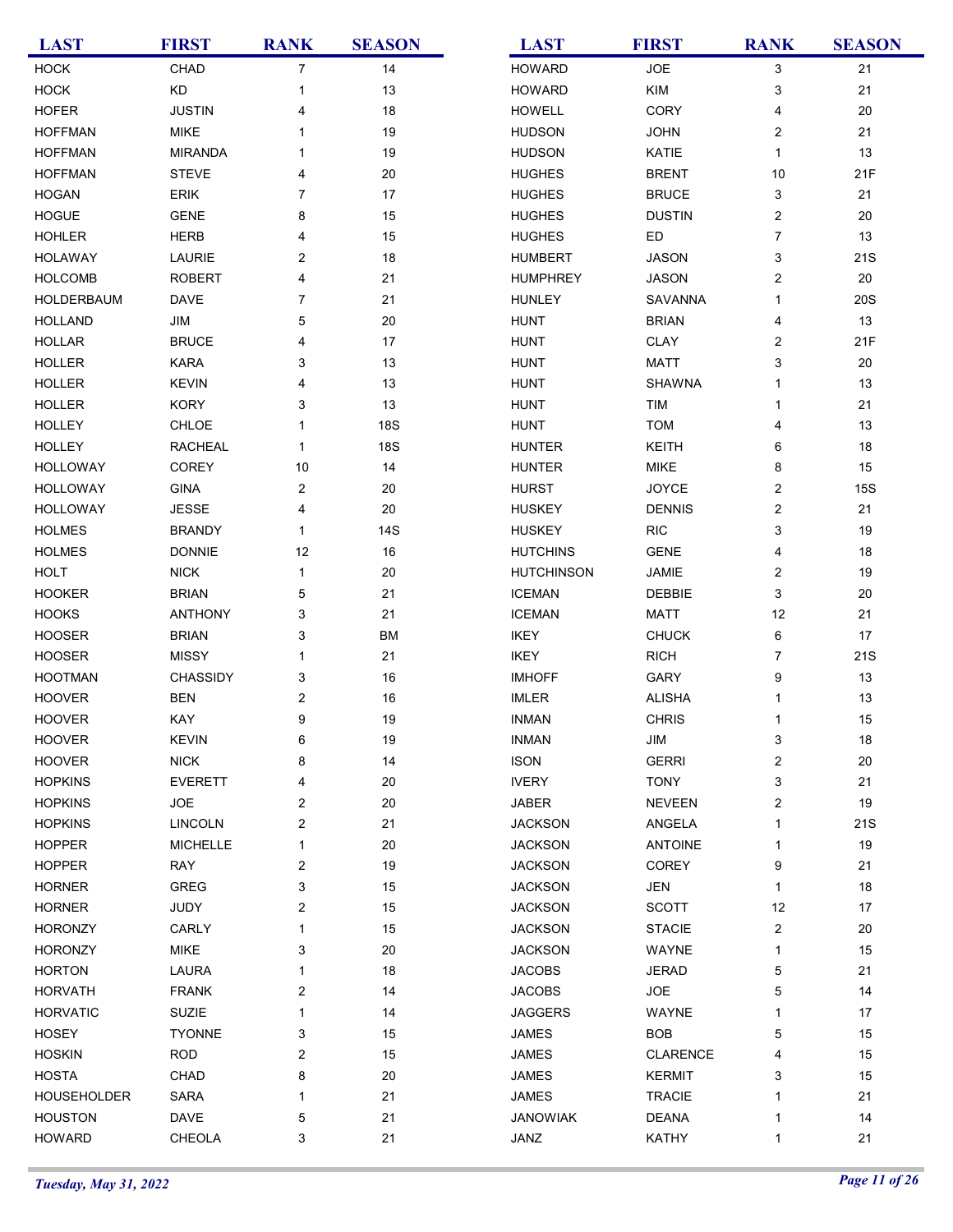| <b>LAST</b>      | <b>FIRST</b>    | <b>RANK</b>             | <b>SEASON</b> | <b>LAST</b>      | <b>FIRST</b>    | <b>RANK</b>             | <b>SEASON</b> |
|------------------|-----------------|-------------------------|---------------|------------------|-----------------|-------------------------|---------------|
| <b>JARJABKA</b>  | <b>JOHN</b>     | 6                       | 21            | <b>KAEKA</b>     | <b>TONYA</b>    | $\overline{a}$          | 21            |
| <b>JEAVONS</b>   | <b>ROB</b>      | 12                      | 17            | <b>KAEKA</b>     | <b>TROY</b>     | 6                       | 17            |
| <b>JENKINS</b>   | <b>HANNAH</b>   | 4                       | 21S           | <b>KAISK</b>     | <b>BOB</b>      | 7                       | 18            |
| <b>JENKINS</b>   | <b>KEVIN</b>    | 5                       | 17            | <b>KAISK</b>     | <b>DARLENE</b>  | 4                       | 18            |
| JEWELL           | <b>DUSTIN</b>   | 7                       | 19            | KALGREEN         | <b>DAN</b>      | 5                       | 21S           |
| <b>JOHNSON</b>   | AMBER           | 1                       | 13            | KALLAI           | CHASE           | $\overline{\mathbf{c}}$ | 15            |
| <b>JOHNSON</b>   | <b>BILL</b>     | 7                       | 14            | KALUGER          | <b>NICK</b>     | $\mathbf 5$             | 21            |
| <b>JOHNSON</b>   | <b>BOBBY</b>    | 10                      | <b>13S</b>    | KANUCH           | <b>JEREMY</b>   | 12                      | 17            |
| <b>JOHNSON</b>   | <b>DEETREIN</b> | 2                       | $20\,$        | KANZ             | <b>CRYSTAL</b>  | $\overline{7}$          | 19            |
| <b>JOHNSON</b>   | <b>DERRICK</b>  | 9                       | 19            | KANZ             | <b>MARK</b>     | 11                      | 21            |
| <b>JOHNSON</b>   | JEN             | 1                       | 17            | KANZ             | <b>SCOTT</b>    | 3                       | 14            |
| <b>JOHNSON</b>   | <b>LESLIE</b>   | 4                       | 19S           | <b>KARG</b>      | <b>JASON</b>    | 3                       | 21S           |
| <b>JOHNSON</b>   | <b>MIKE</b>     | 2                       | 19            | KARL             | <b>SHARON</b>   | 3                       | 21            |
| <b>JOHNSON</b>   | PATTI           | 4                       | 19            | KASICKI          | WESLEY          | 3                       | 13            |
| <b>JOHNSON</b>   | <b>RANDY</b>    | 1                       | 14            | <b>KASPER</b>    | <b>DAWN</b>     | 3                       | 17            |
| <b>JOHNSON</b>   | <b>RICH</b>     | 1                       | 15            | <b>KASPER</b>    | <b>ROB</b>      | 9                       | 16            |
| <b>JOHNSON</b>   | <b>TINA</b>     | 1                       | 16S           | KASSERMAN        | LARRY           | 4                       | 21            |
| <b>JOHNSON</b>   | <b>TYLER</b>    | 1                       | 19S           | <b>KASSERMAN</b> | <b>SUZANNE</b>  | 1                       | 15            |
| <b>JOHNSTON</b>  | DAVE            | 9                       | 17            | KATZENMEYER      | <b>STEPHEN</b>  | $\overline{c}$          | 16            |
| <b>JONES</b>     | <b>BOBBY</b>    | 2                       | 21            | KAUTZ            | <b>BILL</b>     | 1                       | 15            |
| <b>JONES</b>     | <b>BRANDY</b>   | 1                       | 21F           | KAY              | <b>KEN</b>      | $\overline{7}$          | <b>18S</b>    |
| <b>JONES</b>     | <b>BRIAN</b>    | $\mathbf{1}$            | 21F           | <b>KEARNS</b>    | <b>CHRIS</b>    | 5                       | 20            |
|                  |                 |                         |               |                  |                 |                         |               |
| <b>JONES</b>     | DAN             | 1                       | 21            | <b>KEATON</b>    | <b>JAKE</b>     | $\mathbf{1}$            | 18            |
| <b>JONES</b>     | <b>HEATHER</b>  | 2                       | 19            | <b>KEATON</b>    | <b>JUSTIN</b>   | 7                       | 19            |
| <b>JONES</b>     | <b>JACK</b>     | 2                       | 16            | <b>KEENAN</b>    | <b>BILLY</b>    | 2                       | 14            |
| <b>JONES</b>     | <b>JON</b>      | 2                       | 19            | <b>KEENAN</b>    | <b>JOHN</b>     | 4                       | 14            |
| <b>JONES</b>     | <b>JUSTIN</b>   | 2                       | 20            | KEENER           | KEITH           | 1                       | 15            |
| <b>JONES</b>     | LATIA           | 2                       | 20            | KEHOE            | <b>DAN</b>      | 4                       | 21            |
| <b>JONES</b>     | <b>MARC</b>     | 3                       | 21F           | KEIFER           | <b>CHEYENNE</b> | 1                       | 20            |
| <b>JONES</b>     | <b>MICHAEL</b>  | 3                       | 13            | <b>KEIFER</b>    | <b>JESSICA</b>  | 1                       | 20            |
| <b>JONES</b>     | OWEN            | 6                       | 21            | KEIFER           | <b>RON</b>      | 9                       | 21S           |
| <b>JONES</b>     | <b>SHANE</b>    | 2                       | 19            | <b>KELLER</b>    | <b>DAVID</b>    | 1                       | 20            |
| <b>JONES</b>     | TIA             | 2                       | 21            | KELLER           | <b>JASON</b>    | 6                       | 21S           |
| <b>JORG</b>      | <b>HEIDI</b>    | $\overline{\mathbf{c}}$ | 21F           | KELLER           | <b>KAREN</b>    | 1                       | 21            |
| <b>JORG</b>      | <b>JOHN</b>     | $\mathbf{1}$            | 21F           | KELLEY           | PEGGY           | 4                       | 13            |
| <b>JOSEF</b>     | <b>JOHN</b>     | 12                      | 21            | KELLY            | <b>DENISE</b>   | 1                       | 14            |
| <b>JOSEF</b>     | <b>RACHEL</b>   | $\mathbf{1}$            | 18            | KELLY            | <b>SCOTT</b>    | 4                       | 14            |
| <b>JOSEPH</b>    | <b>ROBERT</b>   | 4                       | 21S           | <b>KELSEY</b>    | WAYNE           | 6                       | 20            |
| JOY              | LINDA           | 1                       | 19            | <b>KENNER</b>    | <b>STEVE</b>    | 3                       | 19            |
| <b>JURASIN</b>   | <b>HEATHER</b>  | 1                       | 19            | <b>KERIAKIS</b>  | <b>TAMMY</b>    | 1                       | 21F           |
| <b>JURASIN</b>   | PAT             | 11                      | 19            | KERR             | <b>MISTY</b>    | 3                       | 14            |
| <b>JURKOSHEK</b> | <b>BILL</b>     | 2                       | 14            | <b>KEYS</b>      | <b>KEVIN</b>    | $\overline{\mathbf{c}}$ | 18            |
| <b>JURKOSHEK</b> | <b>LORI</b>     | 1                       | 18            | <b>KEYSER</b>    | DAZZ            | 5                       | 20            |
| <b>JURKOSHEK</b> | <b>TERRY</b>    | 1                       | <b>13S</b>    | <b>KEYSER</b>    | LARRY           | $\boldsymbol{2}$        | 20S           |
| <b>JUSTICE</b>   | <b>TAMMY</b>    | 1                       | 21            | KIDD             | CORY            | 4                       | 21            |
| <b>KACHOVEC</b>  | ANAMARIE        | 1                       | 15            | <b>KIDIKAS</b>   | <b>FRANK</b>    | 4                       | 18            |
| <b>KAEKA</b>     | <b>BRYAN</b>    | 4                       | 20            | KILEY            | <b>JEREMY</b>   | 10                      | 21            |
| <b>KAEKA</b>     | <b>DAN</b>      | 4                       | 21            | <b>KINCHES</b>   | <b>JOSH</b>     | $\mathbf 1$             | 18            |
| <b>KAEKA</b>     | <b>DAVE</b>     | 4                       | 21            | KING             | <b>AARON</b>    | $\overline{7}$          | 20            |
| KAEKA            | <b>DON</b>      | 11                      | 15            | <b>KING</b>      | ARIC            | $\overline{7}$          | 21            |
| KAEKA            | MATT            | 5                       | 16            | KING             | <b>BOB</b>      | 1                       | 21F           |
| KAEKA            | TERRY           | 3                       | 21S           | KING             | <b>GREG</b>     | 2                       | 21F           |
|                  |                 |                         |               |                  |                 |                         |               |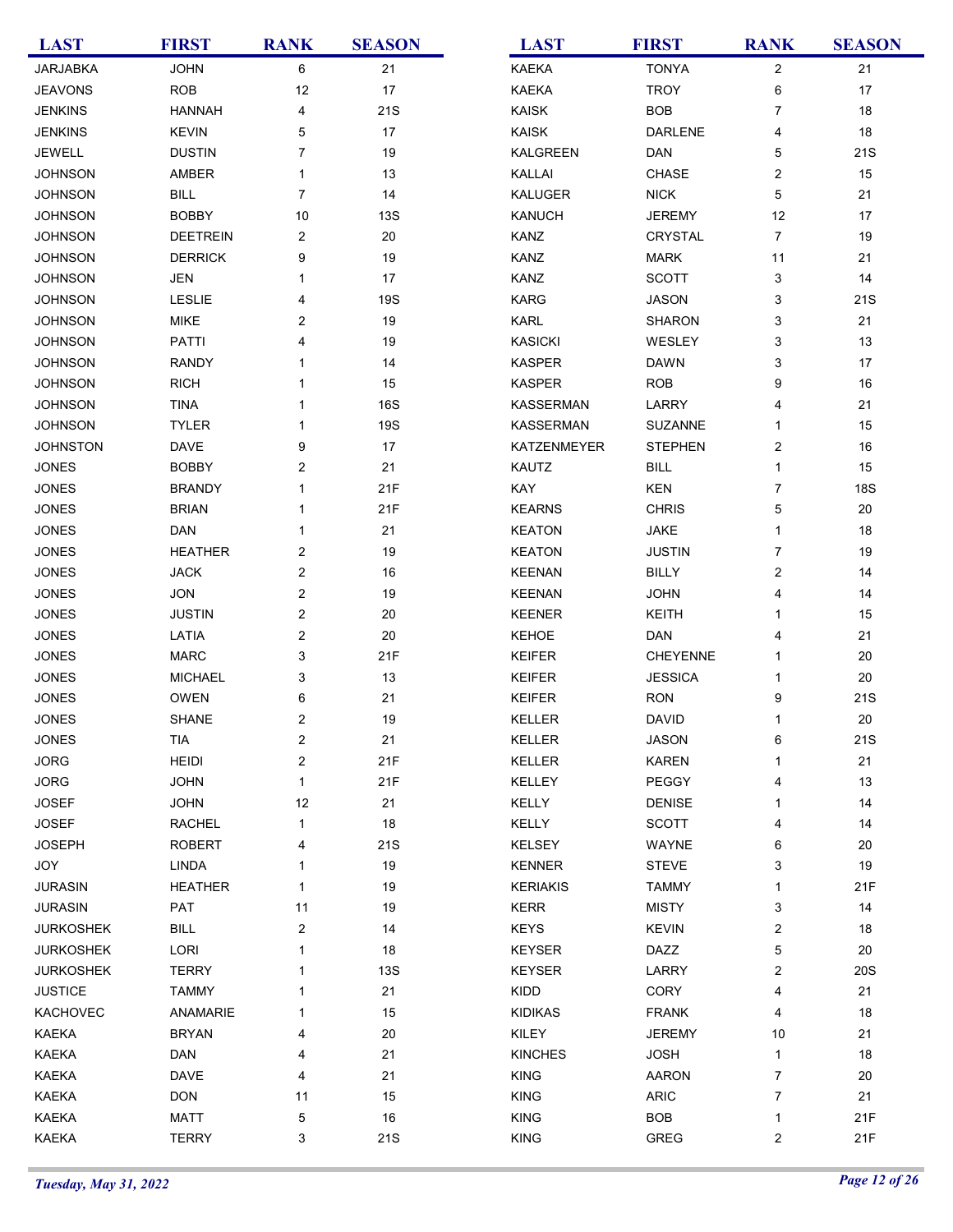| <b>LAST</b>        | <b>FIRST</b>     | <b>RANK</b>    | <b>SEASON</b> | <b>LAST</b>      | <b>FIRST</b>     | <b>RANK</b>             | <b>SEASON</b> |
|--------------------|------------------|----------------|---------------|------------------|------------------|-------------------------|---------------|
| <b>KING</b>        | <b>MIKE</b>      | 3              | <b>20S</b>    | <b>KOUZELOS</b>  | ANGELO           | 4                       | 20            |
| <b>KING</b>        | PAUL             | 2              | 19            | KOUZELOS         | <b>CYNDIE</b>    | 1                       | 15            |
| <b>KING</b>        | <b>RICK</b>      | 4              | 21            | <b>KOVER</b>     | <b>CHUCK</b>     | 1                       | 20            |
| <b>KING</b>        | <b>ROSIE</b>     | 1              | 12            | <b>KRAJCIK</b>   | <b>JOURDAN</b>   | $\mathbf{1}$            | 13            |
| <b>KINNEY</b>      | KELLY            | 1              | 13            | <b>KRECEK</b>    | <b>JOHNNY</b>    | 5                       | <b>18S</b>    |
| <b>KINSINGER</b>   | <b>RYAN</b>      | $\overline{7}$ | 20            | <b>KRIEG</b>     | DEBBIE           | $\overline{\mathbf{c}}$ | 21F           |
| <b>KIRBY</b>       | COREY            | 4              | <b>18S</b>    | <b>KRISTINE</b>  | KINEHEART        | $\mathbf{1}$            | 13            |
| <b>KIRK</b>        | <b>CHUCK</b>     | 9              | 21            | <b>KUCHINSKI</b> | KAYLEE           | 7                       | 18            |
| <b>KIRKLAND</b>    | <b>NADINE</b>    | 1              | 21            | <b>KUEBLER</b>   | <b>FRANK</b>     | 4                       | 19            |
| <b>KIRKPATRICK</b> | SUZAN            | 1              | 16            | <b>KUNKLE</b>    | <b>CASEY</b>     | $\mathbf 5$             | 19            |
| <b>KIRKPATRICK</b> | TIM              | 8              | 21            | <b>KUSS</b>      | AMY              | $\overline{\mathbf{c}}$ | 18            |
| <b>KISLING</b>     | <b>KRISTINA</b>  | 5              | 21            | <b>KVOCHICK</b>  | <b>JACOB</b>     | 8                       | 21            |
| <b>KITHCART</b>    | GREG             | 3              | 18            | <b>KVOCHICK</b>  | <b>NOAH</b>      | $\overline{c}$          | <b>16S</b>    |
| <b>KITTLE</b>      | <b>DEREK</b>     | 4              | 15            | <b>KVOCHICK</b>  | ZACH             | 6                       | 18            |
| <b>KLABEN</b>      | <b>CHRISTINE</b> | 2              | 21            | LABANT           | <b>MIKE</b>      | 8                       | 21            |
| <b>KLARIC</b>      | <b>MIKE</b>      | 4              | 18            | LABBE            | <b>TOM</b>       | 9                       | 14            |
| <b>KLARMAN</b>     | <b>ROB</b>       | 5              | 20            | LACKEY           | <b>ARNOLD</b>    | $\overline{c}$          | 21            |
| <b>KLEEVES</b>     | <b>HANK</b>      | 3              | 20S           | LACKEY           | <b>JUSTIN</b>    | $\overline{\mathbf{c}}$ | 21            |
| <b>KLEIN</b>       | CAROLINE         | 2              | 18            | LACKEY           | <b>SABRINA</b>   | $\mathbf{1}$            | 18            |
| <b>KLEIN</b>       | <b>MATT</b>      | 9              | 21F           | LACY             | <b>CINDY</b>     | $\overline{c}$          | 18            |
| <b>KLEMM</b>       | <b>TIM</b>       | 8              | 15            | LACY             | <b>JOHN</b>      | $\mathbf 5$             | <b>16S</b>    |
| <b>KLIMCZAK</b>    | <b>RICK</b>      | 4              | 15            | <b>LAMBERT</b>   | SHANNA           | $\overline{\mathbf{c}}$ | 13            |
| <b>KLIMP</b>       | JIM              | 2              | 16            | LAMBRIGHT        | <b>JACK</b>      | 1                       | 14            |
| <b>KLINE</b>       | ANDY             | 3              | 19            | LAMP             | LARRY            | 4                       | 16            |
| <b>KLINE</b>       | ANNETTE          | 3              | <b>20S</b>    | <b>LAMPSHIRE</b> | <b>JASON</b>     | 12                      | 21            |
| <b>KLINE</b>       | CHAD             | $\overline{7}$ | 21            | <b>LAMSON</b>    | <b>DUREEN</b>    | $\mathbf{1}$            | 17            |
| <b>KLINE</b>       | <b>DEREK</b>     | 7              | 21            | LANCE            | <b>STEPHANIE</b> | $\mathbf{1}$            | 18            |
| <b>KLINE</b>       | <b>ERIC</b>      | 4              | 20            | LANE             | <b>DUSTIN</b>    | 10                      | 20            |
| <b>KLINE</b>       | JILLIAN          | $\mathbf{1}$   | 14            | LANE             | <b>GINA</b>      | $\mathbf{1}$            | 14            |
| <b>KLINE</b>       | <b>SCOTT</b>     | 5              | <b>19S</b>    | LANE             | <b>JOHN</b>      | 4                       | 21            |
| <b>KLODT</b>       | <b>TAMMY</b>     | $\mathbf{1}$   | $20\,$        | LANEY            | <b>JEREMY</b>    | 10                      | 14S           |
| <b>KLUKA</b>       | <b>MIKEY</b>     | 2              | 21            | LANEY            | <b>MICHELLE</b>  | $\mathbf{1}$            | 14            |
| <b>KNIGHT</b>      | <b>CHRIS</b>     | 5              | 14S           | LANEY            | PAM              | 1                       | 13            |
| <b>KNIGHT</b>      | <b>KAREN</b>     | $\overline{c}$ | <b>19S</b>    | LANEY            | <b>TRAVIS</b>    | 4                       | 13            |
| <b>KNIPP</b>       | <b>ROBBY</b>     | 3              | 19            | LANGE            | <b>CHUCK</b>     | 6                       | 21            |
| <b>KNISELY</b>     | CORY             | 7              | 21            | LANIER           | <b>KEVIN</b>     | 3                       | 18            |
| <b>KNOLLS</b>      | <b>BRENT</b>     | 1              | 21F           | LANIER           | WENDY            | 3                       | 19            |
| <b>KOCH</b>        | <b>JAMES</b>     | 4              | 21            | LANPHEAR         | <b>TERRY</b>     | 2                       | 21            |
| <b>KOCH</b>        | PAM              | 1              | 18            | LANSU            | KIM              | $\overline{\mathbf{c}}$ | 21            |
| <b>KOCIK</b>       | <b>PAUL</b>      | 3              | 21S           | LARUE            | LORA             | $\mathbf{1}$            | 19            |
| <b>KOEGEL</b>      | <b>SEAN</b>      | 2              | 21F           | LASKO            | ANGIE            | 3                       | 21            |
| <b>KOEHLER</b>     | DAN              | 4              | 15            | LASKO            | <b>JIMMY</b>     | 5                       | 21            |
| <b>KOEHLER</b>     | <b>KEVIN</b>     | 4              | 21            | LATERZA          | <b>JOE</b>       | 4                       | 18            |
| <b>KOEHLER</b>     | <b>SHELLY</b>    | 1              | 15            | LATHAN           | <b>JOHN</b>      | 10                      | 21            |
| <b>KOENING</b>     | DALE             | 6              | 21            | LAURENT          | SAMANTHA         | 2                       | 21            |
| <b>KOHLER</b>      | <b>HERB</b>      | 4              | 16            | LAURO            | <b>DOMINIQUE</b> | 4                       | 18            |
| <b>KOHUT</b>       | JEN              | 1              | 21            | LAWRENCE         | WENDY            | 1                       | 14            |
| <b>KOLLIAS</b>     | <b>RHONDA</b>    | 7              | 18            | LAWRENTZ         | <b>JUSTIN</b>    | 4                       | 18            |
| <b>KONDIK</b>      | TIM              | 2              | 14            | LAWRENTZ         | <b>TANNER</b>    | 6                       | 21            |
| <b>KOPP</b>        | <b>JEFF</b>      | 4              | 21            | LAWSON           | AMY              | 1                       | 15            |
| <b>KORAN</b>       | <b>ALEX</b>      | 6              | 21            | LAWSON           | <b>CHRIS</b>     | 11                      | 21            |
| <b>KOTLIN</b>      | <b>JOHN</b>      | 4              | $17$          | LAWSON           | <b>CINDY</b>     | 4                       | 21            |
|                    |                  |                |               |                  |                  |                         |               |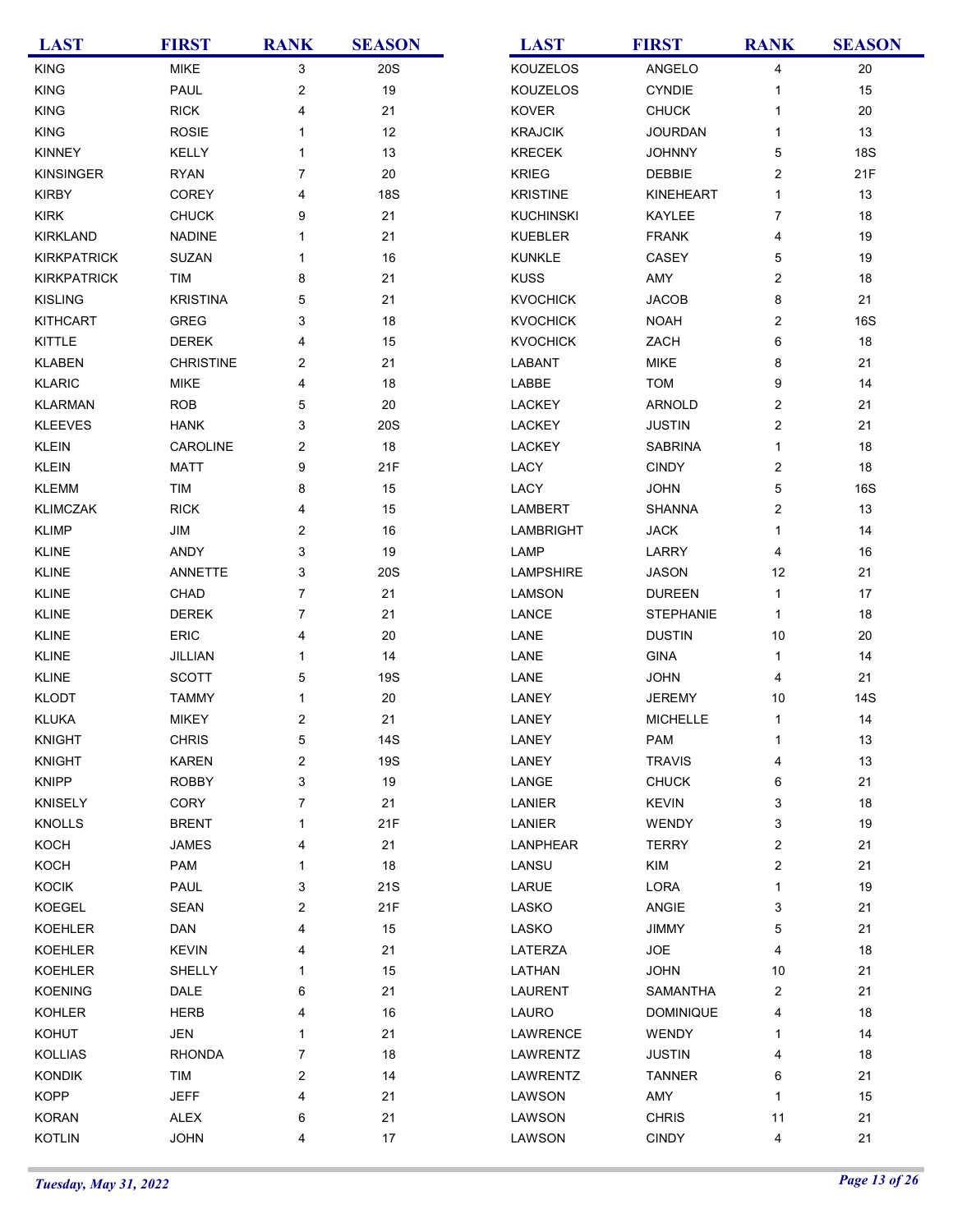| <b>LAST</b>         | <b>FIRST</b>     | <b>RANK</b>    | <b>SEASON</b> | <b>LAST</b>     | <b>FIRST</b>    | <b>RANK</b>               | <b>SEASON</b> |
|---------------------|------------------|----------------|---------------|-----------------|-----------------|---------------------------|---------------|
| LAWSON              | EDDIE            | $\overline{2}$ | $20\,$        | LOCKARD         | IJ              | $\overline{a}$            | 21            |
| LAWSON              | <b>ROBBIE</b>    | 1              | 13            | LOCKE           | <b>LISA</b>     | $\ensuremath{\mathsf{3}}$ | 21            |
| LAWSON              | <b>RONNIE</b>    | $\overline{2}$ | 19            | LOCKE           | <b>MIKE</b>     | 4                         | 21            |
| LEAKE               | JAMES            | 3              | 21S           | LOCKE           | <b>RUSTY</b>    | $\overline{c}$            | 21            |
| <b>LEASURE</b>      | JIM              | $\mathbf{1}$   | $16$          | <b>LOCKETT</b>  | <b>KIMBERLY</b> | $\mathbf{1}$              | 20            |
| <b>LEATHERS</b>     | <b>ALLEN</b>     | $\overline{7}$ | 13            | LOGAN           | <b>BILL</b>     | $\overline{\mathbf{c}}$   | 20            |
| LEE                 | <b>BRETT</b>     | 5              | 19            | LOGAN           | <b>ERIC</b>     | 5                         | 15            |
| <b>LEE</b>          | JIMMY            | 9              | 19            | LOGAN           | <b>MATT</b>     | 6                         | 18            |
| LEE                 | <b>JOE</b>       | 7              | 19            | <b>LOMBARDI</b> | <b>JOHN</b>     | 4                         | 15            |
| LEE                 | <b>JUSTINA</b>   | 1              | 18            | <b>LONES</b>    | <b>DAVE</b>     | $\overline{7}$            | 18            |
| LEE                 | <b>ROB</b>       | $\overline{2}$ | 20            | LONG            | <b>RON</b>      | 3                         | 21            |
| LEEDY               | <b>JARED</b>     | 8              | 13            | LONG            | <b>ROZ</b>      | 3                         | 15            |
| LEEMASTER           | SAM              | 11             | 13            | LONGHITANO      | ANGIE           | $\mathbf{1}$              | 20            |
| LEESER              | <b>DANNY</b>     | $\overline{2}$ | 20            | <b>LOOPER</b>   | CHAD            | 5                         | 17            |
| LEFFEL              | DARRYL           | 1              | 14            | LOPANE          | <b>TONY</b>     | $\overline{\mathbf{c}}$   | 17            |
| <b>LEHMAN</b>       | <b>MICHELLE</b>  | 3              | 21            | LOVE            | <b>GLEN</b>     | 3                         | 21            |
| <b>LEHMAN</b>       | <b>MIKE</b>      | 4              | 18            | LOVE            | <b>KAYLA</b>    | 1                         | 21            |
| <b>LEHMAN</b>       | TIM              | 4              | 16            | LOVE            | <b>SARAH</b>    | 3                         | 21            |
| <b>LEHNHART</b>     | <b>TROY</b>      | 10             | 16            | LOVEJOY         | <b>AUTUMN</b>   | 1                         | 13            |
| <b>LEIBOLT</b>      | <b>SHERRY</b>    | 1              | 19S           | LOWE            | SANDY           | 1                         | 14            |
| LEITER              | AIMEE            | 3              | 17            | LOWTHER         | <b>AMANDA</b>   | $\mathbf{1}$              | 16            |
| <b>LEITER</b>       | ANDREW           | 10             | 21            | LOWTHER         | DALE            | 3                         | 16            |
| LEITER              | CRYSTAL          | 6              | 21            | LOZIER          | CAROLYN         | 1                         | 18            |
| LEITER              | <b>JARROD</b>    | $\overline{7}$ | 21            | <b>LUCAS</b>    | <b>SCOTT</b>    | 1                         | 18            |
| LEITER              | <b>JOE</b>       | 10             | 21S           | LUFF            | <b>BRIAN</b>    | 1                         | 19            |
| LEITER              | <b>MARKIE</b>    | 4              | 17            | <b>LUMPCIK</b>  | <b>SETH</b>     | 8                         | 18            |
| LEITER              | <b>MIKE</b>      | 6              | 21            | <b>LUMPP</b>    | <b>CHRIS</b>    | $\mathbf{1}$              | 14S           |
| <b>LEITNER</b>      | <b>PATRICK</b>   | 6              | 19            | LUNA            | <b>LUIS</b>     | 4                         | 18            |
| <b>LEMASTERS</b>    | <b>CHRIS</b>     | 6              | 21            | <b>LUSTER</b>   | <b>BEN</b>      | 8                         | 19            |
| <b>LEMASTERS</b>    | <b>HELEN</b>     | 1              | $20\,$        | LUTZ            | KARRIE          | 1                         | 13            |
| <b>LEMMON</b>       | GARY             | 11             | 15            | LUTZ            | <b>TRISHA</b>   | 3                         | 16            |
| LERS                | <b>GREGORY</b>   | 5              | 20            | <b>LYKINS</b>   | <b>JOHN</b>     | 3                         | 16S           |
| LESHER              | <b>MARSHA</b>    | 1              | 16S           | <b>LYLES</b>    | <b>TOPHER</b>   | 6                         | 21S           |
| <b>LESTER</b>       | <b>JEFF</b>      | 1              | 21            | <b>LYN</b>      | <b>RENEE</b>    | $\mathbf{1}$              | 20            |
| <b>LEVERING</b>     | <b>STEVE</b>     | 2              | 21            | LYNDEN          | TED             | 10                        | 21            |
| LEVIN               | <b>JEFF</b>      | 6              | 21            | <b>LYNN</b>     | <b>KIMBERLY</b> | $\mathbf{1}$              | 14            |
| LEWIS               | <b>BRYAN</b>     | 4              | 14            | <b>LYNN</b>     | <b>MARY</b>     | 3                         | 21            |
| LEWIS               | TIM              | 3              | <b>12S</b>    | <b>LYNN</b>     | SAM             | 8                         | 21            |
| <b>LIATTA</b>       | <b>JARED</b>     | 3              | 18            | <b>LYNN</b>     | SHELL           | $\mathbf{1}$              | 20            |
| <b>LICHENBURGER</b> | <b>NANCY</b>     | 1              | 14            | LYNN, JR.       | SAM             | $\mathbf{1}$              | 14            |
| <b>LICHENBURGER</b> | <b>TOM</b>       | 1              | 14            | <b>LYON</b>     | <b>MATT</b>     | $\overline{c}$            | 21F           |
| LIENHARDT           | <b>CHRISTINE</b> | 1              | 15            | LYTLE           | <b>JOE</b>      | $\overline{c}$            | 21            |
| LIGHT               | <b>TOM</b>       | 1              | 20S           | LYTLE           | TIM             | 3                         | 18            |
| <b>LINDGREN</b>     | <b>GRAIG</b>     | 3              | <b>15S</b>    | <b>LYTTON</b>   | <b>DEAN</b>     | 1                         | 21S           |
| <b>LINDGREN</b>     | <b>LISA</b>      | 1              | 15S           | MAC             | CHILO           | 8                         | 21            |
| <b>LISCHAK</b>      | <b>DUSTIN</b>    | 4              | 14S           | MACE            | <b>MEGAN</b>    | $\mathbf{1}$              | 20            |
| <b>LISIECKI</b>     | <b>JOHN</b>      | 4              | 21            | <b>MACEYAK</b>  | JJ              | 6                         | 19            |
| <b>LITMAN</b>       | <b>MATT</b>      | 5              | 15            | MACGREGOR       | <b>JUDY</b>     | $\mathbf{1}$              | 15            |
| <b>LITT</b>         | <b>KYLE</b>      | 6              | 14            | <b>MADIGAN</b>  | TED             | $\mathbf{1}$              | 14            |
| <b>LITTLE</b>       | <b>FREDDIE</b>   | 3              | 13            | <b>MAFFET</b>   | <b>RUSS</b>     | 11                        | 14            |
| <b>LITTLE</b>       | <b>TYLER</b>     | 12             | 18            | <b>MAGNUM</b>   | <b>MICHAEL</b>  | $\mathbf{1}$              | 14            |
| LOCKARD             | <b>HEATHER</b>   | $\mathbf{1}$   | 21            | <b>MAGNUM</b>   | <b>MICHELE</b>  | $\mathbf{1}$              | 14            |
|                     |                  |                |               |                 |                 |                           |               |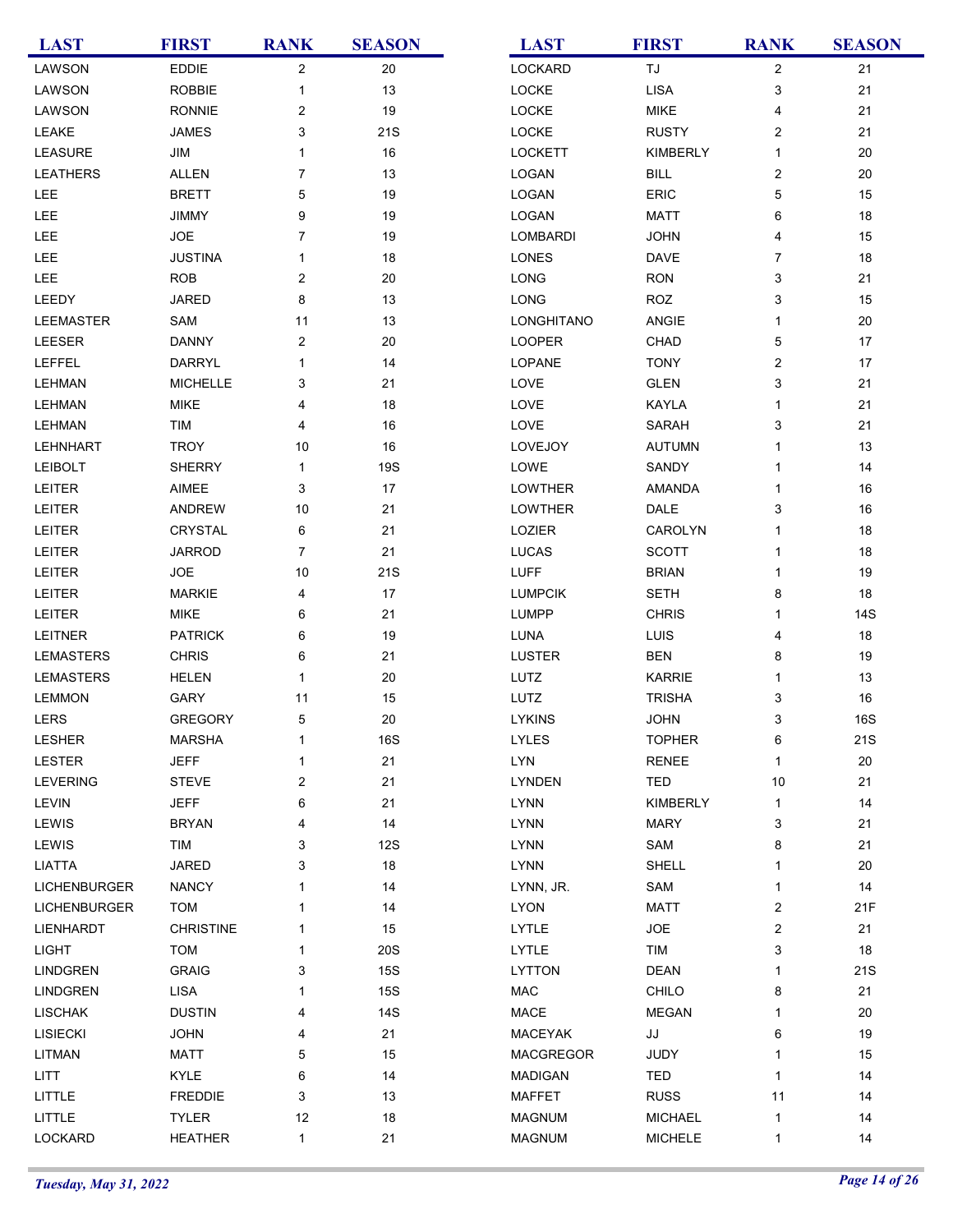| <b>LAST</b>     | <b>FIRST</b>       | <b>RANK</b>    | <b>SEASON</b> | <b>LAST</b>       | <b>FIRST</b>    | <b>RANK</b>             | <b>SEASON</b> |
|-----------------|--------------------|----------------|---------------|-------------------|-----------------|-------------------------|---------------|
| <b>MAINE</b>    | <b>SHARI</b>       | 6              | 15            | MCANALLEY         | <b>DANNY</b>    | 3                       | 13            |
| <b>MAJOR</b>    | <b>STEVE</b>       | 3              | 15            | <b>MCCALL</b>     | <b>FRANK</b>    | 9                       | 21            |
| <b>MALVIN</b>   | <b>MARK</b>        | 1              | $16\,$        | <b>MCCALL</b>     | <b>JENNIFER</b> | 1                       | <b>13S</b>    |
| MANEVAL         | CALVIN             | 8              | 17            | <b>MCCALL</b>     | <b>TAVY</b>     | 2                       | 16            |
| <b>MANGES</b>   | <b>CHRISTINA</b>   | 1              | 15            | <b>MCCALLUM</b>   | <b>TOM</b>      | $\overline{\mathbf{c}}$ | <b>19S</b>    |
| <b>MANLEY</b>   | <b>CHRIS</b>       | 9              | 19            | <b>MCCANTS</b>    | <b>ANTHONY</b>  | 4                       | <b>15S</b>    |
| <b>MANN</b>     | <b>JEFF</b>        | $\overline{c}$ | 21F           | <b>MCCARRICK</b>  | <b>EUGENE</b>   | 6                       | 18            |
| <b>MANNO</b>    | <b>VINCENT</b>     | 3              | 13            | <b>MCCARTHY</b>   | JUDY            | 1                       | 12            |
| <b>MANNS</b>    | <b>MARK</b>        | 6              | 16            | <b>MCCLELLAN</b>  | <b>BRAD</b>     | 11                      | 21            |
| <b>MARCOUX</b>  | <b>CRAIG</b>       | 3              | 17            | <b>MCCLINTOCK</b> | <b>TYLER</b>    | 5                       | 21S           |
| <b>MARCUM</b>   | <b>CHELSIE</b>     | 1              | 21            | <b>MCCLURE</b>    | <b>BRIAN</b>    | 10                      | 13            |
| <b>MARCUM</b>   | <b>MARCIA</b>      | 3              | 21            | <b>MCCLURE</b>    | <b>COLLEEN</b>  | 1                       | 14            |
| <b>MARIANI</b>  | <b>JOHN</b>        | 4              | 13            | <b>MCCLURE</b>    | <b>JORDAN</b>   | 1                       | 20            |
| <b>MARIE</b>    | <b>CHRISTINA</b>   | 1              | $20\,$        | <b>MCCLURE</b>    | <b>JUSTIN</b>   | 6                       | 20            |
| <b>MARKER</b>   | <b>CHRIS</b>       | 7              | $16\,$        | <b>MCCLURE</b>    | ZACH            | 11                      | 15            |
| <b>MARKER</b>   | <b>JEN</b>         | 1              | 15            | <b>MCCOLLINS</b>  | <b>RONNIE</b>   | $\overline{c}$          | 14            |
| <b>MARKS</b>    | <b>JAMES</b>       | 2              | 16            | <b>MCCORMICK</b>  | <b>RAY</b>      | 2                       | 15            |
| <b>MARKS</b>    | TIM                | 6              | 21            | <b>MCCOY</b>      | <b>NICK</b>     | 8                       | 21            |
| <b>MARLOW</b>   | <b>MIKE</b>        | 1              | 20            | <b>MCCOY</b>      | <b>RANDY</b>    | 4                       | 16            |
| <b>MARR</b>     | <b>JOE</b>         | 2              | 20            | <b>MCCREADY</b>   | <b>STEVE</b>    | 2                       | 13            |
| <b>MARTELL</b>  | <b>VENESSA</b>     | 1              | <b>19S</b>    | <b>MCCRISTALL</b> | <b>LISA</b>     | 4                       | 21            |
| <b>MARTIN</b>   | <b>CHANDRA</b>     | 1              | 17            | <b>MCCUMBERS</b>  | <b>ASHLEY</b>   | 1                       | 16            |
| <b>MARTIN</b>   | <b>DANA</b>        | 12             | $20\,$        | <b>MCCURRY</b>    | <b>MIKE</b>     | 5                       | 15            |
| <b>MARTIN</b>   | <b>EVAN</b>        | 1              | 15            | <b>MCDOLE</b>     | <b>AARON</b>    | 6                       | <b>15S</b>    |
| <b>MARTIN</b>   | <b>RON</b>         | 3              | 15            | <b>MCDONALD</b>   | <b>DENNY</b>    | 1                       | 17            |
| <b>MARTIN</b>   | <b>SHAWN</b>       | 4              | 13            | MCDONALD          | <b>JENN</b>     | 2                       | 18            |
| <b>MARTY</b>    | <b>SCOTT</b>       | 8              | 21            | MCELDOWNEY        | <b>NEIL</b>     | 1                       | 21            |
| <b>MASHIE</b>   | <b>DAVID</b>       | 2              | 13            | <b>MCGALLIARD</b> | <b>RICK</b>     | 3                       | 18            |
| <b>MASON</b>    | <b>BRITTNEY</b>    | 1              | 21F           | <b>MCGARRY</b>    | <b>MIKE</b>     | 1                       | 14            |
| <b>MASON</b>    | JAMIE              | 4              | 13            | <b>MCGEE</b>      | <b>ROXIE</b>    | 3                       | 15            |
| <b>MASON</b>    | JIM                | 9              | 21            | <b>MCGREEVY</b>   | <b>TOM</b>      | 1                       | 13            |
| <b>MASON JR</b> | JIM                | 4              | 20            | <b>MCGREGOR</b>   | <b>KELSEY</b>   | 1                       | 20            |
| MASSEY          | <b>GLEN</b>        | 8              | 14            | <b>MCGRIFF</b>    | <b>HOLLY</b>    | 1                       | 13            |
| MASSEY          | <b>JOE</b>         | 6              | $19$          | <b>MCGUNIGAL</b>  | JAE             | 1                       | 19            |
| <b>MASSIE</b>   | <b>RICK</b>        | 9              | 15            | <b>MCHENRY</b>    | <b>RYAN</b>     | 4                       | 19S           |
| <b>MASTIN</b>   | DAN                | 4              | 16            | <b>MCINTYRE</b>   | ANGEL           | 1                       | 19S           |
| <b>MATHIA</b>   | <b>CODY</b>        | 1              | 13            | <b>MCINTYRE</b>   | <b>JASON</b>    | 2                       | 17            |
| <b>MATHIA</b>   | <b>RICK</b>        | 4              | 16            | <b>MCINTYRE</b>   | <b>SAMANTHA</b> | 1                       | 20S           |
| MATWIJU         | <b>DOTTIE</b>      | 1              | $19$          | <b>MCKENNA</b>    | <b>STEVE</b>    | 7                       | 16            |
| MATZ            | <b>DEVIN</b>       | 6              | 18            | <b>MCKEOWN</b>    | <b>DENNIS</b>   | 8                       | 21F           |
| <b>MAUL</b>     | <b>BEN</b>         | 12             | 21            | <b>MCKEOWN</b>    | <b>TRACIE</b>   | 1                       | 21F           |
| <b>MAURER</b>   | <b>MICHELLE</b>    | $\overline{c}$ | 20            | <b>MCKINLEY</b>   | <b>TRICIA</b>   | 3                       | 17            |
| <b>MAXON</b>    | <b>BILL</b>        | 11             | 19            | <b>MCLANDISH</b>  | <b>TONY</b>     | 3                       | 21            |
| <b>MAXON</b>    | <b>MARGIE</b>      | 3              | 15            | <b>MCMANAWAY</b>  | <b>MIKE</b>     | 3                       | 21            |
| MAXWELL         | DAVE               | 2              | 14            | <b>MCMICHAEL</b>  | <b>BRAD</b>     | 6                       | 21            |
| MAY             | CARL               | 1              | 21            | <b>MCMILLEN</b>   | LLOYD           | 3                       | 13            |
| <b>MAYFIELD</b> | <b>CLAUDE</b>      | 6              | 17            | <b>MCNEAL</b>     | <b>SHANON</b>   | 3                       | 16            |
| MAYFIELD        | <b>EDDIE</b>       | 8              | 20            | <b>MCNEELY</b>    | MOE             | 4                       | 21            |
| MAYFIELD        | PAM                | 3              | 17            | <b>MCNEELY</b>    | <b>ROBIN</b>    | 2                       | 21            |
| <b>MAYS</b>     | <b>BRANDON</b>     | $\overline{7}$ | 20            | <b>MCNEILL</b>    | <b>MARY</b>     | 1                       | 21            |
| <b>MAYS</b>     | <b>BRODY</b>       | 10             | 20            | <b>MCPHERRAN</b>  | DAVE            | 4                       | 20            |
| MAYS            | <b>CHRISTOPHER</b> | $\mathbf{1}$   | 21F           | <b>MCPHERSON</b>  | SANDY           | 1                       | 21            |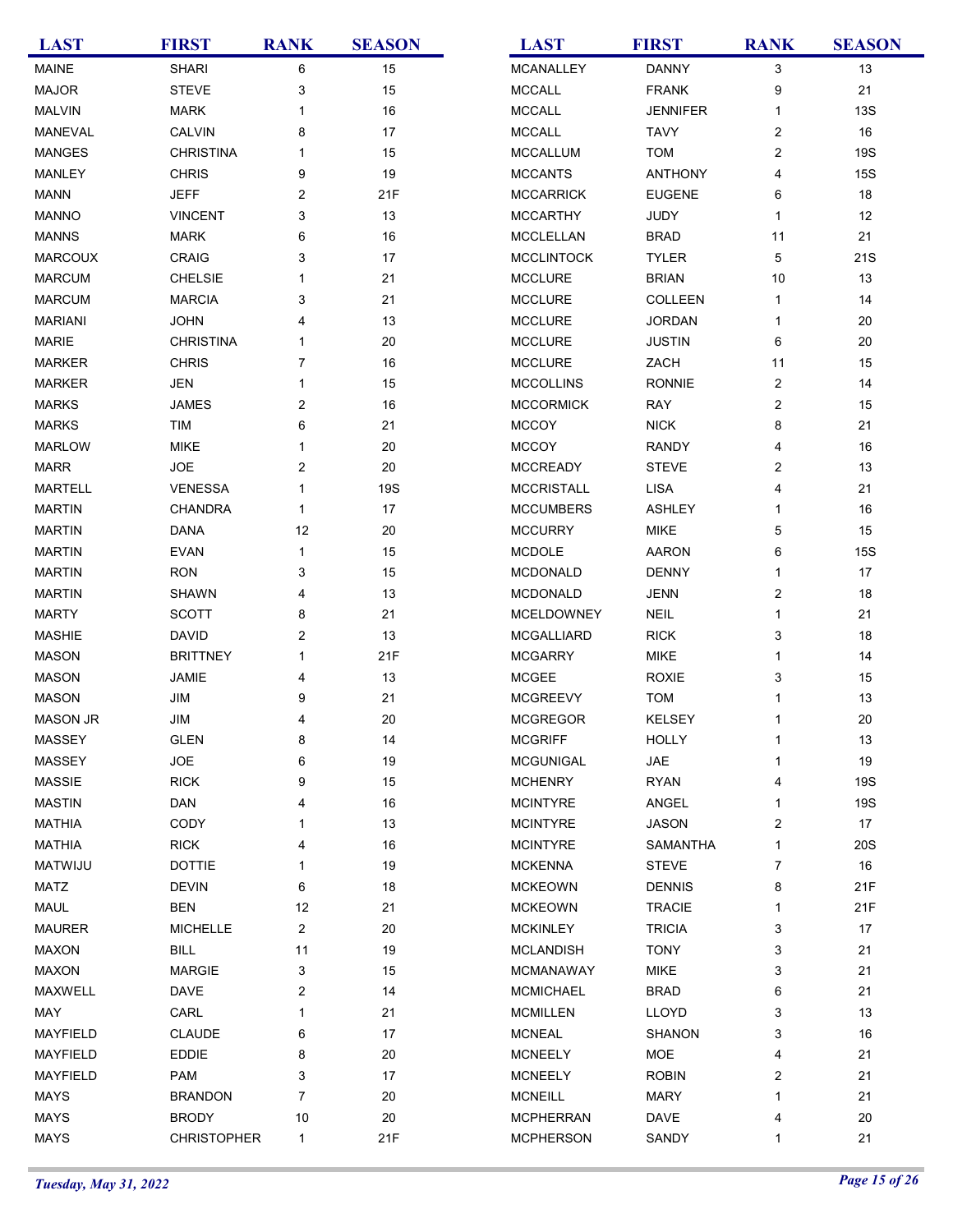| <b>LAST</b>      | <b>FIRST</b>   | <b>RANK</b>    | <b>SEASON</b> | <b>LAST</b>       | <b>FIRST</b>     | <b>RANK</b>    | <b>SEASON</b> |
|------------------|----------------|----------------|---------------|-------------------|------------------|----------------|---------------|
| <b>MCQUILLAN</b> | TIM            | $10$           | 13            | <b>MITCHELL</b>   | <b>DENNIS</b>    | 4              | 21            |
| <b>MCVANEY</b>   | <b>AMANDA</b>  | $\overline{c}$ | 17            | <b>MITCHELL</b>   | <b>DOUG</b>      | 6              | <b>19S</b>    |
| <b>MEADE</b>     | <b>ASHLEY</b>  | 1              | 18            | <b>MITCHELL</b>   | DOUG (KOOLAID    | $\overline{7}$ | 14            |
| <b>MEDINA</b>    | WILLIE         | 1              | 18            | <b>MITCHELL</b>   | QUETTA           | $\overline{c}$ | 21            |
| <b>MEEKS</b>     | <b>JOE</b>     | 5              | 15            | <b>MITCHELL</b>   | <b>RICK</b>      | 5              | 19            |
| <b>MEGLICH</b>   | <b>MIKE</b>    | 10             | 21            | <b>MITCHELL</b>   | <b>ROBERT</b>    | $\mathbf 5$    | 21            |
| <b>MEGYES</b>    | <b>WHITNEY</b> | 1              | 13            | <b>MITCHELL</b>   | <b>RUSTY</b>     | $\overline{c}$ | 17            |
| <b>MEIGHEN</b>   | <b>TYLER</b>   | 1              | 15            | <b>MOBLEY</b>     | <b>HAYDEN</b>    | 4              | 19            |
| <b>MELCHER</b>   | <b>STEPHEN</b> | 4              | 21            | <b>MOHLMASTER</b> | <b>KEVIN</b>     | 7              | 21            |
| <b>MELITO</b>    | <b>MIKE</b>    | 7              | 18            | MOHLMASTER        | <b>MICHELLE</b>  | 3              | 21            |
| <b>MELTON</b>    | <b>JEFF</b>    | 10             | 21            | MOLYNEAUX         | <b>RUEBEN</b>    | 3              | 16            |
| <b>MELVIN</b>    | <b>SCOTT</b>   | 4              | <b>15S</b>    | <b>MONCRIEF</b>   | <b>KEVIN</b>     | 12             | 18            |
| <b>MENTZER</b>   | <b>SCOTT</b>   | 3              | 18            | <b>MONG</b>       | LORRAINE         | $\mathbf{1}$   | 18            |
| <b>MEREDITH</b>  | <b>CHET</b>    | 4              | 21F           | <b>MONTGOMERY</b> | <b>JEFF</b>      | 6              | 19            |
| <b>MERRING</b>   | <b>MATT</b>    | 7              | 21            | <b>MOON</b>       | <b>MIKE</b>      | 3              | 20            |
| <b>MERVIN</b>    | <b>KIM</b>     | 1              | 21F           | <b>MOORE</b>      | AMY              | 3              | 19            |
| <b>MERVINE</b>   | <b>RICHARD</b> | 1              | 20            | <b>MOORE</b>      | KELLEY           | $\overline{c}$ | 21            |
| <b>MERZLAK</b>   | <b>MIKE</b>    | $\overline{2}$ | 17S           | <b>MOORE</b>      | <b>RUSTY</b>     | 1              | 21            |
| MESSENGER        | <b>ROB</b>     | 10             | $18$          | <b>MOORE</b>      | <b>TRAVIS</b>    | 3              | 16            |
| <b>MESSENGER</b> | <b>TRACY</b>   | 5              | 18            | <b>MORA</b>       | AMY              | 1              | 21            |
| <b>METHENEY</b>  | <b>KRISTI</b>  | 2              | 21S           | <b>MORAN</b>      | JOE              | 3              | 21S           |
| <b>MEYER</b>     | <b>DEETRA</b>  | 1              | $19$          | <b>MORAN</b>      | LORI             | 2              | 19            |
| <b>MEYER</b>     | ED             | 2              | 15            | <b>MOREHOUSE</b>  | <b>NATE</b>      | 1              | 18            |
| <b>MEYER</b>     | <b>KEVIN</b>   | 8              | 17            | <b>MORGAN</b>     | <b>LUKE</b>      | 7              | 20            |
| <b>MEYER</b>     | <b>RENEE</b>   | 2              | 15            | <b>MORRIS</b>     | ANGIE            | 1              | 19            |
| MEYER            | SAM            | 1              | 14S           | <b>MORRIS</b>     | <b>DAWN</b>      | $\mathbf 1$    | 21            |
| <b>MICHAELS</b>  | <b>TOMMY</b>   | 3              | 21F           | <b>MORRIS</b>     | <b>MARTY</b>     | 11             | 21            |
| <b>MIHELICH</b>  | AMY            | 1              | $18$          | <b>MORRIS</b>     | <b>MATT</b>      | 9              | 17            |
| <b>MIKSA</b>     | <b>AMANDA</b>  | $\overline{2}$ | $20\,$        | MORRIS, II        | <b>MARTY</b>     | 6              | 17            |
| <b>MIKSA</b>     | <b>VINCE</b>   | 11             | $20\,$        | <b>MORRISON</b>   | <b>DEREK</b>     | 3              | 20            |
| <b>MILBRY</b>    | <b>ADRIAN</b>  | 6              | 15            | <b>MORRISON</b>   | KASSIE           | 4              | 20            |
| MILJAK           | <b>FRANK</b>   | 2              | 21F           | <b>MORSE</b>      | <b>FRANK</b>     | 6              | 20            |
| <b>MILLER</b>    | ANITA          | 1              | 15            | <b>MOTTER</b>     | LUANN            | 1              | 14            |
| <b>MILLER</b>    | CHARLIE        | 2              | 21            | <b>MOUNTS</b>     | GRACE            | 2              | 20            |
| MILLER           | COURTNEY       | 2              | <b>15S</b>    | <b>MOUTZ</b>      | <b>LESLIE</b>    | $\mathbf{1}$   | 13            |
| MILLER           | CRAIG          | 8              | 21            | <b>MOWRY</b>      | <b>SCOTT</b>     | 12             | 20            |
| MILLER           | GABE           | 2              | 21S           | MOYE              | <b>KRIS</b>      | 1              | 18            |
| MILLER           | <b>JASON</b>   | 3              | 17            | MOYE              | <b>RANDY</b>     | $\overline{7}$ | 18            |
| MILLER           | JEFF           | 2              | $20\,$        | <b>MOYER</b>      | ANDY             | 3              | 20            |
| MILLER           | JODY           | 8              | 21            | MULHOLLEN         | <b>MATT</b>      | 3              | 15            |
| MILLER           | <b>KEVIN</b>   | 3              | 17            | <b>MULVANE</b>    | AMANDA           | 1              | 20            |
| <b>MILLER</b>    | MATT (CR BAGS) | 4              | 21            | <b>MURPHY</b>     | <b>BRITTANY</b>  | 3              | 21F           |
| MILLER           | <b>MATT J</b>  | 4              | 17            | <b>MURPHY</b>     | <b>DON</b>       | 5              | 21F           |
| MILLER           | <b>MIKE</b>    | 3              | 21            | <b>MURPHY</b>     | GREG             | 4              | 18            |
| MILLER           | <b>MINDY</b>   | 2              | 18            | <b>MURPHY</b>     | JIM              | 6              | 20            |
| <b>MILLWARD</b>  | <b>CHARLES</b> | 3              | 17            | <b>MUSCI</b>      | <b>BRIAN</b>     | $\overline{c}$ | 20            |
| <b>MINEAR</b>    | <b>BRET</b>    | 6              | 21            | <b>MUSSELMAN</b>  | ZOE              | 3              | 19            |
| MINNEY           | DAVE           | 5              | 20            | <b>MYERS</b>      | <b>AUDIE</b>     | 4              | 14            |
| <b>MIRACLE</b>   | KYLE           | 2              | 21F           | <b>MYERS</b>      | <b>CASSANDRA</b> | $\overline{c}$ | 14            |
| <b>MIRKA</b>     | JEFF           | 4              | 20            | <b>MYERS</b>      | <b>DONNIE</b>    | 6              | 21            |
| <b>MITCHELL</b>  | BILL           | 3              | $17\,$        | <b>MYERS</b>      | JIM              | 3              | 15            |
| <b>MITCHELL</b>  | <b>CHRIS</b>   | 3              | 21F           | <b>MYERS</b>      | <b>JOHN</b>      | 3              | 15            |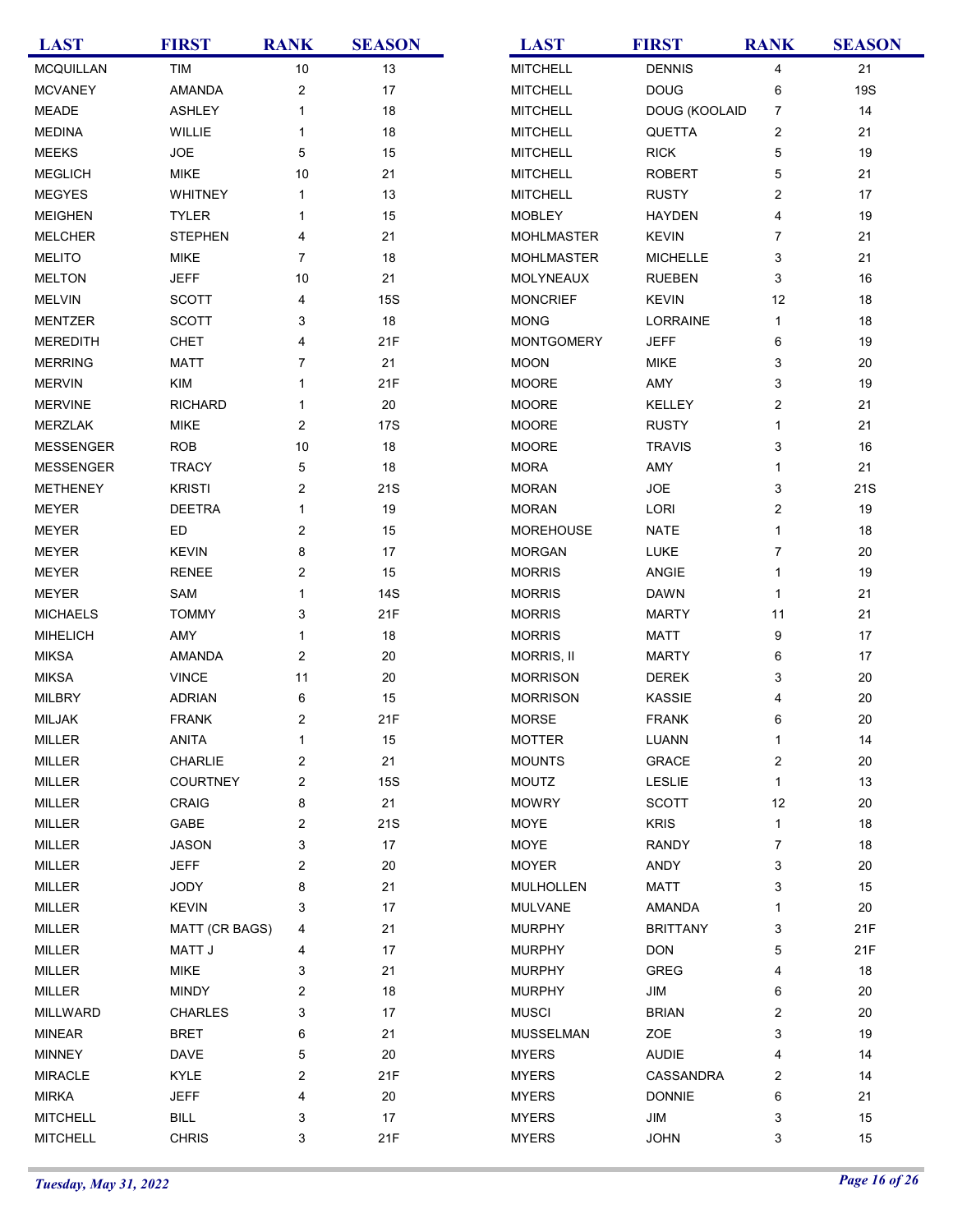| <b>LAST</b>      | <b>FIRST</b>   | <b>RANK</b>    | <b>SEASON</b> | <b>LAST</b>      | <b>FIRST</b>    | <b>RANK</b>             | <b>SEASON</b> |
|------------------|----------------|----------------|---------------|------------------|-----------------|-------------------------|---------------|
| <b>MYERS</b>     | <b>KEVIN</b>   | 8              | <b>15S</b>    | <b>ONKKA</b>     | <b>BRYAN</b>    | 1                       | <b>21S</b>    |
| <b>MYERS</b>     | <b>LYNN</b>    | 1              | 14            | ORGEL            | <b>JOSH</b>     | 3                       | 15            |
| <b>MYERS</b>     | <b>MIKE</b>    | $\overline{c}$ | 21            | ORR              | JAMIE           | $\overline{7}$          | 18            |
| <b>MYERS</b>     | <b>TODD</b>    | 3              | 19            | OSER             | JIM             | $\mathbf{1}$            | 19            |
| <b>MYLES</b>     | NARKETTA       | 1              | 20            | <b>OWENS</b>     | <b>KAREN</b>    | $\overline{\mathbf{c}}$ | 19            |
| <b>NAGEL</b>     | <b>LISA</b>    | 2              | 21            | <b>OWENS</b>     | <b>LYNN</b>     | 4                       | 21F           |
| NALLEY           | <b>BRANDON</b> | 8              | 21            | <b>OWENS</b>     | <b>ROGER</b>    | 7                       | 19            |
| <b>NAMENYI</b>   | <b>JOSEPH</b>  | 2              | 14            | <b>OWENS</b>     | <b>TAMMY</b>    | 1                       | 14            |
| <b>NAMSICK</b>   | <b>MIKE</b>    | 3              | 19            | <b>OZIMEC</b>    | <b>RHONDA</b>   | $\mathbf 1$             | 16            |
| <b>NEAL</b>      | <b>BILLY</b>   | 2              | 18            | <b>PACHE</b>     | <b>HOLLI</b>    | 4                       | 13            |
| <b>NEAL</b>      | <b>KANDY</b>   | 1              | 14S           | PACHE            | <b>MIKE</b>     | 8                       | 13            |
| <b>NELSON</b>    | <b>DENNY</b>   | 4              | 17S           | PAGE             | <b>MIKE</b>     | 1                       | 13            |
| <b>NELSON</b>    | <b>JASON</b>   | 10             | $18$          | <b>PAINTER</b>   | ANGIE           | 6                       | 19            |
| <b>NELSON</b>    | LARRY          | 8              | 21            | <b>PAINTER</b>   | LUKE            | 8                       | 19            |
| <b>NELSON</b>    | <b>MINDY</b>   | 6              | $20\,$        | PALMER           | JIM             | $\mathbf 1$             | 15            |
| <b>NEMER</b>     | <b>RAY</b>     | 2              | 15            | <b>PALMERI</b>   | <b>JOHN</b>     | 3                       | <b>15S</b>    |
| <b>NEUFER</b>    | <b>SCOT</b>    | 3              | 21            | <b>PALMERI</b>   | <b>TONY</b>     | $\overline{c}$          | 20S           |
| <b>NEWCOME</b>   | <b>CRAIG</b>   | 1              | 21F           | <b>PANCAKE</b>   | <b>TRACEY</b>   | $\overline{\mathbf{c}}$ | 20            |
| <b>NEWCOME</b>   | <b>MICHELE</b> | 1              | 21F           | <b>PARK</b>      | <b>CHARITY</b>  | $\boldsymbol{2}$        | 18            |
| <b>NEWCOMER</b>  | <b>JOSH</b>    | 3              | 21F           | <b>PARK</b>      | <b>DAVE</b>     | $\overline{\mathbf{c}}$ | 21F           |
| NEWELL           | <b>JEFF</b>    | 8              | $20\,$        | <b>PARK</b>      | <b>DAVID</b>    | $\mathbf 1$             | 18            |
| <b>NEWELL</b>    | <b>MARK</b>    | 8              | 21            | <b>PARKINSON</b> | WES             | 9                       | 21            |
| <b>NEWSOM</b>    | <b>MICK</b>    | 6              | <b>17S</b>    | <b>PARSON</b>    | <b>TYLER</b>    | $\overline{\mathbf{c}}$ | 21S           |
| <b>NEWSOME</b>   | <b>DOUG</b>    | 9              | 14            | <b>PARSONS</b>   | <b>DESIRAE</b>  | $\overline{\mathbf{c}}$ | 14            |
| <b>NICHOLL</b>   | ERIN           | 5              | $19$          | <b>PARSONS</b>   | <b>HEATHER</b>  | $\overline{c}$          | 19            |
| NICHOLSON        | CARLY          | 3              | $20\,$        | <b>PARSONS</b>   | <b>JAMES</b>    | 3                       | 17S           |
| <b>NICHOLSON</b> | PAT            | 5              | $20\,$        | <b>PARSONS</b>   | JIMMY           | 3                       | 19            |
| NICHOLSON, SR.   | PAT            | 1              | 20            | <b>PARSONS</b>   | SARAH           | 2                       | 16S           |
| <b>NICKELL</b>   | <b>JEN</b>     | 3              | 21F           | <b>PASTOR</b>    | <b>RICK</b>     | $\overline{c}$          | 14S           |
| <b>NICKOLAS</b>  | <b>CHRIS</b>   | 5              | $19$          | PATE             | <b>BEN</b>      | 8                       | 21F           |
| <b>NIGHMAN</b>   | JIM            | 5              | $16\,$        | <b>PATTON</b>    | <b>BUBBA</b>    | 3                       | 14            |
| <b>NOAH</b>      | <b>KEN</b>     | 6              | 21S           | <b>PATTON</b>    | <b>JERAMY</b>   | 7                       | 16            |
| <b>NOBLE</b>     | <b>DANA</b>    | 9              | 19            | <b>PATUC</b>     | <b>SUE</b>      | $\mathbf 1$             | 15            |
| <b>NOBLE</b>     | <b>JASON</b>   | 6              | 21            | PAULEY           | <b>DENNY</b>    | 3                       | 15            |
| <b>NOBLE</b>     | <b>RYAN</b>    | 1              | 14            | <b>PAVLIC</b>    | <b>JEREMIAH</b> | 1                       | 14            |
| <b>NOE</b>       | <b>JEFF</b>    | 4              | <b>20S</b>    | <b>PEACOCK</b>   | <b>RON</b>      | 5                       | 14            |
| <b>NORRIS</b>    | <b>BOB</b>     | 2              | 21            | PEMBERTON        | <b>BUTCH</b>    | $\overline{c}$          | 19            |
| <b>NORRIS</b>    | JIM            | 4              | 18            | <b>PENN</b>      | <b>RACHEL</b>   | 1                       | 20S           |
| <b>NORRIS</b>    | <b>SCOTT</b>   | 12             | 19            | <b>PENTA</b>     | <b>MEIKA</b>    | 1                       | 21F           |
| <b>NOVAK</b>     | <b>VINNIE</b>  | 1              | 16            | <b>PENTA</b>     | <b>MIKE</b>     | 1                       | 21F           |
| <b>O'CONNELL</b> | KEITH          | 3              | $16\,$        | <b>PERKINS</b>   | <b>BILL</b>     | 4                       | 13            |
| O'DELL           | <b>CARMEN</b>  | $\overline{c}$ | 21            | <b>PERREN</b>    | <b>CLIFF</b>    | $\overline{c}$          | 21            |
| O'DELL           | <b>KEVIN</b>   | 10             | 20            | PERRY            | JOE             | 11                      | 13            |
| O'HARE           | <b>BRENDEN</b> | 8              | 14            | PERRY            | <b>TYLER</b>    | 4                       | 20            |
| OHMAN            | LOUIS          | 6              | 21F           | <b>PESKO</b>     | <b>DENISE</b>   | 3                       | 18            |
| OILER            | <b>BETH</b>    | 1              | 18            | PESKO            | <b>VINNIE</b>   | 3                       | 18            |
| OLDAKER          | <b>BRIAN</b>   | 1              | 13            | PETERMAN         | ANG             | 1                       | 19S           |
| <b>OLMINSKY</b>  | <b>CHARLES</b> | 4              | 20            | <b>PETERMAN</b>  | <b>RYAN</b>     | 4                       | 21            |
| OLSEN            | SHANNON        | 3              | $20\,$        | <b>PETERS</b>    | <b>JOHN</b>     | 10                      | 17            |
| <b>OLSON</b>     | <b>PIKE</b>    | 8              | 17            | <b>PETERSON</b>  | <b>BRIAN</b>    | 1                       | 13            |
| OMAN             | JAMES          | 2              | 13            | PETERSON         | LARRY           | 3                       | 13            |
| ONATMAN          | RASHONDA       | 1              | 18            | PETRIE           | GREG            | 3                       | 19            |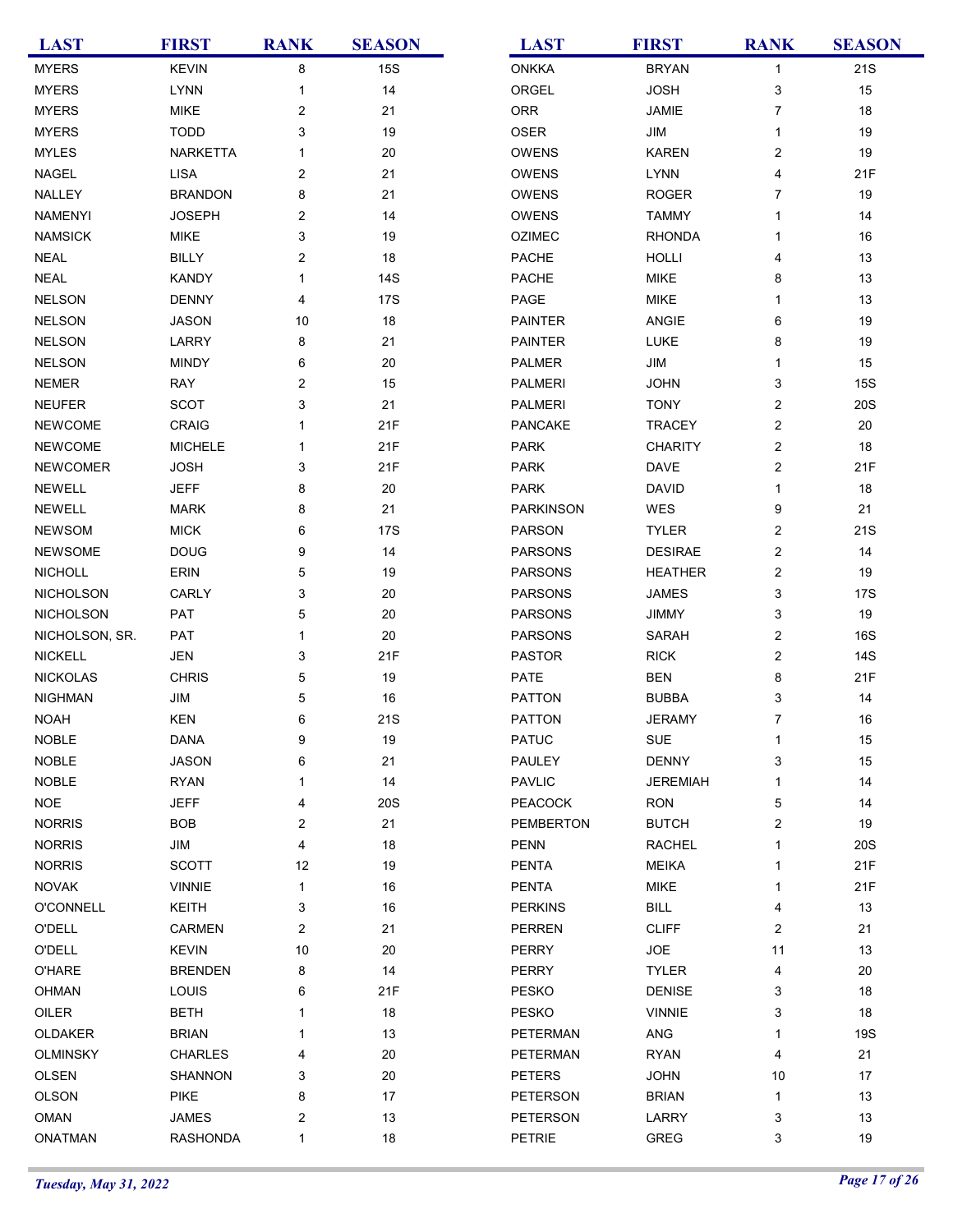| <b>LAST</b>       | <b>FIRST</b>    | <b>RANK</b>    | <b>SEASON</b> | <b>LAST</b>       | <b>FIRST</b>   | <b>RANK</b>             | <b>SEASON</b> |
|-------------------|-----------------|----------------|---------------|-------------------|----------------|-------------------------|---------------|
| <b>PFAFF</b>      | <b>LISA</b>     | $\mathbf{2}$   | 15            | <b>PRATT</b>      | ANDREW         | 1                       | <b>21S</b>    |
| <b>PHELPS</b>     | <b>DUSTIN</b>   | 10             | 21            | PREIBE            | <b>JIMMY</b>   | 4                       | 13            |
| <b>PHILLIPS</b>   | <b>BRIAN</b>    | 5              | 18            | PREIBE            | <b>MIRANDA</b> | $\mathbf 1$             | 14            |
| <b>PHILLIPS</b>   | <b>BRIDGET</b>  | 1              | $20\,$        | <b>PRESOCK</b>    | <b>DAVID</b>   | $\overline{c}$          | 20            |
| <b>PHILLIPS</b>   | <b>CHUCK</b>    | 11             | 18            | PRETE             | <b>BRAD</b>    | 3                       | 16            |
| <b>PHILLIPS</b>   | DAVE            | 4              | 21            | <b>PRETE</b>      | LORI           | 1                       | 13            |
| <b>PHILLIPS</b>   | <b>KEVIN</b>    | 3              | 21            | <b>PRICE</b>      | <b>ANNA</b>    | $\mathbf 1$             | 21            |
| <b>PHILLIPS</b>   | <b>LINDA</b>    | 1              | 15            | PRINGLE           | CHARLOTTE      | $\mathbf 1$             | 16            |
| <b>PHILLIPS</b>   | <b>TROY</b>     | 4              | 21F           | <b>PROHASKI</b>   | GEORGE         | 6                       | 20            |
| <b>PICKARD</b>    | <b>MIKE</b>     | 3              | 16            | <b>PROK</b>       | <b>STEVE</b>   | 3                       | 16            |
| <b>PICKETT</b>    | <b>DARIUS</b>   | 2              | 21            | <b>PROSSER</b>    | <b>JASON</b>   | 12                      | 21            |
| <b>PICKETT</b>    | ED              | 1              | 19S           | <b>PRUNTY</b>     | TY             | 3                       | 20            |
| <b>PICKETT</b>    | <b>LISA</b>     | 3              | 15            | <b>PRYBOCK</b>    | <b>GWEN</b>    | 1                       | 19            |
| PIERCE            | JAMIE           | 3              | 17            | <b>PRYOR</b>      | <b>TERRELL</b> | 4                       | 21            |
| <b>PINE</b>       | <b>APRIL</b>    | 1              | 21F           | <b>PUCKETT</b>    | <b>BRYAN</b>   | $\overline{c}$          | 21            |
| <b>PINTER</b>     | <b>RICH</b>     | 5              | 15            | <b>PUCKETT</b>    | <b>JOE</b>     | 3                       | 18            |
| <b>PINTO</b>      | <b>MARK</b>     | 4              | $20\,$        | <b>PUTNAM</b>     | <b>RICH</b>    | 4                       | 13            |
| <b>PIPA</b>       | <b>BRETT</b>    | 3              | 13            | QUELLHORST        | <b>PAM</b>     | $\mathbf{1}$            | 13            |
| <b>PIPER</b>      | <b>EDDIE</b>    | 8              | 21            | QUERRY            | <b>RICK</b>    | 8                       | 21            |
| <b>PIRT</b>       | <b>DENNIS</b>   | 6              | 21            | QUINN             | <b>CHRIS</b>   | 5                       | 18            |
| PIRT, SR.         | <b>DENNIS</b>   | 3              | 20            | <b>RADER</b>      | PAUL           | 6                       | 13            |
| PLEASANT          | DAVE            | 8              | 21S           | <b>RADORICH</b>   | <b>JUSTIN</b>  | 1                       | 13            |
| <b>PLEAT</b>      | <b>TOM</b>      | 4              | 17            | RAGER             | PAT            | $\overline{c}$          | 15            |
| <b>POHLY</b>      | <b>CORTNEY</b>  | 2              | <b>16S</b>    | RAKER             | <b>JOE</b>     | $\overline{\mathbf{c}}$ | 21            |
| <b>POINTER</b>    | <b>FRANK</b>    | 5              | 21            | RAMIREZ           | <b>JIMMY</b>   | 3                       | 21S           |
| POL               | <b>DANIEL</b>   | 6              | 21            | <b>RAMSEY</b>     | LEVI           | 6                       | 13            |
| POL               | <b>SAMANTHA</b> | 4              | 21            | <b>RANDOLPH</b>   | <b>JERRY</b>   | 5                       | 20            |
| <b>POLACHECK</b>  | <b>STEVE</b>    | 12             | 19            | <b>RANKIN</b>     | <b>ROBIN</b>   | 1                       | 15            |
| POLACHEK          | <b>BILL</b>     | 8              | $18$          | RAU               | <b>JEFF</b>    | 4                       | 15            |
| <b>POLEN</b>      | <b>JOHN</b>     | 3              | 13            | <b>RAUCKHORST</b> | <b>JAMES</b>   | 1                       | 16            |
| POLEN             | <b>KRISTI</b>   | 1              | 15            | RAY               | DAN            | $\overline{c}$          | 19            |
| <b>POLING</b>     | <b>DEBRA</b>    | 1              | 15            | <b>RAY</b>        | <b>JESSICA</b> | 1                       | 20            |
| <b>POLING</b>     | JANIE           | 1              | 15            | REA               | <b>MISSY</b>   | 1                       | 14            |
| <b>POLING</b>     | <b>JONATHAN</b> | 3              | $15\,$        | <b>REDFERN</b>    | <b>BARRY</b>   | 4                       | 20            |
| <b>POLINSKI</b>   | <b>JUSTIN</b>   | 2              | 13            | <b>REDINGER</b>   | JOE            | $\overline{\mathbf{c}}$ | 15            |
| POOLE             | <b>JOHN</b>     | 2              | $20\,$        | <b>REDMOND</b>    | PAUL           | 4                       | 15            |
| <b>POPOVICH</b>   | <b>SHEILA</b>   | 3              | 19            | REED              | <b>BELINDA</b> | 1                       | 20            |
| <b>POPOVICH</b>   | <b>STACY</b>    | 2              | 19            | <b>REED</b>       | <b>LEONARD</b> | 1                       | 20            |
| <b>PORCHOWSKY</b> | <b>KIMBERLY</b> | 1              | 17            | <b>REED</b>       | <b>ROBERT</b>  | 4                       | 19            |
| <b>PORCHOWSKY</b> | <b>MIKE</b>     | 3              | 17            | <b>REED</b>       | ROGER          | $\overline{c}$          | 21            |
| <b>PORE</b>       | <b>AARON</b>    | 5              | <b>20S</b>    | <b>REED</b>       | <b>TIFFANY</b> | 1                       | 21S           |
| <b>PORTER</b>     | <b>RON</b>      | 2              | 16            | <b>REES</b>       | <b>BEN</b>     | 1                       | 21F           |
| PORTERFIELD       | <b>ISAIAH</b>   | 9              | 21            | <b>REES</b>       | <b>DANIEL</b>  | $\overline{c}$          | 15            |
| PORTERFIELD       | <b>SKYE</b>     | 4              | 21            | <b>REESE</b>      | KIMBERLY       | 1                       | 18            |
| <b>POSAN</b>      | <b>AMANDA</b>   | 2              | 21            | <b>REICH</b>      | <b>FRANK</b>   | 4                       | 18            |
| <b>POTTS</b>      | <b>TAMMY</b>    | 1              | 18            | <b>REIDENBACH</b> | <b>GERI</b>    | 1                       | 17S           |
| <b>POWELL</b>     | <b>DONNA</b>    | 2              | 19            | <b>REIHL</b>      | <b>TAMMY</b>   | 4                       | 15            |
| <b>POWELL</b>     | <b>JAY</b>      | $\overline{7}$ | 18            | <b>REILLY</b>     | <b>GINA</b>    | 3                       | 21            |
| <b>POWELL</b>     | <b>MARIE</b>    | 3              | 16            | <b>RENNER</b>     | <b>ALLISSA</b> | 1                       | 21            |
| <b>POWERS</b>     | LIZ             | 1              | 14            | <b>RENWICK</b>    | <b>RUSS</b>    | 1                       | 18            |
| <b>POWERS</b>     | <b>RICK</b>     | 5              | 18            | <b>REPPUCCI</b>   | LOUIE          | $\overline{7}$          | 21            |
| PRAGER            | MEGAN           | 1              | 17            | <b>REPPUCCI</b>   | <b>ROSSI</b>   | 1                       | 19            |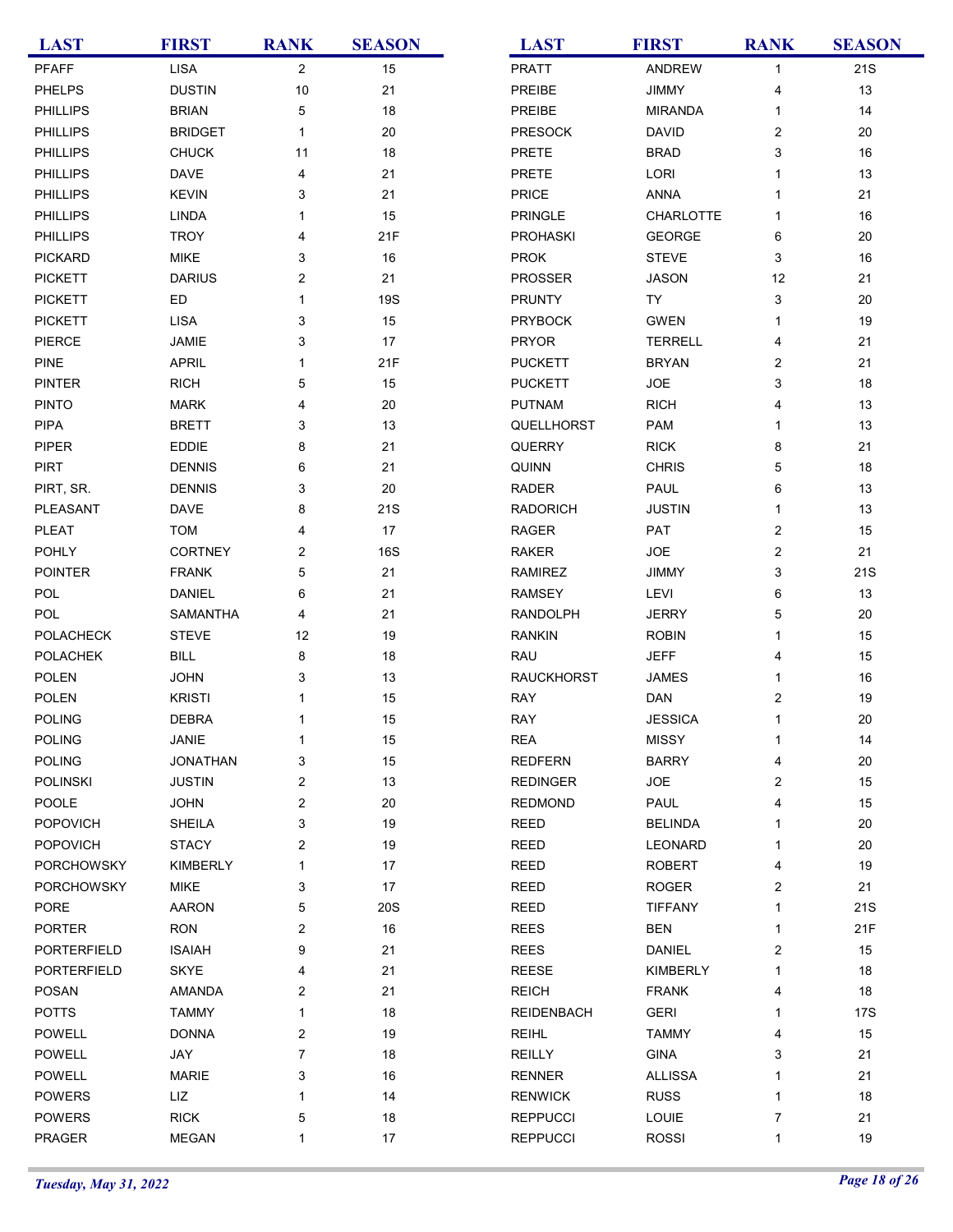| <b>LAST</b>      | <b>FIRST</b>      | <b>RANK</b>    | <b>SEASON</b> | <b>LAST</b>      | <b>FIRST</b>    | <b>RANK</b>             | <b>SEASON</b> |
|------------------|-------------------|----------------|---------------|------------------|-----------------|-------------------------|---------------|
| <b>RESAR</b>     | ZACH              | 8              | 17            | <b>ROBERTS</b>   | <b>DEANNA</b>   | $\mathbf{1}$            | 21            |
| <b>REX</b>       | <b>JOSH</b>       | 9              | 16S           | <b>ROBERTS</b>   | <b>JEREMIAH</b> | 3                       | 21            |
| <b>REYNOLDS</b>  | <b>BILL</b>       | 1              | 15            | <b>ROBERTS</b>   | KELLY           | $\mathbf{1}$            | 18            |
| <b>REYNOLDS</b>  | FRED              | 4              | <b>19S</b>    | <b>ROBERTS</b>   | <b>KEN</b>      | 10                      | <b>18S</b>    |
| <b>REYNOLDS</b>  | <b>JASON</b>      | 5              | 19            | <b>ROBERTS</b>   | <b>KYM</b>      | 6                       | 14            |
| <b>REYNOLDS</b>  | KYLIE             | 1              | 16            | <b>ROBERTS</b>   | <b>MIKEY</b>    | 4                       | 17            |
| <b>RHINE</b>     | ADAM              | 2              | 20            | <b>ROBERTS</b>   | PAT             | $\overline{7}$          | 21            |
| <b>RHINE</b>     | ALEX              | 2              | 21            | <b>ROBERTS</b>   | <b>TIMMY</b>    | $\overline{\mathbf{c}}$ | 16            |
| <b>RHINE</b>     | <b>BOBBY</b>      | $\mathbf{1}$   | 20            | <b>ROBERTS</b>   | TJ              | 3                       | 21            |
| <b>RHINE</b>     | <b>KAREN</b>      | 2              | 21            | <b>ROBERTS</b>   | WILL            | $\overline{\mathbf{c}}$ | 20            |
| <b>RHINE</b>     | <b>NATHAN</b>     | 5              | 21            | <b>ROBERTS</b>   | ZACH            | $\overline{c}$          | 20            |
| <b>RICE</b>      | <b>DENISE</b>     | 3              | 17            | <b>ROBINSON</b>  | ANDRE (BUBBA)   | $\overline{c}$          | 19            |
| <b>RICE</b>      | GARY              | 9              | 20            | <b>ROBINSON</b>  | CHANDLER        | 6                       | 21            |
| <b>RICE</b>      | <b>KAREN</b>      | 6              | 21            | <b>ROBINSON</b>  | <b>CHRISTY</b>  | 1                       | 19            |
| <b>RICE</b>      | <b>RICK</b>       | 3              | 21            | <b>ROBINSON</b>  | <b>MIKE</b>     | 4                       | 14            |
| <b>RICE</b>      | <b>TRAVIS</b>     | 5              | 19            | <b>ROBINSON</b>  | <b>SHEILA</b>   | 4                       | 21            |
| <b>RICE</b>      | TRAVIS M.         | 6              | <b>18S</b>    | <b>ROBISON</b>   | <b>JOE</b>      | 4                       | 20            |
| <b>RICHEY</b>    | <b>DAN</b>        | 3              | 21            | <b>ROBISON</b>   | <b>MALLORY</b>  | 1                       | <b>13S</b>    |
| <b>RICHMOND</b>  | <b>KURT</b>       | 2              | 21F           | <b>ROBISON</b>   | <b>STEVE</b>    | 3                       | 21            |
| <b>RICK</b>      | <b>DAVE</b>       | 1              | 21F           | <b>RODGERS</b>   | <b>TONY</b>     |                         | 20            |
| <b>RICKETSON</b> | <b>BRIAN</b>      | 9              | 19            | <b>RODRIGUEZ</b> | CARLOS          | 4<br>$\mathbf{1}$       | <b>19S</b>    |
| <b>RICKETSON</b> | <b>TAMMY</b>      | 4              | 18            | <b>ROEHRICH</b>  | <b>HEATH</b>    | 6                       | 21            |
|                  |                   |                | 21F           |                  |                 |                         |               |
| <b>RICKETSON</b> | <b>TERRY</b>      | 9              |               | <b>ROESEL</b>    | <b>BRAD</b>     | 4                       | 20            |
| <b>RIDENOUR</b>  | <b>CECIL</b>      | 4              | 20            | <b>ROGERS</b>    | ANGIE           | 1                       | 16            |
| <b>RIDENOUR</b>  | $\mathop{\rm CJ}$ | 3              | 21            | <b>ROGERS</b>    | <b>FLOYD</b>    | 9                       | 21            |
| <b>RIDENOUR</b>  | <b>TAMMY</b>      | 1              | 15            | <b>ROGERS</b>    | <b>TROY</b>     | 7                       | 16            |
| <b>RIDER</b>     | <b>JARROD</b>     | 6              | 15            | <b>ROHR</b>      | <b>RICH</b>     | 3                       | 13            |
| <b>RIES</b>      | <b>CHRIS</b>      | 9              | 20            | <b>ROLLINS</b>   | <b>MATT</b>     | 3                       | 21            |
| <b>RIFFLE</b>    | <b>JEREMY</b>     | 4              | 15            | <b>ROMAN</b>     | <b>TRACY</b>    | 1                       | 13            |
| <b>RINEHART</b>  | <b>DEVIN</b>      | 1              | 19            | <b>ROMIG</b>     | AMY             | 3                       | 20            |
| <b>RINEHART</b>  | <b>STEVE</b>      | 2              | 19            | <b>ROMMIS</b>    | <b>TRISHA</b>   | 1                       | 14            |
| <b>RINESMITH</b> | <b>RON</b>        | 9              | 20            | <b>RONDY</b>     | RAE             | 1                       | 21            |
| <b>RINGWALT</b>  | <b>CHRIS</b>      | 1              | 20            | <b>RONOWSKI</b>  | <b>DENNIS</b>   | 11                      | 21            |
| <b>RINKES</b>    | <b>LINDA</b>      | 4              | 21S           | <b>ROOSE</b>     | <b>DOUG</b>     | 3                       | 19            |
| <b>RIPLEY</b>    | JAMES             | 4              | 13            | <b>ROOSE</b>     | <b>TERRI</b>    | 1                       | 18            |
| <b>RITCHEY</b>   | <b>STEVE</b>      | 2              | 21            | <b>ROSCOE</b>    | <b>NICK</b>     | $\overline{c}$          | 18            |
| <b>RITTER</b>    | <b>KELLY</b>      | 1              | 21            | <b>ROSE</b>      | <b>JEFF</b>     | 3                       | 20            |
| <b>RITTER</b>    | <b>MIKE</b>       | 6              | 21            | <b>ROSEMAN</b>   | <b>CHRIS</b>    | 12                      | 15            |
| <b>RIVERS</b>    | <b>KRISSI</b>     | 1              | 15            | <b>ROSEMAN</b>   | SEAN            | 10                      | 14            |
| <b>RIZ</b>       | JIM               | 1              | 15            | <b>ROSENBURG</b> | <b>JUSTIN</b>   | 6                       | 21            |
| <b>ROACH</b>     | <b>CRAIG</b>      | 2              | 17            | <b>ROSS</b>      | <b>MARY ANN</b> | 1                       | 13            |
| <b>ROACH</b>     | <b>JAKE</b>       | 9              | 20            | <b>ROTE</b>      | <b>RALPH</b>    | 1                       | 21            |
| <b>ROACH</b>     | RAY               | 4              | 19            | <b>ROUSE</b>     | <b>BOB</b>      | 1                       | 21F           |
| <b>ROACH</b>     | <b>TAMI</b>       | 1              | 21            | <b>ROUSE</b>     | <b>HUBBA</b>    | 1                       | 18            |
| <b>ROBBINS</b>   | <b>NICK</b>       | 6              | 20            | <b>ROUSE</b>     | JAMIE           | 1                       | 21F           |
| <b>ROBBINS</b>   | <b>RACHEL</b>     | 4              | 20            | <b>ROUSE</b>     | <b>RUSTY</b>    | $\mathbf{1}$            | 21F           |
| <b>ROBBINS</b>   | <b>TINY</b>       | 6              | 13            | ROUSE, JR        | <b>RUSSELL</b>  | $\overline{c}$          | 20            |
| <b>ROBERSON</b>  | <b>TOM</b>        | 3              | 14            | <b>ROWE</b>      | ADAM            | 10                      | 11            |
| <b>ROBERTS</b>   | <b>ANDREA</b>     | 2              | <b>19S</b>    | <b>ROWE</b>      | GARY            | $\overline{7}$          | 21            |
| <b>ROBERTS</b>   | <b>ANDRIA</b>     | 1              | 20            | <b>ROWE</b>      | <b>REBECCA</b>  | 4                       | 21            |
| <b>ROBERTS</b>   | <b>CHRIS</b>      | $\overline{c}$ | 21            | <b>ROWLAND</b>   | <b>BRANDON</b>  | $\overline{c}$          | 17            |
| <b>ROBERTS</b>   | COURTNEY          | 1              | $20\,$        | <b>ROWLES</b>    | <b>KEVIN</b>    | 3                       | 21            |
|                  |                   |                |               |                  |                 |                         |               |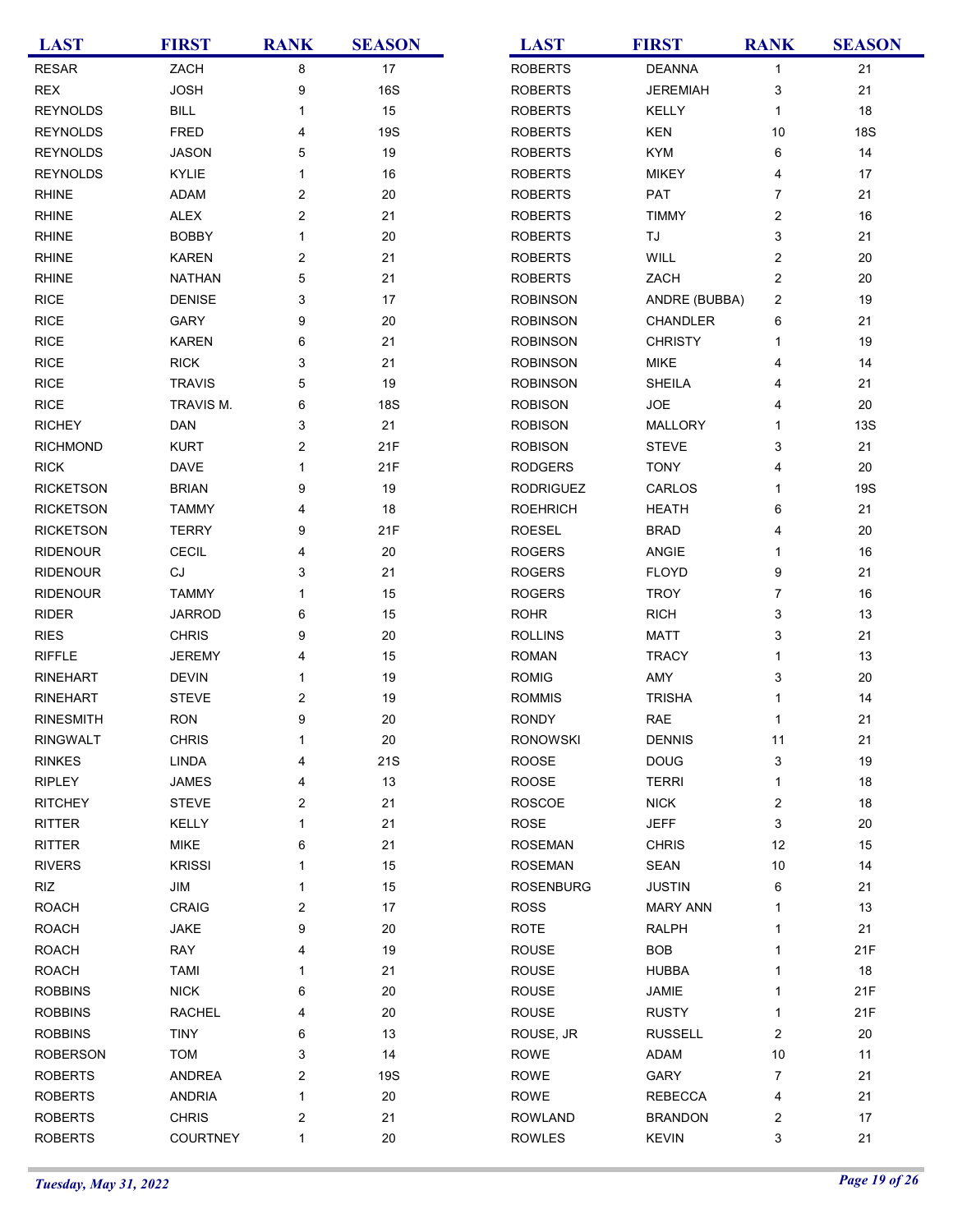| <b>LAST</b>        | <b>FIRST</b>   | <b>RANK</b>    | <b>SEASON</b> | <b>LAST</b>         | <b>FIRST</b>    | <b>RANK</b>             | <b>SEASON</b> |
|--------------------|----------------|----------------|---------------|---------------------|-----------------|-------------------------|---------------|
| <b>ROYER</b>       | <b>JOHN</b>    | 5              | 18            | SAYRE               | <b>JARROD</b>   | 3                       | 06            |
| <b>RUBASZEWSKI</b> | <b>ALLAN</b>   | 12             | 17            | <b>SCALERA</b>      | <b>CHRIS</b>    | 3                       | 15            |
| <b>RUDE</b>        | <b>HEATHER</b> | $\mathbf{1}$   | $19$          | <b>SCARBERRY</b>    | <b>SEANN</b>    | 1                       | 20            |
| <b>RUHLIN</b>      | <b>TOM</b>     | 6              | 16            | <b>SCARVELLI</b>    | <b>REBECCA</b>  | 1                       | 20            |
| <b>RUPPEL</b>      | CALEE          | $\mathbf{1}$   | 19            | <b>SCHAEDEL</b>     | <b>RON</b>      | 7                       | 20            |
| <b>RUPPLE</b>      | <b>JAMES</b>   | $\overline{7}$ | 18            | <b>SCHAFER</b>      | CHAD            | 6                       | 19            |
| <b>RUSSELL</b>     | KEITH          | $\overline{7}$ | 21            | <b>SCHAFFER</b>     | <b>STEVE</b>    | 6                       | 18            |
| <b>RUSSELL</b>     | LARRY          | 2              | 20            | <b>SCHEID</b>       | <b>LISA</b>     | $\overline{c}$          | 13            |
| <b>RUSSELL</b>     | <b>STEPH</b>   | 3              | 21            | <b>SCHEID</b>       | TIM             | 3                       | 13            |
| <b>RUSSELL</b>     | <b>TOM</b>     | 4              | 18            | <b>SCHENAULT</b>    | <b>DAVE</b>     | 8                       | 21            |
| <b>RYAN</b>        | <b>MIKE</b>    | 6              | 14            | SCHENAULT, SR.      | <b>DAVE</b>     | 4                       | 17            |
| <b>RYMAN</b>       | CAROL          | 2              | 19            | <b>SCHERROL</b>     | <b>DELISA</b>   | 3                       | 16            |
| <b>SAAFIR</b>      | <b>BARBARA</b> | $\mathbf{1}$   | 19            | <b>SCHEURER</b>     | ANNE            | 1                       | 21            |
| SABLAN             | <b>BET</b>     | $\overline{c}$ | 17            | <b>SCHILLINGER</b>  | <b>STEVE</b>    | $\overline{c}$          | 19            |
| SABLAN             | <b>BETH</b>    | 2              | <b>13S</b>    | <b>SCHISLER</b>     | <b>BRANDON</b>  | 5                       | 14            |
| SABLAN             | <b>JOE</b>     | 10             | 20            | <b>SCHLECHTY</b>    | <b>JEREMY</b>   | 7                       | 21            |
| SABLAN             | <b>JOHN</b>    | 8              | 19            | <b>SCHLECHTY</b>    | LOGAN           | 8                       | 21            |
| SABO               | CRAIG          | 4              | 18            | <b>SCHLEEDE</b>     | TJ              | $\overline{\mathbf{c}}$ | 17            |
| SABO               | <b>KEVIN</b>   | 4              | 21            | <b>SCHLUETER</b>    | <b>RICK</b>     | 7                       | 21            |
| SAKAL              | DAN            | 9              | 19            | <b>SCHMIDT</b>      | CARL            | 6                       | 13            |
| SALTER             | <b>JOSH</b>    | 10             | 21S           | <b>SCHNEIDER</b>    | CODEE           | 6                       | 20            |
| SALTZMAN           | $\sf JILL$     | 1              | 13            | <b>SCHOONOVER</b>   | <b>STEF</b>     | 1                       | 18            |
| SAMPLE             | JEN            | 1              | <b>19S</b>    | <b>SCHOONYAN</b>    | GREG            | 7                       | 18            |
| SAMPSEL            | <b>LESLIE</b>  | 1              | 20            | <b>SCHRADER</b>     | <b>GREG</b>     | 9                       | 18            |
| SAMPSEL            | <b>SCOTT</b>   | 6              | 21            | <b>SCHRENGAUER</b>  | CRAIG           | 3                       | 21F           |
| <b>SAMS</b>        | <b>KEVIN</b>   | 9              | 20S           | <b>SCHRINER</b>     | <b>ASHLEY</b>   | $\overline{\mathbf{c}}$ | 18            |
| SAMSA              | <b>MATTHEW</b> | 2              | <b>18S</b>    | <b>SCHROCK</b>      | LENNY           | 3                       | 15            |
| SANCHEZ            | <b>GEORGE</b>  | 4              | 21            | <b>SCHWAMBERGER</b> | <b>TIM</b>      | $\overline{7}$          | 18            |
| <b>SANDERS</b>     | <b>BRIAN</b>   | 3              | 21            | <b>SCHWENINGER</b>  | <b>MIKE</b>     | 8                       | 21            |
| <b>SANDERS</b>     | Ε              | 1              | 13            | <b>SCOTT</b>        | <b>ALPHA</b>    | 2                       | 15            |
| SANDERS            | <b>MIKE</b>    | 4              | 21            | <b>SCOTT</b>        | <b>HALLIE</b>   | 1                       | 21S           |
| SANDERS            | SHANNON        | 1              | 13S           | <b>SCOTT</b>        | <b>MALIA</b>    | 1                       | 21            |
| SANDS              | DEBBIE         | 2              | 21            | <b>SCOTT</b>        | <b>RENSHAW</b>  | 1                       | 13            |
| SANDS              | TIM            | 4              | 21S           | <b>SCOTT</b>        | <b>RICH</b>     | 1                       | 13            |
| SANFIELD           | <b>JEFF</b>    | 1              | <b>13S</b>    | <b>SCZEPANIAK</b>   | <b>STEVE</b>    | 2                       | 20            |
| SANGER             | <b>KEN</b>     | 5              | 16            | <b>SEELEY</b>       | PAUL            | 1                       | 17            |
| SANGER             | <b>RHONDA</b>  | 1              | 16            | SEELEY              | <b>SHANNA</b>   | 1                       | 17            |
| SANKER             | <b>GEMMA</b>   | $\overline{c}$ | 13            | <b>SEESE</b>        | <b>KENNY</b>    | 4                       | 17            |
| SANKER             | <b>SCOTT</b>   | 7              | 21            | <b>SEICHCO</b>      | <b>GRIF</b>     | $\overline{c}$          | 14            |
| SANNER             | <b>GLORIA</b>  | 5              | 15            | <b>SEIGNEUR</b>     | <b>JOHN</b>     | 1                       | 15            |
| SANNER             | <b>JOHN</b>    | 10             | 18            | <b>SEILER</b>       | <b>PEGGY</b>    | 1                       | 15            |
| SANNER             | <b>MIKE</b>    | 4              | 21S           | <b>SELLER</b>       | <b>JENNIFER</b> | 1                       | <b>18S</b>    |
| <b>SAPP</b>        | <b>DARREN</b>  | 3              | <b>19S</b>    | SELWAY              | <b>AARON</b>    | 6                       | 21S           |
| <b>SAPP</b>        | <b>KRISTEN</b> | 2              | 15            | SELWAY              | <b>MELISA</b>   | 4                       | 21            |
| <b>SARGINGER</b>   | <b>ROBBIE</b>  | 3              | 21F           | <b>SENKO</b>        | <b>CHARITY</b>  | 1                       | 20            |
| <b>SARLOUIS</b>    | MATT           | $\overline{c}$ | 14            | <b>SENKO</b>        | <b>CHRIS</b>    | 7                       | 21            |
| <b>SAUNDERS</b>    | <b>STEVE</b>   | 10             | 17            | <b>SERTELL</b>      | <b>SAMMY</b>    | 5                       | 13            |
| <b>SAVICH</b>      | <b>LISA</b>    | $\mathbf{1}$   | <b>13S</b>    | <b>SERVA</b>        | JULIE           | 1                       | 18            |
| SAVORY             | <b>CARMEN</b>  | $\mathbf{1}$   | 21            | <b>SEXTON</b>       | <b>JIMMY</b>    | 6                       | 19            |
| SAYAPHETH          | <b>TIGER</b>   | 4              | 13            | <b>SEXTON</b>       | <b>MIKE</b>     | 6                       | 21F           |
| SAYERS             | DAVE           | 1              | 14            | <b>SHAFER</b>       | <b>BETH</b>     | 1                       | 13S           |
| SAYLOR             | JAMIE          | 8              | 13            | <b>SHAFER</b>       | RENAE           | 5                       | <b>12S</b>    |
|                    |                |                |               |                     |                 |                         |               |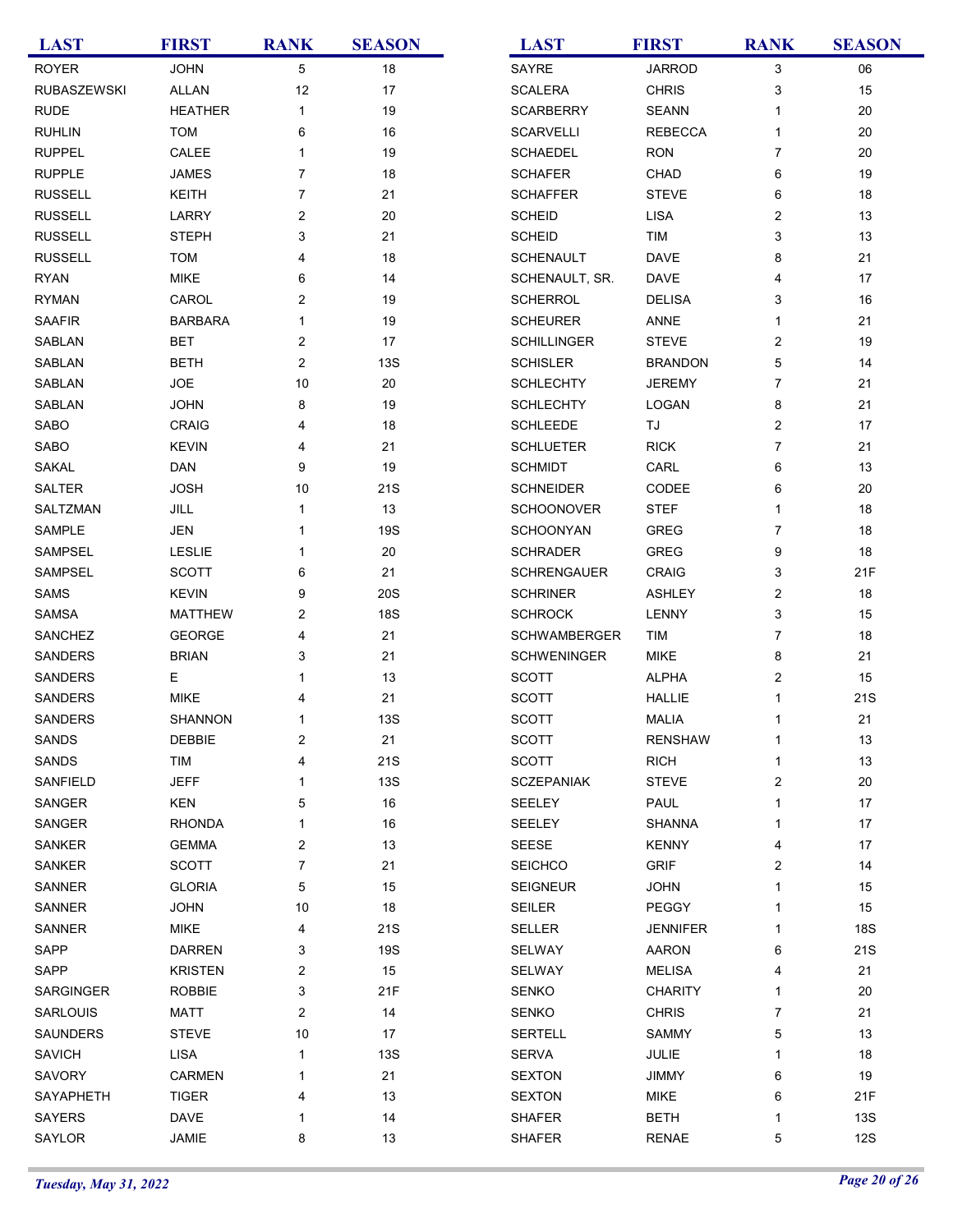| <b>LAST</b>                   | <b>FIRST</b>                    | <b>RANK</b>    | <b>SEASON</b> | <b>LAST</b>                  | <b>FIRST</b>                   | <b>RANK</b>                  | <b>SEASON</b> |
|-------------------------------|---------------------------------|----------------|---------------|------------------------------|--------------------------------|------------------------------|---------------|
| <b>SHAFFER</b>                | <b>RHONDA</b>                   | $\overline{2}$ | 17            | <b>SIPE</b>                  | <b>JAMES</b>                   | 3                            | 14            |
| <b>SHAFFER</b>                | <b>STEVE</b>                    | $\overline{7}$ | 21            | <b>SIPES</b>                 | SHAD                           | 11                           | 20            |
| <b>SHANK</b>                  | <b>MONIA</b>                    | $\overline{c}$ | 20            | <b>SISK</b>                  | <b>BRITTANY</b>                | $\overline{c}$               | 18            |
| <b>SHANK</b>                  | <b>RANDY</b>                    | 11             | 20            | <b>SKAGGS</b>                | <b>SCOTT</b>                   | 12                           | 20            |
| <b>SHANK</b>                  | <b>ROY</b>                      | $\overline{c}$ | 14            | <b>SKALSKY</b>               | <b>NATHAN</b>                  | $\boldsymbol{2}$             | <b>18S</b>    |
| <b>SHANK</b>                  | <b>STEVE</b>                    | 4              | 17S           | <b>SKINNER</b>               | <b>DAVE</b>                    | 3                            | 20            |
| SHANLEY                       | <b>STEVE</b>                    | $\mathbf{1}$   | 17            | <b>SKINNER</b>               | <b>FRED</b>                    | $\mathbf{1}$                 | 20            |
| <b>SHARRER</b>                | <b>TOM</b>                      | 4              | 13            | <b>SKINNER (ELUM)</b>        | <b>DAVE</b>                    | $\overline{c}$               | <b>18S</b>    |
| SHAUGNESSY                    | <b>BECKY</b>                    | $\mathbf{1}$   | 15            | SKOWRONSKI                   | <b>SCOTT</b>                   | $\overline{7}$               | <b>17S</b>    |
| <b>SHAW</b>                   | AARON                           | 2              | 21S           | <b>SKROVAN</b>               | RAY                            | 11                           | 16            |
| <b>SHAW</b>                   | <b>CHEYENNE</b>                 | $\mathbf{1}$   | 18S           | <b>SLADEK</b>                | <b>RICHIE</b>                  | 5                            | 16            |
| <b>SHAY</b>                   | <b>JUSTINE</b>                  | 1              | 15            | <b>SLAUGHTER</b>             | <b>DAN</b>                     | $\overline{c}$               | 20            |
| SHEEHAN                       | <b>BRIAN</b>                    | 1              | 17            | <b>SLAUGHTER</b>             | <b>DOLLY</b>                   | $\mathbf{1}$                 | 20            |
| SHEMUGA                       | SONNY                           | $\overline{c}$ | 21            | <b>SLOMAN</b>                | <b>ALAINA</b>                  | $\overline{c}$               | 20            |
| SHENBERGER                    | <b>ROB</b>                      | $\overline{7}$ | 18            | SMALL                        | <b>CHARLES</b>                 | 3                            | 13            |
| SHEPHERD                      | <b>DIXIE</b>                    | 2              | 15            | SMALLWOOD                    | <b>KELLY</b>                   | 1                            | 15            |
| SHEPHERD                      | KATIE                           | 2              | <b>18S</b>    | SMAY                         | <b>BRETT</b>                   | 9                            | 21            |
| SHEPHERD                      | <b>STEVEN</b>                   | 3              | 18            | SMAY                         | <b>KEN</b>                     | 1                            | 13            |
| <b>SHERFIELD</b>              | <b>ANDREA</b>                   | 1              | 21            | SMERKOL                      | <b>JASON</b>                   | 3                            | 14            |
| SHERMAN                       | <b>DAVID</b>                    | 5              | 16            | <b>SMINK</b>                 | KIM                            | $\mathbf{1}$                 | <b>18S</b>    |
| SHERMAN                       | <b>PEARL</b>                    | $\mathbf{1}$   | 18            | <b>SMITH</b>                 | <b>AARON</b>                   | 5                            | 21            |
| <b>SHERWIN</b>                | JIM                             | 7              | 21            | <b>SMITH</b>                 | AMY                            | $\boldsymbol{2}$             | 21            |
| <b>SHILLING</b>               | <b>JARED</b>                    | 5              | 20            | <b>SMITH</b>                 | ANDY                           | $\overline{c}$               | <b>19S</b>    |
| <b>SHINSKY</b>                | <b>KEVIN</b>                    | 5              | 20            | <b>SMITH</b>                 | <b>ANNA</b>                    | 1                            | 17            |
| <b>SHIPELY</b>                | CONNIE                          | $\mathbf{1}$   | 21F           | <b>SMITH</b>                 | <b>ASHLEY</b>                  | 1                            | 21F           |
| <b>SHIPLETT</b>               | <b>DONNIE</b>                   | $\overline{c}$ | 19S           | <b>SMITH</b>                 | <b>BEN</b>                     | 4                            | 16            |
| <b>SHIPLEY</b>                | <b>SHAWN</b>                    | 1              | 21F           | <b>SMITH</b>                 | <b>BRET</b>                    | 4                            | 21            |
| <b>SHORT</b>                  | JAMIE                           | 8              | 21            | <b>SMITH</b>                 | <b>BRIAN</b>                   | 6                            | 21            |
| <b>SHOWALTER</b>              | LARRY                           | 6              | 19            | <b>SMITH</b>                 | <b>CHRIS</b>                   | $\overline{2}$               | 14            |
| <b>SHUE</b>                   | PHIL                            | 8              | 21            | <b>SMITH</b>                 | <b>DAVE</b>                    | 5                            | 16            |
| <b>SHUNK</b>                  | <b>KATRINA</b>                  | 3              | 17            | <b>SMITH</b>                 | <b>DENISE</b>                  | 1                            | 21            |
| <b>SHUSTER</b>                | LULU                            | 2              | 16            | <b>SMITH</b>                 | <b>DOUG</b>                    | 1                            | 13            |
| <b>SHUTTS</b>                 | <b>DAWN</b>                     | 1              | 21            | <b>SMITH</b>                 | <b>DUSTIN</b>                  | 2                            | $20\,$        |
| <b>SHYJKA</b>                 | <b>DAVE</b>                     | 9              | 20            | <b>SMITH</b>                 | <b>DUSTY</b>                   | 1                            | 17            |
| <b>SHYJKA</b>                 | <b>JOYCE</b>                    | 2              | 20            | <b>SMITH</b>                 | <b>FELICIA</b>                 | 1                            | 19            |
| SIBLEY-MOORE                  | <b>LACRESA</b>                  | 1              | 21            | <b>SMITH</b>                 | <b>GEAROLD</b>                 | 1                            | 17            |
| SIEGENTHALER                  | WENDY                           | 1              | 21            | <b>SMITH</b>                 | <b>HARRY</b>                   | $\mathbf 1$                  | 20            |
| SILADI                        | <b>ALISSA</b>                   | 1              | 20            | <b>SMITH</b>                 | <b>JACKIE</b>                  | 1                            | 14            |
| SILADI                        | <b>CHRIS</b>                    | 1              | 17            | <b>SMITH</b>                 | <b>JASON</b>                   | 9                            | 21            |
| SILL                          | <b>ASHLEY</b>                   | $\overline{c}$ | 19            | <b>SMITH</b>                 | <b>JAYSON</b>                  | 9                            | 19            |
| SILL                          | <b>DUSTY</b>                    | 3              | 13            | <b>SMITH</b>                 | KELLY                          | $\mathbf{1}$                 | 16            |
| SILL                          | <b>JASON</b>                    | 12             | 21            | <b>SMITH</b>                 | <b>LUCAS</b>                   | 2                            | 21S           |
| SILL                          | <b>JOYCE</b>                    | 1              | 17S           | <b>SMITH</b>                 | <b>MANDY</b>                   | 1                            | 12            |
| <b>SILVER</b>                 | <b>KEITH</b>                    | 3              | 17            | <b>SMITH</b>                 | <b>MIKE</b>                    | 4                            | 20            |
| SILVERTHORNE                  | CHIP                            |                | 13            | <b>SMITH</b>                 | <b>NIKKI</b>                   | $\mathbf 1$                  | 20            |
| <b>SIMON</b>                  | ED                              | 4<br>1         | 15            | <b>SMITH</b>                 | PAIGE                          | $\overline{c}$               | 21            |
| <b>SIMON</b>                  | <b>JEENA</b>                    | 1              | 20            | <b>SMITH</b>                 |                                | $\overline{c}$               | 14            |
| <b>SIMONDS</b>                | <b>BRIAN</b>                    |                | 21            | <b>SMITH</b>                 | <b>RANDY</b><br><b>REACHEL</b> | $\mathbf{1}$                 | 13            |
|                               |                                 | 6              |               |                              |                                |                              |               |
| <b>SIMONDS</b><br><b>SIMS</b> | <b>TAWNYA</b><br><b>MADISON</b> | 1<br>7         | 21<br>21      | <b>SMITH</b><br><b>SMITH</b> | <b>RICH</b><br><b>RON</b>      | $\mathbf{1}$<br>$\mathbf{1}$ | 17<br>15      |
| <b>SINES</b>                  | <b>BETH</b>                     |                | 20            | <b>SMITH</b>                 |                                | $\overline{7}$               | 21            |
|                               |                                 | 1              |               |                              | <b>SCOTT</b>                   |                              |               |
| <b>SINES</b>                  | <b>MIKE</b>                     | 8              | 21            | <b>SMITH</b>                 | SHAUN                          | $\mathbf 5$                  | 21            |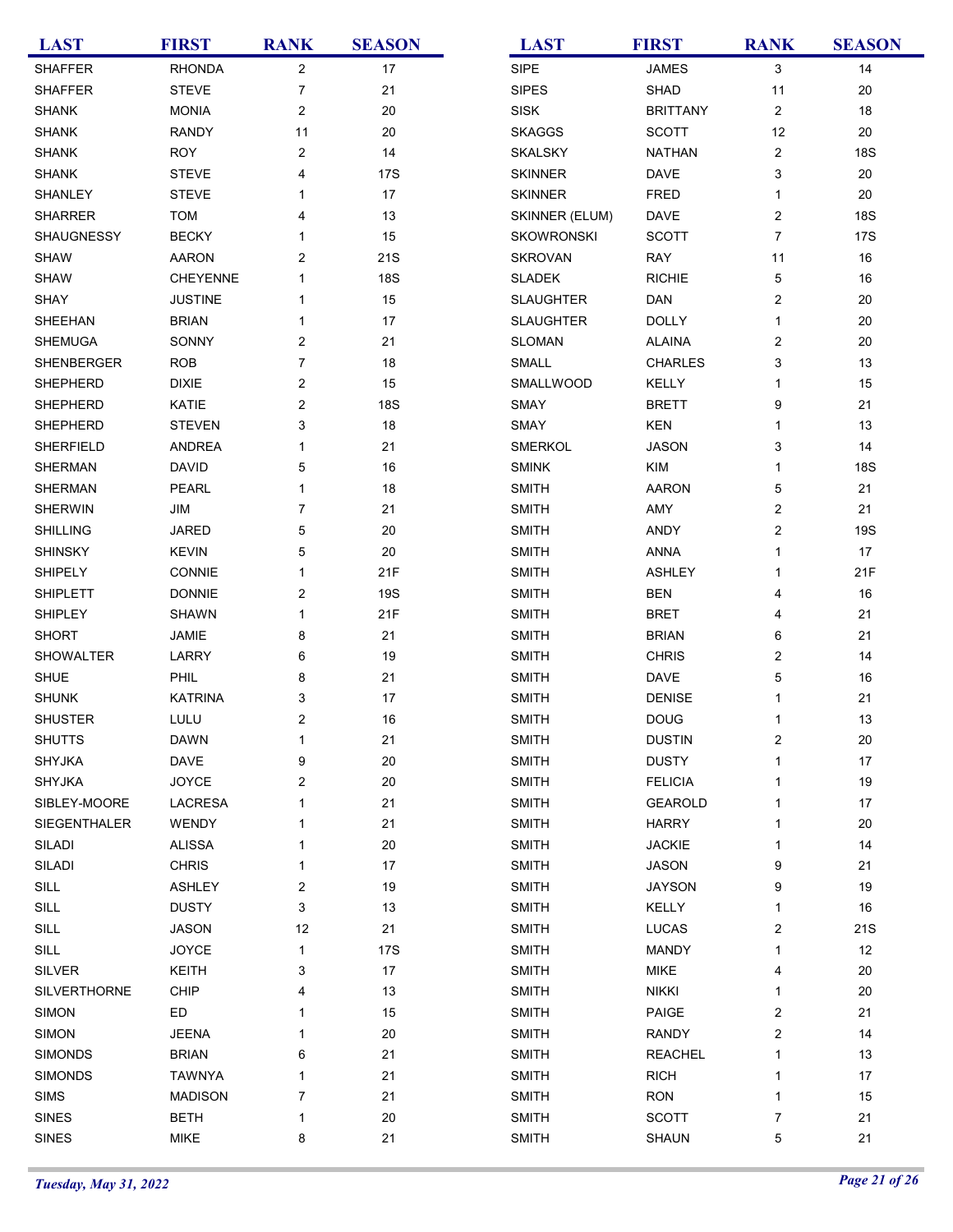| <b>LAST</b>                        | <b>FIRST</b>                     | <b>RANK</b>    | <b>SEASON</b> | <b>LAST</b>                   | <b>FIRST</b>                     | <b>RANK</b>             | <b>SEASON</b>    |
|------------------------------------|----------------------------------|----------------|---------------|-------------------------------|----------------------------------|-------------------------|------------------|
| <b>SMITH</b>                       | <b>STEVE</b>                     | 4              | 21F           | <b>STARR</b>                  | <b>BRAD</b>                      | 5                       | 14               |
| <b>SMITH</b>                       | <b>THEON</b>                     | 1              | 21            | <b>STARR</b>                  | KELLY                            | $\mathbf{1}$            | <b>13S</b>       |
| <b>SMITH</b>                       | TIM                              | $\overline{c}$ | 21            | <b>STAUP</b>                  | PAUL                             | 12                      | 21               |
| <b>SMITH</b>                       | ZACK                             | 1              | 21            | <b>STEEN</b>                  | <b>FRANK</b>                     | 4                       | 21S              |
| <b>SMYERS</b>                      | <b>CHRIS</b>                     | 4              | 20            | <b>STEFAN</b>                 | <b>JANET</b>                     | 1                       | <b>15S</b>       |
| SNELL                              | <b>DERIK</b>                     | 5              | 21            | <b>STEFFENSEN</b>             | <b>DAVE</b>                      | 1                       | 21               |
| SNIDER                             | <b>BRENNEN</b>                   | $\mathbf{1}$   | 20S           | <b>STEIN</b>                  | <b>TRAVIS</b>                    | 4                       | 16               |
| SNOW                               | <b>MARLIN</b>                    | 3              | 19            | <b>STELLABUTO</b>             | <b>MIKE</b>                      | 7                       | 19               |
| SNYDER                             | CODY                             | 8              | <b>20S</b>    | <b>STELLMACHER</b>            | <b>KURT</b>                      | 3                       | 15               |
| SNYDER                             | <b>FRED</b>                      | 3              | 20            | <b>STELTZER</b>               | <b>MARK</b>                      | 10                      | <b>12S</b>       |
| SNYDER                             | KIERSTON                         | 6              | 21            | <b>STEPHENS</b>               | CHAD                             | 6                       | 21               |
| SNYDER                             | LARRY                            | 6              | 17            | <b>STEPHENS</b>               | <b>JUSTIN</b>                    | $\overline{\mathbf{c}}$ | 16               |
| SNYDER                             | <b>TYLER</b>                     | 4              | 15            | <b>STEPHENS</b>               | <b>TRISH</b>                     | 3                       | 16               |
| <b>SOLLARS</b>                     | <b>NICOLA</b>                    | $\overline{c}$ | 21            | <b>STEPP</b>                  | <b>ALLEN</b>                     | $\overline{7}$          | <b>20S</b>       |
| SOLTERO                            | <b>FRANK</b>                     | 12             | 21            | <b>STETZ</b>                  | DEB                              | $\overline{c}$          | 15               |
| SOMERVILLE                         | <b>SHELLY</b>                    | 2              | <b>15S</b>    | <b>STEVEN</b>                 | <b>KRYSTAL</b>                   | $\mathbf{1}$            | 18               |
| SONIA                              | <b>RICAN</b>                     | $\mathbf{1}$   | 21            | <b>STEVENS</b>                | <b>BEN</b>                       | 6                       | 17               |
| SOOHEY                             | <b>ASHEY</b>                     | 1              | 15            | <b>STEVENS</b>                | <b>JASON</b>                     | 3                       | 17               |
| <b>SOOHEY</b>                      | <b>BRANDON</b>                   | 8              | 19            | <b>STEVENS</b>                | JAY                              | 3                       | 14               |
| SOOHEY                             | <b>BRIAN</b>                     | 12             | 21            | <b>STEVENS</b>                | JR.                              | 5                       | 21F              |
| SOOHEY                             | <b>CHRYSTAL</b>                  | 3              | 19            | <b>STEVENS</b>                | <b>KODY</b>                      | $\overline{7}$          | 21               |
| SOOHEY                             | <b>GREG</b>                      | $\overline{7}$ | 21            | <b>STEVENSON</b>              | <b>JOHNSON</b>                   | $\overline{\mathbf{c}}$ | 15               |
| SOOHEY                             | LONNIE                           | 6              | 16            | <b>STEVENSON</b>              | <b>LUTHER</b>                    | 4                       | 21               |
| SOOHEY                             | <b>MEAGHAN</b>                   | $\mathbf{1}$   | 15            | <b>STEWART</b>                | <b>BO</b>                        | 6                       | 21               |
| <b>SORRENTI</b>                    | LOUIE                            | 5              | 14            | <b>STEWART</b>                | BRANNON JR.                      | $\overline{c}$          | 19               |
| SPADE                              | <b>CHARITY</b>                   | 1              | 21F           | <b>STEWART</b>                | <b>SCOTT</b>                     | 7                       | 21S              |
| SPANGLER                           | <b>KRISTI</b>                    | 1              | 14            | <b>STEWART</b>                | <b>TABITHA</b>                   | $\mathbf{1}$            | 14               |
| <b>SPARROW</b>                     | <b>CHRIS</b>                     | 5              | 21            | <b>STINNETT</b>               | <b>BRYAN</b>                     | 6                       | <b>13S</b>       |
| SPEARANCE                          | <b>RUSTY</b>                     | 3              | 17            | <b>STINNETT</b>               | CONNIE                           | $\mathbf{1}$            | <b>13S</b>       |
| <b>SPEIGHT</b>                     | <b>SHANE</b>                     | 2              | GM            | <b>STINNETT</b>               | <b>JUSTIN</b>                    | 3                       | <b>13S</b>       |
| <b>SPIES</b>                       | <b>JOHN</b>                      | 6              | 21            | <b>STINNETT</b>               | <b>TERRY</b>                     | $\mathbf 5$             | <b>13S</b>       |
| <b>SPIES</b>                       | SHELLI                           | 1              | 21            | <b>STITZLEIN</b>              | <b>KYLE</b>                      | 9                       | 21               |
| SPIGA                              | ED                               | 2              | <b>12S</b>    | <b>STOCK</b>                  | <b>DENISE</b>                    | 2                       | 14               |
| <b>SPIKER</b>                      | <b>MIKE</b>                      | 3              | 21F           | <b>STODDARD</b>               | <b>BRIAN</b>                     | 7                       | 13               |
| <b>SPOHN</b>                       | <b>HOLLY</b>                     | 1              | 20            | <b>STOKES</b>                 | <b>FLOYD</b>                     | 4                       | 21               |
|                                    |                                  |                |               |                               |                                  |                         |                  |
| <b>SPOTTS</b><br><b>SPRENG</b>     | <b>VERONICA</b><br><b>TRAVIS</b> | 1<br>6         | 21<br>15      | <b>STOKES</b><br><b>STONE</b> | LOGAN<br><b>RYAN</b>             | $\overline{c}$<br>5     | <b>15S</b><br>20 |
|                                    |                                  |                |               |                               |                                  |                         |                  |
| <b>SPRINGER</b><br><b>SPRINGER</b> | <b>MARK</b><br><b>NANCY</b>      | 1<br>1         | 14<br>14      | <b>STORY</b>                  | <b>STEPHANIE</b><br><b>BRIAN</b> | 1                       | 19<br>21         |
|                                    |                                  |                |               | <b>STOTT</b>                  |                                  | 4                       | 20               |
| <b>SPRINGSTON</b>                  | JIM                              | 8              | 20            | <b>STOTT</b>                  | <b>LISA</b>                      | 3                       |                  |
| <b>SPRINGSTON</b>                  | <b>PATTI</b>                     | 1              | 20            | <b>STOUFER</b>                | <b>JAMES</b>                     | 4                       | 21               |
| <b>SPRINGSTON</b>                  | <b>TOM</b>                       | 6              | 20            | <b>STOUT</b>                  | <b>DYLAN</b>                     | 3                       | 20               |
| <b>SPRINKLES</b>                   | SHANNON                          | 1              | 21            | <b>STOUT</b>                  | <b>RANDY</b>                     | 6                       | 13               |
| <b>SPROUSE</b>                     | <b>CHRIS</b>                     | 4              | 20            | <b>STOVER</b>                 | <b>NICK</b>                      | 3                       | 21               |
| <b>STAATS</b>                      | <b>BILL</b>                      | 5              | 18            | <b>STOWE</b>                  | KATIE                            | $\mathbf 1$             | 21               |
| <b>STAHL</b>                       | ERIC                             | 5              | 13            | <b>STRANGE</b>                | <b>FRANK</b>                     | 5                       | 21               |
| <b>STAINBROOK</b>                  | <b>JOE</b>                       | 1              | 13            | <b>STREETER</b>               | <b>DAISON</b>                    | $\overline{\mathbf{c}}$ | <b>19S</b>       |
| <b>STAMM</b>                       | LEVI                             | $\overline{7}$ | 20            | <b>STREHLE</b>                | <b>MATT</b>                      | 3                       | <b>BM</b>        |
| <b>STANFIELD</b>                   | <b>KARA</b>                      | 1              | 13S           | <b>STREHLE</b>                | <b>MELANIE</b>                   | $\mathbf{1}$            | 21S              |
| <b>STAREK</b>                      | <b>NATE</b>                      | 4              | 21F           | <b>STRICKLER</b>              | CARL                             | $\overline{c}$          | 21S              |
| <b>STARK</b>                       | <b>ALYSIA</b>                    | 1              | 16            | <b>STRICKLETT</b>             | <b>JOSH</b>                      | 1                       | 19               |
| <b>STARK</b>                       | CRAIG                            | 4              | 16            | <b>STRUNK</b>                 | <b>MIKE</b>                      | $\mathbf{1}$            | 17               |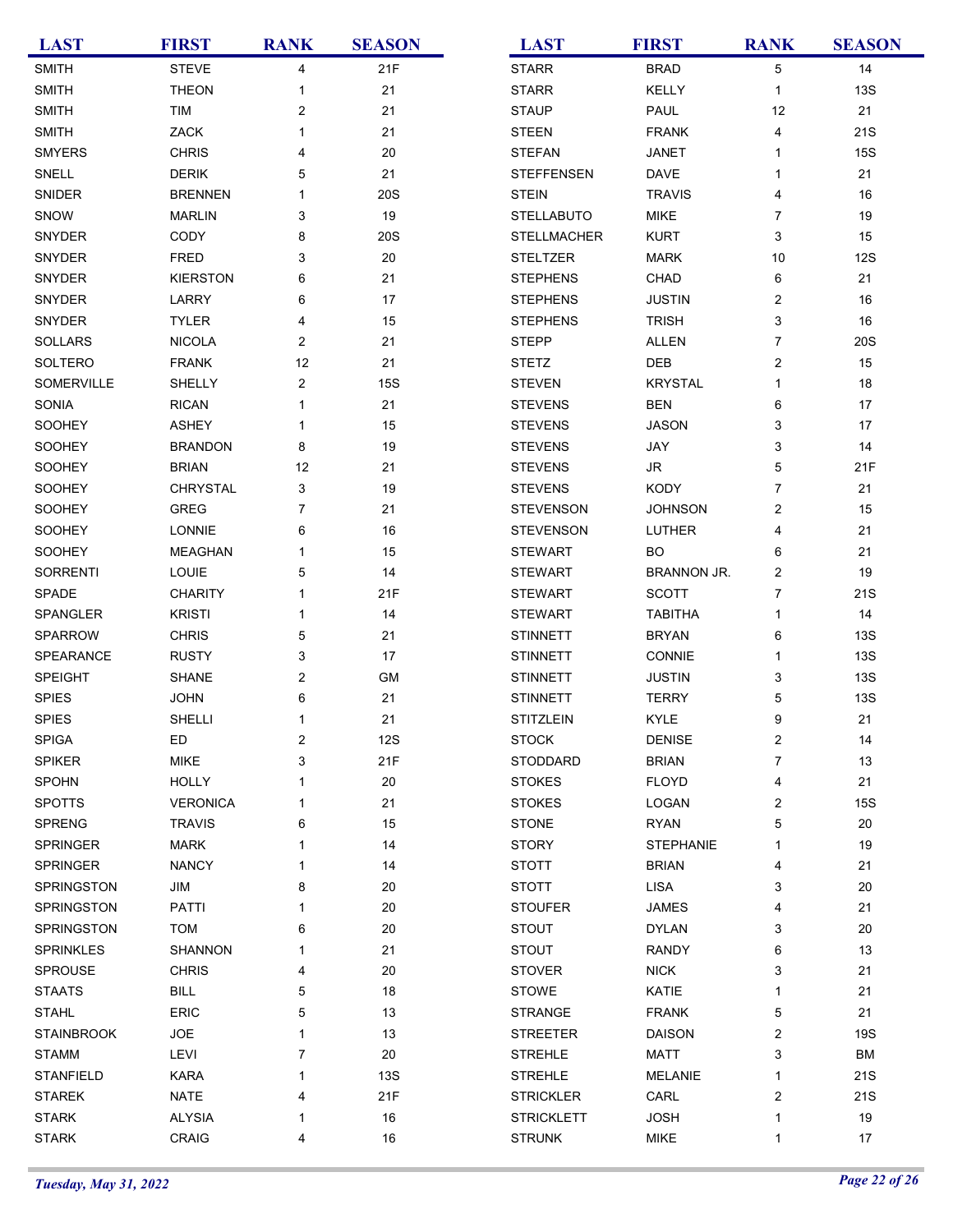| <b>LAST</b>       | <b>FIRST</b>     | <b>RANK</b> | <b>SEASON</b> | <b>LAST</b>     | <b>FIRST</b>      | <b>RANK</b>             | <b>SEASON</b> |
|-------------------|------------------|-------------|---------------|-----------------|-------------------|-------------------------|---------------|
| <b>STRUTZ</b>     | <b>BILLY</b>     | 1           | 21            | <b>TAYLOR</b>   | <b>CHRIS</b>      | 3                       | 18            |
| <b>STRUTZ</b>     | VALERIE          | 1           | 21F           | <b>TAYLOR</b>   | $\mathop{\rm CJ}$ | $\overline{7}$          | 17            |
| <b>STUDD</b>      | <b>SHANE</b>     | 1           | 15            | <b>TAYLOR</b>   | <b>DARRYL</b>     | $\overline{c}$          | 13            |
| <b>STURGEN</b>    | <b>CHRIS</b>     | 2           | <b>12S</b>    | <b>TAYLOR</b>   | JIM               | 4                       | 17            |
| <b>STURGIS</b>    | <b>RICK</b>      | 2           | 15            | <b>TAYLOR</b>   | KATHY             | 1                       | <b>20S</b>    |
| <b>SUDIMAK</b>    | <b>CURT</b>      | 1           | 19            | <b>TAYLOR</b>   | <b>MARYANN</b>    | 2                       | 14            |
| <b>SULKOWSKI</b>  | <b>TERRI</b>     | 1           | 17            | <b>TAYLOR</b>   | <b>MATTHEW</b>    | 8                       | 16            |
| <b>SULLIVAN</b>   | DAN              | 8           | 21F           | <b>TAYLOR</b>   | <b>VINCE</b>      | 1                       | 21            |
| <b>SUNDERLIN</b>  | <b>DAN</b>       | 2           | 16            | <b>TEIBEL</b>   | <b>DOUG</b>       | 4                       | 17            |
| <b>SUNDERLIN</b>  | <b>DANIEL</b>    | 1           | 17            | <b>TELLES</b>   | <b>DENNIS</b>     | $\overline{\mathbf{c}}$ | 20S           |
| <b>SUPINSKI</b>   | <b>RIC</b>       | 6           | $18$          | <b>TELLES</b>   | <b>JENNIFER</b>   | $\overline{\mathbf{c}}$ | 20S           |
| <b>SUPPLEE</b>    | <b>CHRISTIAN</b> | 1           | 21            | <b>TERNOSKY</b> | <b>DANIELLE</b>   | 1                       | 17            |
| <b>SUPPLEE</b>    | <b>MIKE</b>      | 3           | 21            | <b>TERNOSKY</b> | <b>STEVE</b>      | 6                       | 18            |
| <b>SUTTLES</b>    | TIM              | 1           | 17            | TERNOVACZ       | <b>MATT</b>       | 7                       | 19            |
| <b>SUTTON</b>     | <b>EUGENE</b>    | 3           | <b>21S</b>    | <b>TERRELL</b>  | ZACK              | 9                       | 19            |
| <b>SUTTON</b>     | GARY             | 2           | 13            | <b>TESSO</b>    | <b>CHRIS</b>      | 11                      | 21            |
| <b>SUTTON</b>     | <b>JUSTIN</b>    | 5           | 18            | <b>THACKER</b>  | <b>RON</b>        | 5                       | 15            |
| <b>SUTTON</b>     | <b>SEAN</b>      | 3           | 13            | <b>THAYER</b>   | <b>AL</b>         | 3                       | 17            |
| <b>SUTTON</b>     | <b>TIM</b>       | 7           | 18            | <b>THOMAS</b>   | <b>AARON</b>      | $\overline{\mathbf{c}}$ | 18            |
|                   |                  |             |               |                 |                   |                         |               |
| SWANIGAN          | <b>LISA</b>      | 1           | 16S           | <b>THOMAS</b>   | <b>JAMES</b>      | 1                       | 20            |
| <b>SWEARINGEN</b> | AIMEE            | 3           | $20\,$        | <b>THOMAS</b>   | JIM               | $\overline{c}$          | 19            |
| <b>SWEARINGEN</b> | <b>ERIC</b>      | 3           | 21            | <b>THOMAS</b>   | <b>MATT</b>       | 3                       | 20            |
| <b>SWEARINGEN</b> | <b>JASON</b>     | 4           | 20            | <b>THOMAS</b>   | <b>MICHAEL</b>    | 3                       | 21F           |
| SWEARINGEN        | <b>SCOTT</b>     | 5           | 21            | <b>THOMAS</b>   | <b>RICK</b>       | 1                       | 21            |
| SWEARINGEN        | <b>TINA</b>      | 2           | 21            | <b>THOMAS</b>   | <b>ROD</b>        | 1                       | 14            |
| SWEENEY           | <b>STEVEN</b>    | 8           | 21            | <b>THOMAS</b>   | <b>VERONICA</b>   | 1                       | 21            |
| <b>SWEET</b>      | <b>LESLIE</b>    | 1           | 13            | <b>THOMAS</b>   | WAYNE             | 5                       | 15            |
| <b>SWEIGERT</b>   | <b>CHUCK</b>     | 2           | 14            | <b>THOMPSON</b> | <b>CURTIS</b>     | 5                       | 21            |
| <b>SWEIGERT</b>   | JEN              | 1           | 21            | <b>THOMPSON</b> | <b>DAN</b>        | 3                       | 19            |
| SWIGER            | <b>JASON</b>     | 9           | 21            | <b>THOMPSON</b> | <b>GARY</b>       | 3                       | <b>15S</b>    |
| <b>SWISHER</b>    | <b>ELIZABETH</b> | 1           | 18            | <b>THOMPSON</b> | LUKE              | 4                       | BM            |
| SWONGER           | <b>BRIAN</b>     | 1           | 18            | <b>THOMPSON</b> | <b>MELISSA</b>    | 1                       | 21S           |
| SWORD             | <b>DANNY</b>     | 3           | 17            | <b>THOMPSON</b> | <b>ROBERT</b>     | 1                       | 19            |
| <b>SYKORA</b>     | <b>CHRIS</b>     | 2           | $18\,$        | <b>THOMPSON</b> | <b>ROBIN</b>      | 1                       | 21            |
| <b>SZAFRANSKI</b> | AJ               | 5           | 17            | THOMPSON (WOOS  | <b>MIKE</b>       | 6                       | 13            |
| <b>SZUTER</b>     | GARY             | 2           | 20            | <b>THORNTON</b> | <b>STEVEN</b>     | 2                       | 21            |
| <b>SZUTER</b>     | <b>MARY</b>      | 1           | 16            | <b>THORPE</b>   | <b>MISTY</b>      | 1                       | 21            |
| <b>SZUTER</b>     | <b>MICHELE</b>   | 1           | 18            | <b>THORTON</b>  | JULIE             | 1                       | 15            |
| <b>SZYMCZAK</b>   | <b>ALIVIA</b>    | 5           | 21S           | <b>THORTON</b>  | KATIE             | 1                       | 20            |
| <b>SZYMCZAK</b>   | <b>JIMMY</b>     | 10          | 21            | <b>THUENER</b>  | <b>DAVE</b>       | 3                       | 21F           |
| <b>TACKETT</b>    | <b>KEN</b>       | 2           | 20S           | THURMOND        | <b>TEZZ</b>       | 3                       | 21            |
| <b>TAGGERT</b>    | <b>JAMES</b>     | 2           | 13            | <b>TIANO</b>    | <b>TONY</b>       | 1                       | 14            |
| <b>TALLMAN</b>    | <b>MELISSA</b>   | 1           | 13            | <b>TIERNEY</b>  | <b>REX</b>        | 1                       | 17S           |
| <b>TANNEHILL</b>  | <b>ANDREW</b>    | 3           | 15            | <b>TINKER</b>   | <b>CHRISTINA</b>  | $\mathbf 1$             | 17            |
| <b>TANNEHILL</b>  | DAVE             | 1           | 15            | <b>TINKHAM</b>  | <b>TROY</b>       | 11                      | 21            |
| <b>TANNER</b>     | <b>JACK</b>      | 1           | 21            | <b>TISDALE</b>  | <b>TOM</b>        | 6                       | 13            |
| <b>TANNER</b>     | JAMIE            | 1           | 21            | <b>TODD</b>     | <b>JOHN</b>       | 4                       | 20            |
| TANNER            | <b>KYLE</b>      | 3           | 13            | <b>TOLAR</b>    | <b>JESSE</b>      | 2                       | 19            |
| <b>TARRANT</b>    | <b>RUSS</b>      | 1           | 19S           | <b>TOMES</b>    | <b>CASEY</b>      | 1                       | <b>19S</b>    |
| <b>TAVERNELLI</b> | <b>NICK</b>      | 2           | 14            | <b>TOPOVSKI</b> | <b>BRIAN</b>      | $\overline{7}$          | 21            |
| <b>TAYLOR</b>     | <b>CEDRIC</b>    | 1           | $18\,$        | <b>TOPOVSKI</b> | GREGG             | 6                       | 15            |
| <b>TAYLOR</b>     | CHARLIE          | 6           | 21S           | <b>TOPOVSKI</b> | <b>MARK</b>       | 5                       | 21            |
|                   |                  |             |               |                 |                   |                         |               |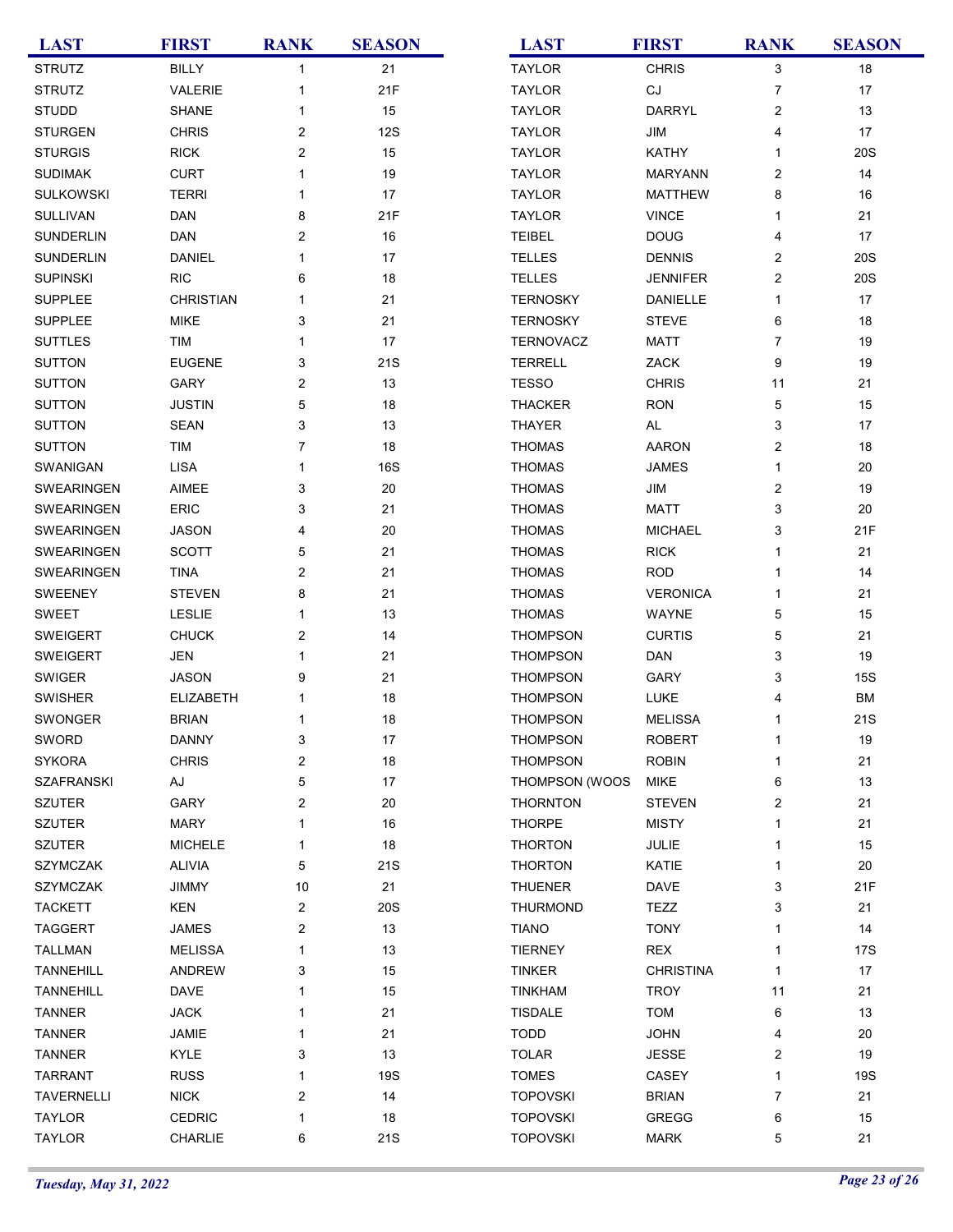| <b>LAST</b>     | <b>FIRST</b>    | <b>RANK</b>  | <b>SEASON</b> | <b>LAST</b>      | <b>FIRST</b>    | <b>RANK</b>             | <b>SEASON</b> |
|-----------------|-----------------|--------------|---------------|------------------|-----------------|-------------------------|---------------|
| <b>TOPOVSKI</b> | <b>MIKE</b>     | 4            | 16            | <b>VIDIKA</b>    | SHANNON         | $\overline{7}$          | 21            |
| <b>TOPPIN</b>   | KELLY           | 1            | 21F           | <b>VININGRE</b>  | <b>SCOT</b>     | 3                       | 16            |
| <b>TOVISSI</b>  | <b>MIKE</b>     | 8            | 18            | <b>VININGRE</b>  | <b>SCOTT</b>    | $\overline{c}$          | 19            |
| <b>TOWNSEND</b> | JEN             | 1            | 14            | <b>VINSON</b>    | <b>MICHAEL</b>  | 4                       | 21            |
| <b>TOWNSEND</b> | <b>TODD</b>     | 4            | 13            | <b>VIRES</b>     | <b>CHERYL</b>   | $\mathbf 1$             | 21            |
| TRAUTMAN        | <b>MICHAEL</b>  | 2            | 14            | <b>VORMELKER</b> | ERIC            | 3                       | 14            |
| TRAUTMAN        | <b>RUSTY</b>    | 8            | 17            | <b>VOYTEK</b>    | <b>HEATHER</b>  | 3                       | 17            |
| TREASE          | COREY           | 4            | 16            | <b>VUITTONET</b> | <b>KYLER</b>    | 3                       | 13            |
| <b>TREFNEY</b>  | <b>KRISTEN</b>  | $\mathbf{1}$ | <b>18S</b>    | <b>VUJAS</b>     | <b>JOHN</b>     | 7                       | 18            |
| <b>TRIBBLE</b>  | <b>DILLON</b>   | 7            | 21            | <b>VUZ</b>       | XAI             | 6                       | 21S           |
| TRIBBLE         | <b>DON</b>      | 6            | 21            | WADDLE           | <b>DARLENE</b>  | $\overline{c}$          | 21            |
| <b>TRIPLETT</b> | TJ              | 2            | 21F           | WADDLE           | <b>FRANK</b>    | 4                       | 21            |
| <b>TROYER</b>   | ANDY            | 2            | 14            | WADDLE           | <b>MIKE</b>     | 5                       | 13            |
| <b>TROYER</b>   | <b>KELLEY</b>   | $\mathbf{1}$ | 13            | WADE             | <b>PAULETTE</b> | 1                       | 20            |
| <b>TUCK</b>     | <b>MELISSA</b>  | 4            | 21            | WADSWORTH        | <b>JOHN</b>     | 8                       | 17            |
| <b>TUCK</b>     | <b>RON</b>      | 8            | 21            | WAGNER           | <b>DAN</b>      | 5                       | 21            |
| <b>TUCKER</b>   | JEN             | 1            | 20            | WAGNER           | NANCY (ROSIE)   | $\overline{c}$          | 21            |
| <b>TUDOR</b>    | <b>JASON</b>    | 5            | 19            | <b>WAGNER</b>    | <b>SEAN</b>     | 3                       | 17            |
| <b>TURCK</b>    | <b>SCOTT</b>    | 4            | 21            | WAICUKEWITH      | MELODY          | $\mathbf{1}$            | 21            |
| <b>TURKALL</b>  | <b>JARED</b>    | 3            | 20            | WALDO            | <b>DAN</b>      | 5                       | 15            |
| <b>TURVEY</b>   | <b>BRITTANY</b> | 5            | 21S           | WALENT           | <b>JOSH</b>     | 1                       | 21            |
| <b>TUTTLE</b>   | <b>BRIAN</b>    | 5            | $20\,$        | WALKER           | CARRIE          | 1                       | 18            |
| <b>TUTTLE</b>   | <b>JEN</b>      | 2            | 20            | WALKER           | <b>DEZI</b>     | 1                       | 13            |
| UHL             | <b>VICKIE</b>   | 1            | 16            | WALKER           | LIZ             | 1                       | 21            |
| <b>URDIALES</b> | <b>TODD</b>     | 1            | 19            | WALL             | <b>MATT</b>     | 8                       | 20            |
| <b>URDIALES</b> | <b>TONY</b>     | 1            | 13            | WALL             | <b>SHIRLEY</b>  | 4                       | 20            |
| <b>URICHICH</b> | JAIME           | 2            | $18\,$        | <b>WALTERS</b>   | <b>BRANDON</b>  | $\overline{\mathbf{c}}$ | 16            |
| <b>USHER</b>    | <b>JUSTIN</b>   | 2            | 19            | WALTERS          | <b>JESSICA</b>  | 3                       | 17            |
| <b>VAIR</b>     | <b>BRENT</b>    | 6            | $18\,$        | WANNETT          | KELLIE          | 4                       | 18            |
| <b>VAIR</b>     | JIM             | 5            | 20            | WANNETT          | <b>MIKE</b>     | 9                       | 18            |
| <b>VAIR</b>     | LOGAN           | 9            | 20            | <b>WARD</b>      | <b>ADAM</b>     | 8                       | 17            |
| VALENTINE       | <b>BEN</b>      | 3            | 13            | WARD             | <b>BRITTANY</b> | 2                       | 17            |
| VAN DRESS       | <b>BRIAN</b>    | 4            | 15            | <b>WATKINS</b>   | KYALIEGH        | 2                       | 21            |
| VAN METER       | <b>CHRIS</b>    | 9            | 20            | WATTERS          | <b>JEREMY</b>   | $\overline{\mathbf{c}}$ | 21S           |
| VAN METER       | JODI            | 2            | 20            | <b>WATTS</b>     | <b>SCOTT</b>    | 6                       | 21            |
| VANCE           | <b>CHEVELLE</b> | 2            | 21            | WEAVER           | DEB             | 2                       | 13            |
| VANCE           | <b>JEREMY</b>   | 6            | 14            | WEAVER           | LORA            | 1                       | 21            |
| VANCE           | JUDY            | 1            | <b>18S</b>    | WEBB             | <b>ROB</b>      | 5                       | 21            |
| VANCE           | <b>SUSAN</b>    | $\mathbf{1}$ | 13            | WEBB             | <b>STONE</b>    | $\overline{\mathbf{c}}$ | 18            |
| VANCLEAVE       | AMY             | 3            | 19            | WEESE            | <b>CHUCK</b>    | $\boldsymbol{7}$        | 20            |
| VANDERPOOL      | SAM             | 12           | 21            | WEESE            | <b>RICH</b>     | $\overline{\mathbf{c}}$ | 21            |
| VARNER          | $\mathsf{AL}$   | 3            | 16            | WEIGEL           | <b>JASON</b>    | $\overline{7}$          | 18            |
| VASQUEZ         | <b>TONY</b>     | $\mathbf{1}$ | 14            | WEINER           | <b>KRISTA</b>   | 1                       | 18            |
| VAUGHAN         | CHASE           | 1            | 14            | WEINER           | <b>MARK</b>     | 3                       | 21            |
| VAUGHAN         | CRAIG           | 10           | 21            | WEISER           | <b>ROBERT</b>   | 8                       | 20            |
| VAUGHAN         | GEORGE          | 5            | 14            | WELFLEY          | <b>BRIAN</b>    | 12                      | 21            |
| VAYNER          | CHAR            | 1            | 21            | WELLMAN          | <b>DARLA</b>    | $\overline{\mathbf{c}}$ | 21S           |
| VAZQUEZ         | <b>HEATHER</b>  | $\mathbf{1}$ | 13            | WELLMAN          | DAVE            | 9                       | 20            |
| <b>VEVERKA</b>  | ERIC            | 6            | 21F           | WELLMAN          | JAKE            | $\overline{7}$          | 21            |
| <b>VIAR</b>     | <b>CHRIS</b>    | 11           | 21            | WELLMAN          | <b>JENNA</b>    | 4                       | 21S           |
| <b>VICICH</b>   | <b>ASHLEY</b>   | 1            | 21            | WELLMAN          | <b>JOSH</b>     | $\overline{7}$          | 19            |
| <b>VIDIKA</b>   | SANDY           | 1            | $15\,$        | WELLS            | ADAM            | 3                       | 20            |
|                 |                 |              |               |                  |                 |                         |               |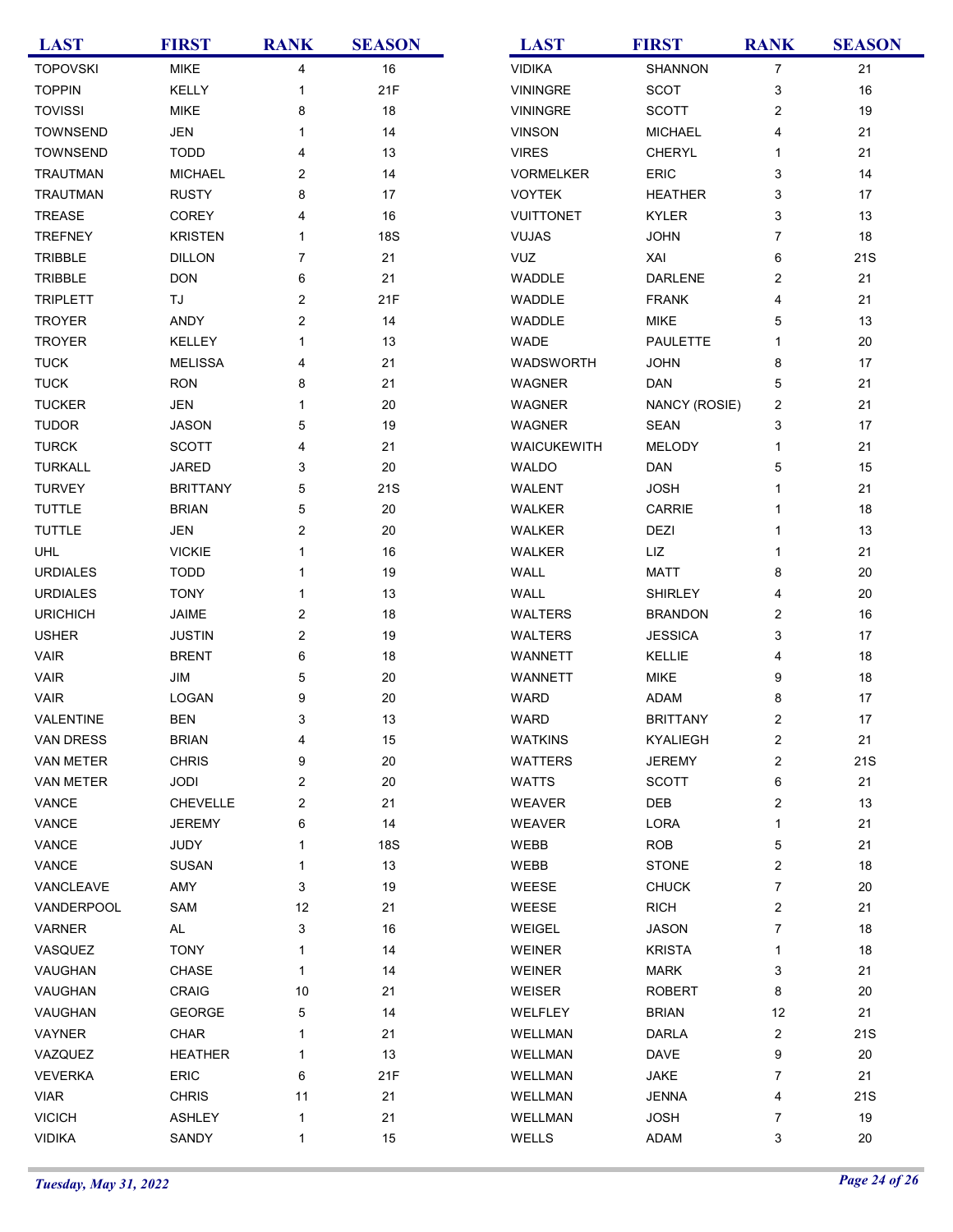| <b>LAST</b>     | <b>FIRST</b>   | <b>RANK</b>    | <b>SEASON</b> | <b>LAST</b>        | <b>FIRST</b>    | <b>RANK</b>             | <b>SEASON</b> |
|-----------------|----------------|----------------|---------------|--------------------|-----------------|-------------------------|---------------|
| WELTY           | <b>GREG</b>    | 6              | $20\,$        | <b>WILSON</b>      | <b>RENEE</b>    | $\mathbf{1}$            | 20            |
| WENK            | HOWIE          | 2              | $18\,$        | WILSON             | <b>REVAWN</b>   | $\boldsymbol{2}$        | 13            |
| <b>WENK</b>     | <b>MARY</b>    | 1              | 18            | WILSON             | <b>RICH</b>     | $\mathbf{1}$            | 20            |
| WENZLAWSH       | <b>BILL</b>    | 5              | 14            | <b>WILSON</b>      | <b>ROB</b>      | 5                       | 20            |
| WERT            | <b>BRIAN</b>   | 5              | 21F           | <b>WILSTERMAN</b>  | DALE            | 6                       | 14            |
| WEST            | JIM            | 6              | 19            | <b>WINDSOR</b>     | ERIC            | 6                       | 21            |
| WEST            | <b>MIKE</b>    | 2              | 15            | WINSLOW            | CODY            | 4                       | 21            |
| <b>WESTGATE</b> | <b>JEREMY</b>  | 3              | 18            | <b>WISE</b>        | ANGIE           | 1                       | 15            |
| <b>WESTIN</b>   | <b>AARON</b>   | 6              | 21S           | <b>WISE</b>        | <b>MIKE</b>     | 4                       | 20            |
| WESTLAKE        | <b>BILL</b>    | 4              | 19            | <b>WISE</b>        | <b>MIKE P</b>   | 7                       | 21            |
| WESTLER         | <b>KEITH</b>   | 3              | 14            | WISE               | <b>NICK</b>     | 4                       | 21            |
| WESTON          | <b>DAVID</b>   | 7              | 21            | <b>WISE</b>        | <b>TRAVIS</b>   | 8                       | 13            |
| <b>WESTON</b>   | <b>DENNIS</b>  | 2              | 21            | WISEMAN            | <b>JOAN</b>     | 1                       | 16            |
| WHITE           | <b>BRANDON</b> | 5              | 21            | WISNIESKI          | <b>SCOTT</b>    | 1                       | 20            |
| WHITE           | <b>JERRY</b>   | 1              | 14            | <b>WITHROW</b>     | <b>MATT</b>     | $\overline{c}$          | 17            |
| <b>WHITE</b>    | <b>JOHN</b>    | 7              | 21            | <b>WITHROW</b>     | <b>MICHELLE</b> | 1                       | 21            |
| WHITE           | KIM            | 1              | 21            | <b>WOLF</b>        | CODY            | 5                       | 15            |
| <b>WHITE</b>    | <b>KIRK</b>    | 3              | 14            | <b>WOLFRUM</b>     | <b>MANDY</b>    | 3                       | 14            |
| WHITE           | <b>MIKE</b>    | 2              | 13            | <b>WOOD</b>        | <b>JOHN</b>     | $\overline{7}$          | 21            |
| <b>WHITE</b>    | TY             | 2              | 21            | <b>WOODARD</b>     | ANGELIQUE       | 1                       | 21S           |
| WHITECLOUD      | <b>MARK</b>    | 3              | <b>12S</b>    | <b>WOODEN</b>      | <b>PATRICK</b>  | 1                       | 15            |
| <b>WHITMAN</b>  | <b>TYSON</b>   | 6              | 20S           | <b>WOODEN</b>      | <b>ROBERT</b>   | $\mathbf{1}$            | 15            |
| WHITMYER        | JIM            | 3              | 14            | WOODFORD           | TJ              | 3                       | 15            |
| <b>WICKLINE</b> | PAUL           | 10             | 21            | WOODLEE            | <b>TODD</b>     | 4                       | 21            |
| <b>WICKLINE</b> | <b>SHANE</b>   | 10             | 21            | <b>WOODRUFF</b>    | <b>BRAD</b>     | 4                       | 16S           |
| <b>WICKS</b>    | EBEN           | 5              | 17            | <b>WOODS</b>       | <b>ALEXIS</b>   | $\overline{\mathbf{c}}$ | 19            |
| <b>WICKWIRE</b> | <b>FRANK</b>   | 2              | 13            | WOODS              | <b>KEVIN</b>    | 5                       | 18            |
| WILBER          | <b>SHAWN</b>   | 1              | $16\,$        | <b>WOODS</b>       | WENDEL          | $\overline{c}$          | 21            |
| WILBER          | <b>TAMMIE</b>  | 1              | $16\,$        | <b>WORKMAN</b>     | <b>BILL</b>     | 3                       | 19            |
| <b>WILCOX</b>   | DAN            | 1              | 13            | <b>WORKMAN</b>     | KATIE           | 1                       | 21            |
| WILHELM         | <b>TABBY</b>   | 1              | 21            | <b>WORKMAN</b>     | <b>NICK</b>     | 1                       | 16            |
| <b>WILLIAMS</b> | ASJA           | 1              | 21            | <b>WORKMAN</b>     | <b>TINA</b>     | 1                       | 20            |
| <b>WILLIAMS</b> | <b>BILL</b>    | 2              | 13            | <b>WORRELLS</b>    | <b>BILLY</b>    | 2                       | 21            |
| <b>WILLIAMS</b> | CARL           | 1              | $20\,$        | <b>WORTHINGTON</b> | <b>CHARLES</b>  | $\mathbf{1}$            | 20            |
| WILLIAMS        | CHAD           | $\overline{7}$ | 21F           | <b>WREN</b>        | <b>JOHN</b>     | 11                      | 13            |
| <b>WILLIAMS</b> | <b>DEAN</b>    | 6              | 21            | <b>WREN</b>        | SHELLY          | 4                       | 12            |
| WILLIAMS        | <b>FLOYD</b>   | 1              | 21            | WRIGHT             | JIM             | 8                       | 20S           |
| <b>WILLIAMS</b> | <b>MALINDA</b> | 1              | 20            | <b>WYCOFF</b>      | <b>CHRIS</b>    | 1                       | <b>18S</b>    |
| WILLIAMS        | <b>ROBERT</b>  | 2              | 21            | <b>WYNN</b>        | LAWRENCE        | 4                       | 17            |
| <b>WILLIAMS</b> | <b>SCOTT</b>   | $\mathbf{1}$   | 20            | YAKO               | <b>RICKY</b>    | 6                       | 18            |
| <b>WILLIAMS</b> | <b>STACY</b>   | $\mathbf{1}$   | 17            | YANKE              | <b>BOB</b>      | 4                       | 16            |
| WILLIAMSON      | <b>LINDA</b>   | $\mathbf{1}$   | 21            | YANKE              | <b>SHELL</b>    | 3                       | 16            |
| WILLIAMSON      | MIRANDA        | 2              | 19            | YANNUZZO           | <b>DAVID</b>    | 11                      | 21            |
| WILLIAMSON      | <b>SIERRA</b>  | 2              | 16S           | YARNELL            | <b>BUCK</b>     | 4                       | 21            |
| WILLIAMSON      | <b>STEVE</b>   | 5              | $20\,$        | YASENCAK           | <b>KEVIN</b>    | 12                      | 21            |
| <b>WILMOTH</b>  | <b>CECIL</b>   | 4              | 20            | YATSUK             | PETE            | $\mathbf{1}$            | 14            |
| <b>WILSON</b>   | DAVE           | 10             | 19            | YEATER             | JAMIE           | 1                       | 21S           |
| <b>WILSON</b>   | <b>DEBBIE</b>  | 2              | 21F           | <b>YERGER</b>      | <b>MICHAEL</b>  | 1                       | 19            |
| <b>WILSON</b>   | <b>DON</b>     | $\mathbf{1}$   | $20\,$        | <b>YERGER</b>      | NATALIE         | $\mathbf{1}$            | 21S           |
| <b>WILSON</b>   | ERIC           | 2              | 21F           | <b>YERGER</b>      | <b>STEVEN</b>   | $\overline{7}$          | 21S           |
| <b>WILSON</b>   | <b>JOHN</b>    | 2              | 20F           | <b>YERKEY</b>      | KATE            | 1                       | 19            |
| WILSON          | <b>KEVIN</b>   | 4              | $15\,$        | YODER              | <b>BRANDON</b>  | 2                       | 18            |